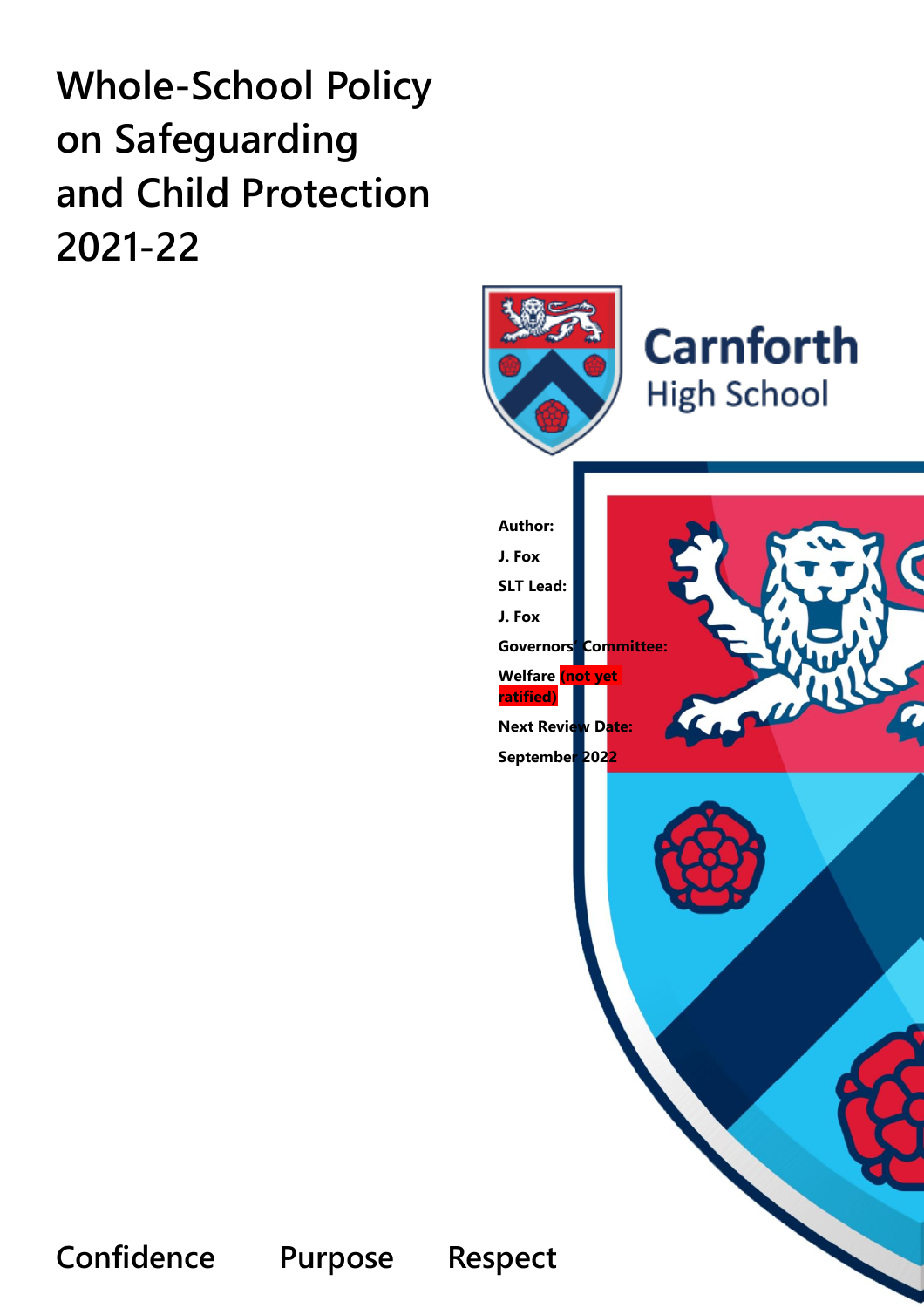# **Named staff with specific responsibility for Safeguarding & Child Protection**

| Academic year | Designated   | <b>Deputy Safeguarding Leads</b> | Board Level    | Chair of    |
|---------------|--------------|----------------------------------|----------------|-------------|
|               | Safeguarding |                                  | Lead/Nominated | Governors   |
|               | Lead         |                                  | Governor       |             |
| 2021-2022     | Mr Fox       | Mrs A Barnes                     | Mrs Caldwell   | M. Dudfield |

# **Policy Review dates**

| <b>Review Date</b> | Changes made | By whom |       | Date Shared | with |
|--------------------|--------------|---------|-------|-------------|------|
|                    |              |         | staff |             |      |
|                    |              |         |       |             |      |
|                    |              |         |       |             |      |
|                    |              |         |       |             |      |

# **Training for Designated Staff in School**

| Whole School                   | Designated         | Deputy Designated      | Principal          |
|--------------------------------|--------------------|------------------------|--------------------|
|                                | Safeguarding Lead  | Safeguarding Lead      |                    |
| September 1 <sup>st</sup> 2021 | Mr Fox - September | Mrs Barnes - July 2021 | Mr Iddon - October |
|                                | 2021               |                        | 2021               |
|                                |                    | Mr Bullock - November  |                    |
|                                |                    | 2019                   |                    |
|                                |                    | Mrs Reeves - June 2019 |                    |
|                                |                    |                        |                    |
|                                |                    |                        |                    |
|                                |                    |                        |                    |

# **Safer Recruitment Training**

| Name of Staff Member - | Date of attendance | Provided by who |
|------------------------|--------------------|-----------------|
| Governor               |                    |                 |
| Tim iddon              | Sept 2020          | <b>NSPCC</b>    |
| Owen Bullock           | Sept 2020          | <b>NSPCC</b>    |
| James Fox              | Sept 2020          | <b>NSPCC</b>    |
|                        |                    |                 |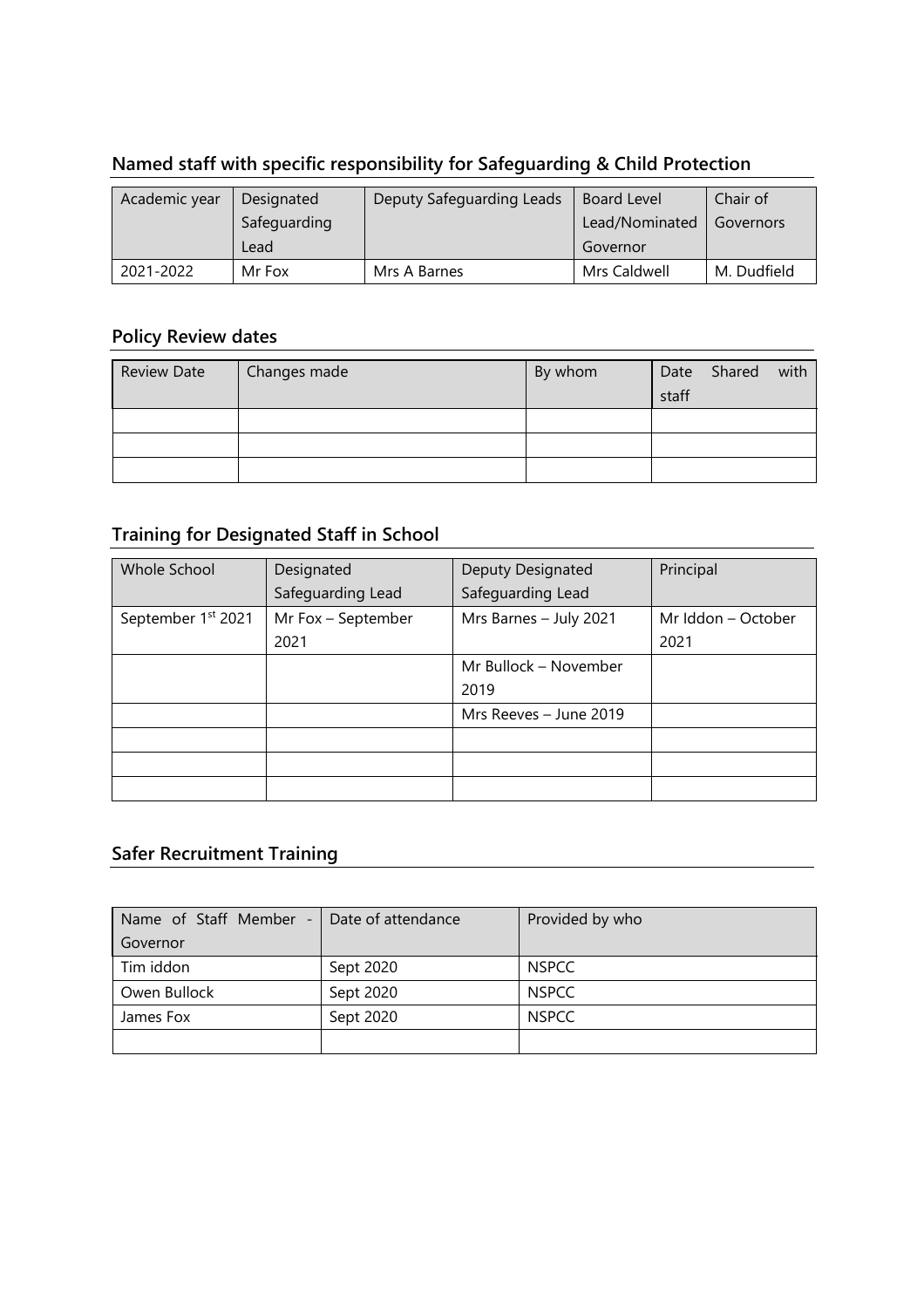# **This policy is in line with:**

- Sections 175 of the Education Act 2002 and Education (Independent School Standards) Regulations 2014.
- Lancashire [Children's Safeguarding Assurance Partnership](https://www.lancashiresafeguarding.org.uk/)
- *[Working Together To Safeguard Children](https://www.gov.uk/government/publications/working-together-to-safeguard-children--2)* HM Government 2018 (updated Feb 2019)
- *[Keeping Children Safe in Education](https://www.gov.uk/government/publications/keeping-children-safe-in-education--2)* (KCSIE) DfE 2021
- School's duty under the Children Act 2004, to co-operate with other organisations and agencies.
- *What To Do If You Are Worried A Child is Being Abused* 2015
- Recommendations from national and local Serious Case Reviews
- *[Sexual Violence and sexual harassment between children in schools and colleges DfE 2021](https://assets.publishing.service.gov.uk/government/uploads/system/uploads/attachment_data/file/1014224/Sexual_violence_and_sexual_harassment_between_children_in_schools_and_colleges.pdf)*
- *DfE guidance relating to COVID19 (this is subject to change and can be withdrawn inline with latest government guidance)*

# This policy applies to all adults, including volunteers, working in or on behalf of the school

# **PURPOSE OF A SAFEGUARDING AND CHILD PROTECTION POLICY**

An effective whole school child protection policy is one which provides clear direction to staff and others about expected codes of behaviour in dealing with child protection issues. An effective policy also makes explicit the school's commitment to the development of good practice and sound procedures. This ensures that child protection concerns and referrals may be handled sensitively, professionally and in ways which prioritise the needs of the child.

Safeguarding and promoting the welfare of children is **everyone's** responsibility. **Everyone** who comes into contact with children and their families and carers has a role to play. In order to fulfil this responsibility effectively, all professionals should make sure their approach is child-centred. This means that they should consider, at all times, what is in the **best interests** of the child. *(Keeping Children Safe in Education (KCSIE) DfE 2021)*

Safeguarding includes the establishment and implementation of procedures to protect children from deliberate harm, however, safeguarding also encompasses all aspects of pupils' health, and safety and well-being.

Safeguarding and promoting the welfare of children is defined as:

- Protecting children from maltreatment;
- Preventing impairment of children's **mental and physical health or development**;
- Ensuring that children grow up in circumstances consistent with the provision of safe and effective care; and
- Taking action to enable all children to have the best outcomes.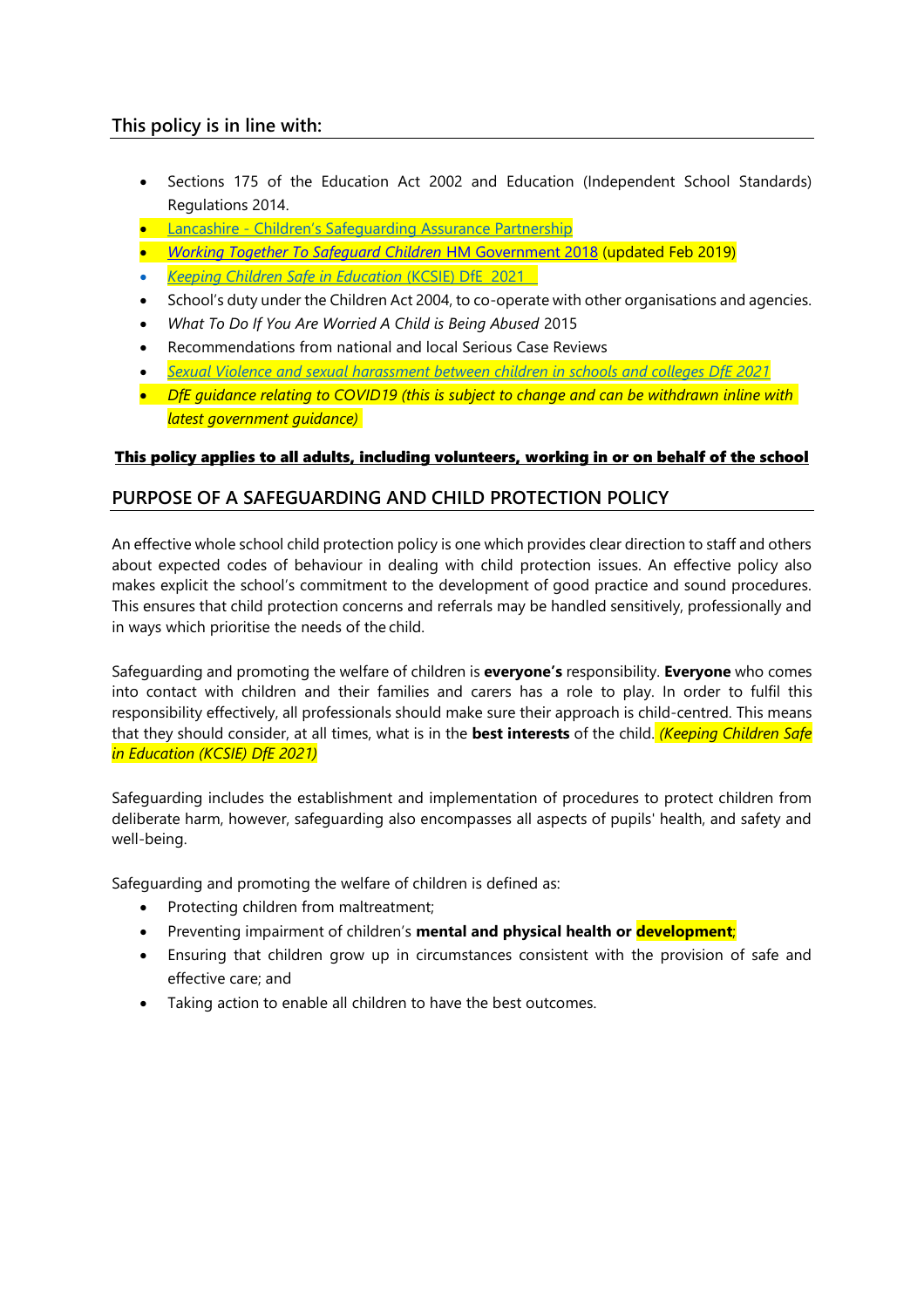# **SCHOOL COMMITMENT**

Our school fully recognises the contribution it can make to protect children and support pupils in school.

There are three main elements to our 'Safeguarding and Child Protection Policy'.

### (a) **Prevention:**

Creating a positive school atmosphere, teaching and pastoral support to pupils where children have opportunities to have a voice and that their wishes and feelings are listened to and considered.

### (b) **Protection:**

By following agreed procedures, ensuring staff are trained to recognise possible signs and symptoms of abuse and are trained and supported to respond appropriately and sensitively to child protection concerns.

### (c) **Support:**

To support and guide pupils who may have been abused. Whilst supporting staff in delivering the highest levels of safeguarding and child protection.

Carnforth High School is committed to safeguarding and promoting the welfare of all of its pupils*.* Each pupil's welfare is of paramount importance. We recognise that some children *may* be especially vulnerable to abuse e.g. those with Special Educational Needs and Disabilities or Physical Health Issues *(ref. KCSIE para 185),* those living in adverse circumstances. We recognise that children who are abused or neglected may find it difficult to develop a sense of self-worth and to view the world in a positive way. Whilst at school, their behaviour may be challenging. We recognise that some children who have experienced abuse may harm others. We will always take a considered and sensitive approach in order that we can support all of our pupils.

Our school will therefore:

- (a) Be vigilant to recognise when issues maybe developing with our students. This ethos will be created through CPD sessions and training with school staff
- (b) Ensure that children know that there are adults in the school who they can approach if they are worried or are in difficulty.
- (c) Include in the curriculum activities and opportunities for PSHE which equip children with the skills they need to stay safe and / or communicate their fears or concerns about abuse. Safeguarding issues that are relevant to our local community will be taught through assemblies and during social, moral, spiritual & cultural reflection sessions in form times.
- (d) Include in the curriculum material which will help children develop realistic attitudes to the responsibilities of adult life, particularly with regard to childcare and parenting skills. To enable them to develop to their full potential and enter adulthood successfully.
- (e) Ensure that every effort will be made to establish effective working relationships with parents and colleagues from other agencies.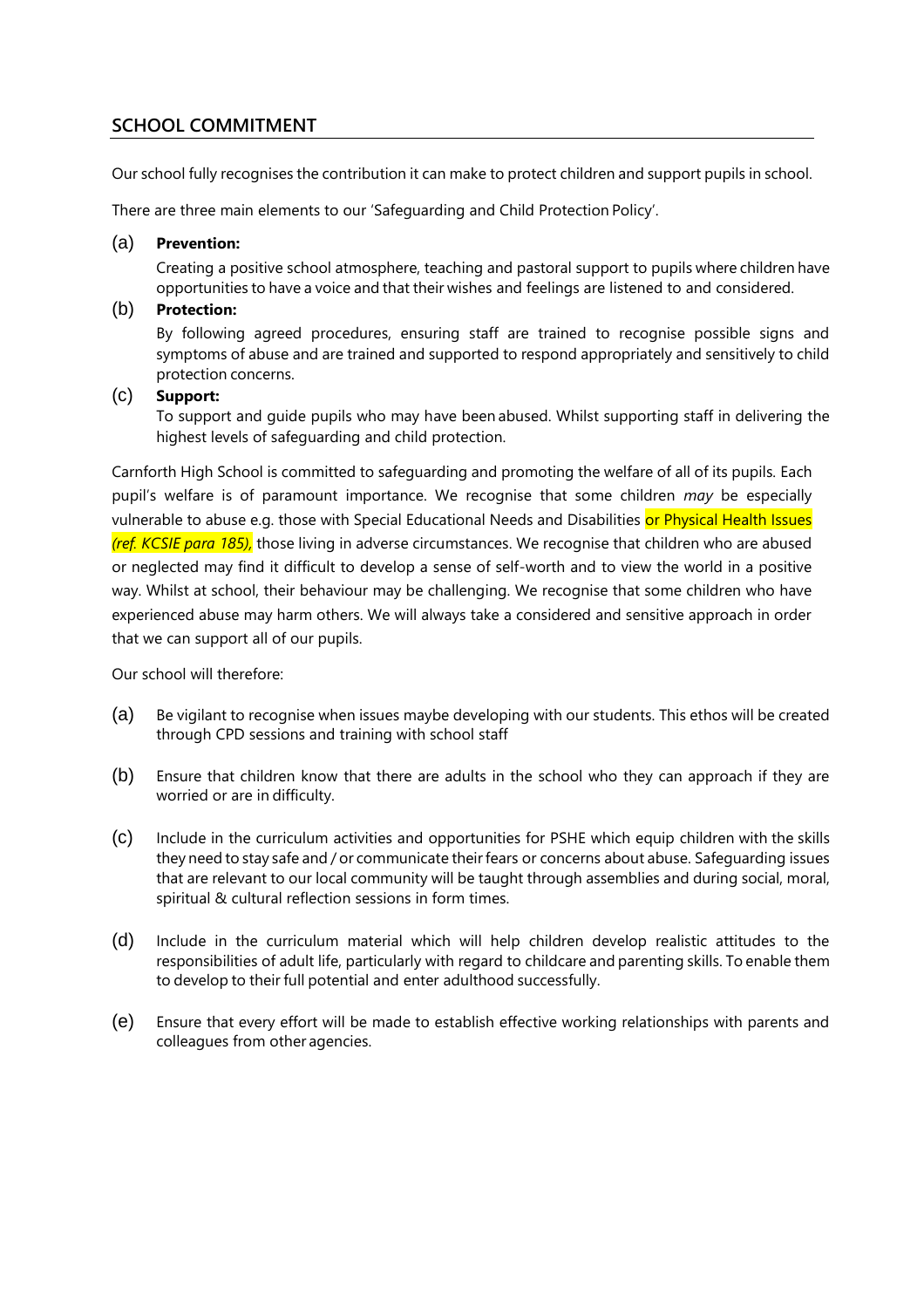# **ROLES AND RESPONSIBILITIES**

# **The Governing Body/Proprietor/Management Committee should ensure that:**

- the school has a whole school approach to safeguarding and that all systems, processes and policies operate with the best interests of the child at their heart
- the school is aware of and complies with the Local Authority's arrangements to promote cooperation between itself, the school and relevant partners and organisations who are engaged in activities relating to children
- the school contributes to inter-agency working in line with statutory guidance Working [Together to Safeguard Children](https://www.gov.uk/government/publications/working-together-to-safeguard-children--2)
- the school understands the local criteria for action and the local protocol for assessment *(see [https://www.lancashiresafeguarding.org.uk/resources/assessment-and-referral.aspx\)](https://www.lancashiresafeguarding.org.uk/resources/assessment-and-referral.aspx)*
- there is a clear accountability for the commissioning and / or provision of services designed to safeguard and promote the welfare of children
- there is a senior board level lead to take **strategic** leadership responsibility for the school's safeguarding arrangements (e.g. nominated governor)
- the school has a child protection policy and procedures in place. They are in accordance with government guidance and refer to locally agreed inter-agency procedures put in place by the Blackburn with Darwen, Blackpool and Lancashire Children's Safeguarding Assurance Partnership, are updated annually, and available publicly either via the school or college website or by other means
- the school has a behaviour policy in place, which includes measures to prevent peer on peer abuse, including cyberbullying, prejudice-based and discriminatory bullying
- there is recognition of the expertise that staff build by undertaking safeguarding training and managing safeguarding concerns on a daily basis. Opportunity should therefore be provided for staff to contribute to and shape safeguarding arrangements and child protection policy
- the child protection policy and procedures are provided to and read by all staff, including temporary staff and volunteers, on induction.
- all staff read at least part one of KCSIE 2021, or Annex A where appropriate, and all leaders and staff who work directly with children read Annex B of KCSIE 2021
- mechanisms are in place to assist staff to understand and discharge their role and responsibilities as set out in Part one of KCSIE 2021 to ensure that all staff understand and follow the policies and procedures adopted by the governing body
- all staff undertake appropriate child protection training *(including online safety)*
- a senior member of the school's leadership team is designated to take lead responsibility for safeguarding and child protection (Designated Safeguarding Lead). This is explicit in the DSL's job description (Annex  $C$  KCSIE) and the need for a deputy DSL is reviewed
- the DSL has the appropriate authority and the time, funding, training, resources and support to provide advice and support to other staff on child welfare and child protection matters, to take part in strategy discussions and inter-agency meetings – and/or to support other staff to do so – and to contribute to the assessment of children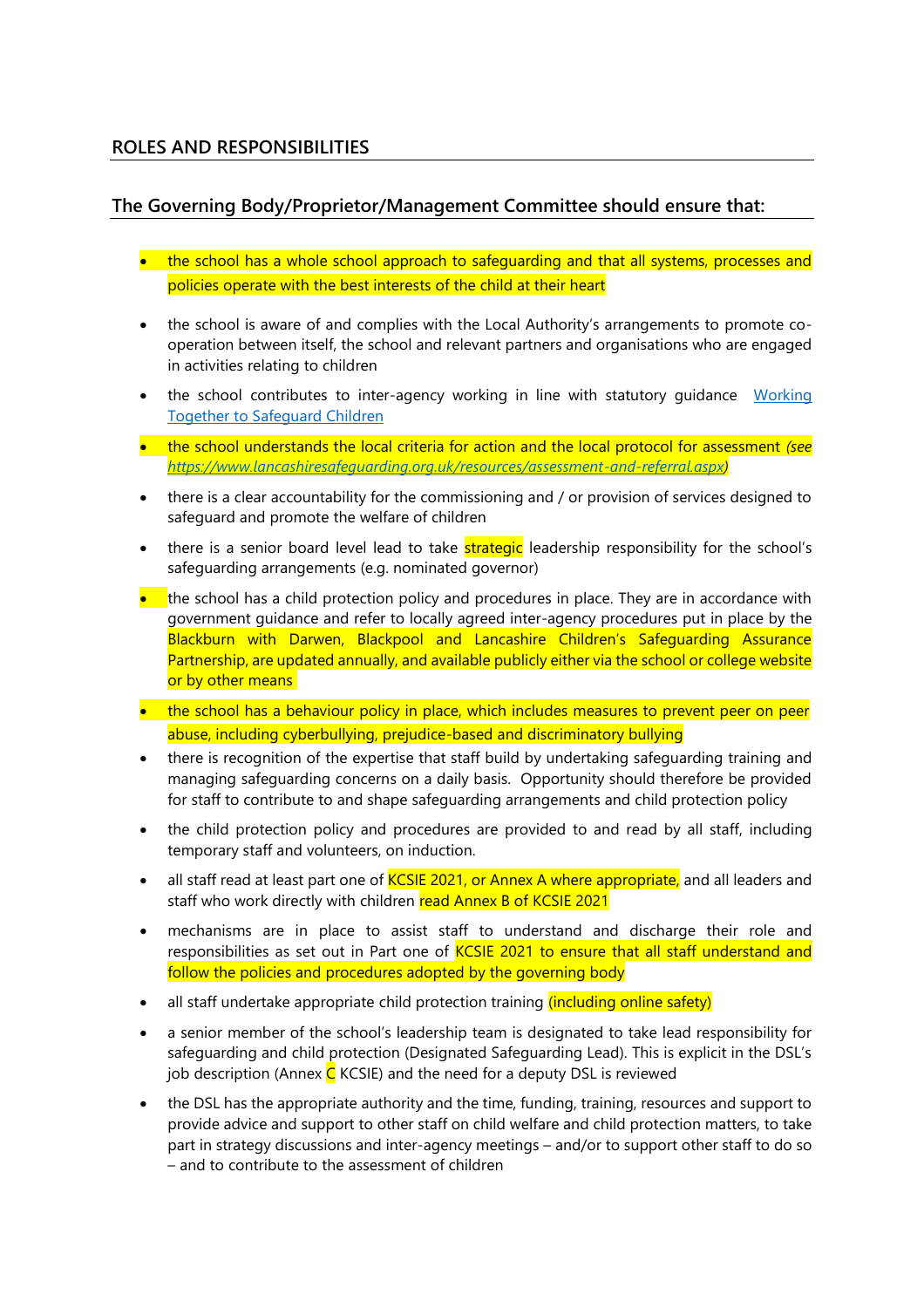- information regarding the role of the DSL is provided to all staff and volunteers on induction
- a designated teacher is appointed and appropriately trained to promote the educational achievement of children who are looked after and have previously been looked after, (children who have left care through adoption, special guardianship or child arrangement orders or who were adopted from state care outside England and Wales,) and should work with the Virtual School Head.
- staff have the skills, knowledge and understanding necessary to keep looked after, and previously looked after children safe
- appropriate staff have the information they need in relation to a child's looked after legal status
- the DSL holds information on which children have a social worker so that decisions can be made in the best interests of the child's safety, welfare and educational outcomes and that child protection files are maintained
- the school accesses a range of advice to help them identify children in need of additional mental health support
- the school prevents people who pose a risk of harm from working with children by adhering to statutory responsibilities to check staff who work with children*,* and taking proportionate decisions on whether to ask for any checks beyond what is required and ensuring volunteers are appropriately supervised
- the school has written recruitment and selection policies and procedures in place
- at least one person on any appointment panel has undertaken safer recruitment training
- the school has a staff behaviour policy (code of conduct) which should amongst other things include acceptable use of technologies, staff/pupil relationships and communications including the use of social media. This is provided to all staff, including temporary staff and volunteers, on induction
- staff and governors adhere to the school's policy on acceptable use of technologies and communication using technologies
- the school has a [code of conduct for governors](https://www.nga.org.uk/codeofconduct2017)
- the school has procedures for dealing with allegations of abuse against staff, including supply staff, and volunteers that comply with guidance from the Local Authority and locally agreed inter-agency procedures
- the proprietor/chair of governors liaises with the LADO and/or partner agencies in the event of allegations of abuse being made against the head teacher
- in the event of allegations of abuse being made against the **Principal**, allegations are reported directly to the LADO.
- there are procedures in place to make a referral to the Disclosure and Barring Service (DBS) if a person in regulated activity has harmed or poses a risk of harm to a child or vulnerable adult and the individual has been removed from working (paid or unpaid) in regulated activity, or would have been removed had they not left
- children are taught about safeguarding, including online, through teaching and learning opportunities, as part of providing a broad and balanced curriculum. This may include covering relevant issues through personal, social health and economic education (PSHE). [The](https://www.gov.uk/government/publications/relationships-education-relationships-and-sex-education-rse-and-health-education)  [Government has made regulations which will make the subjects of Relationships Education \(for](https://www.gov.uk/government/publications/relationships-education-relationships-and-sex-education-rse-and-health-education)  [all primary pupils\) and Relationships and Sex Education \(for all secondary pupils\) and Health](https://www.gov.uk/government/publications/relationships-education-relationships-and-sex-education-rse-and-health-education)  [Education \(for all pupils in state-funded\) mandatory from September 2020.](https://www.gov.uk/government/publications/relationships-education-relationships-and-sex-education-rse-and-health-education) Schools have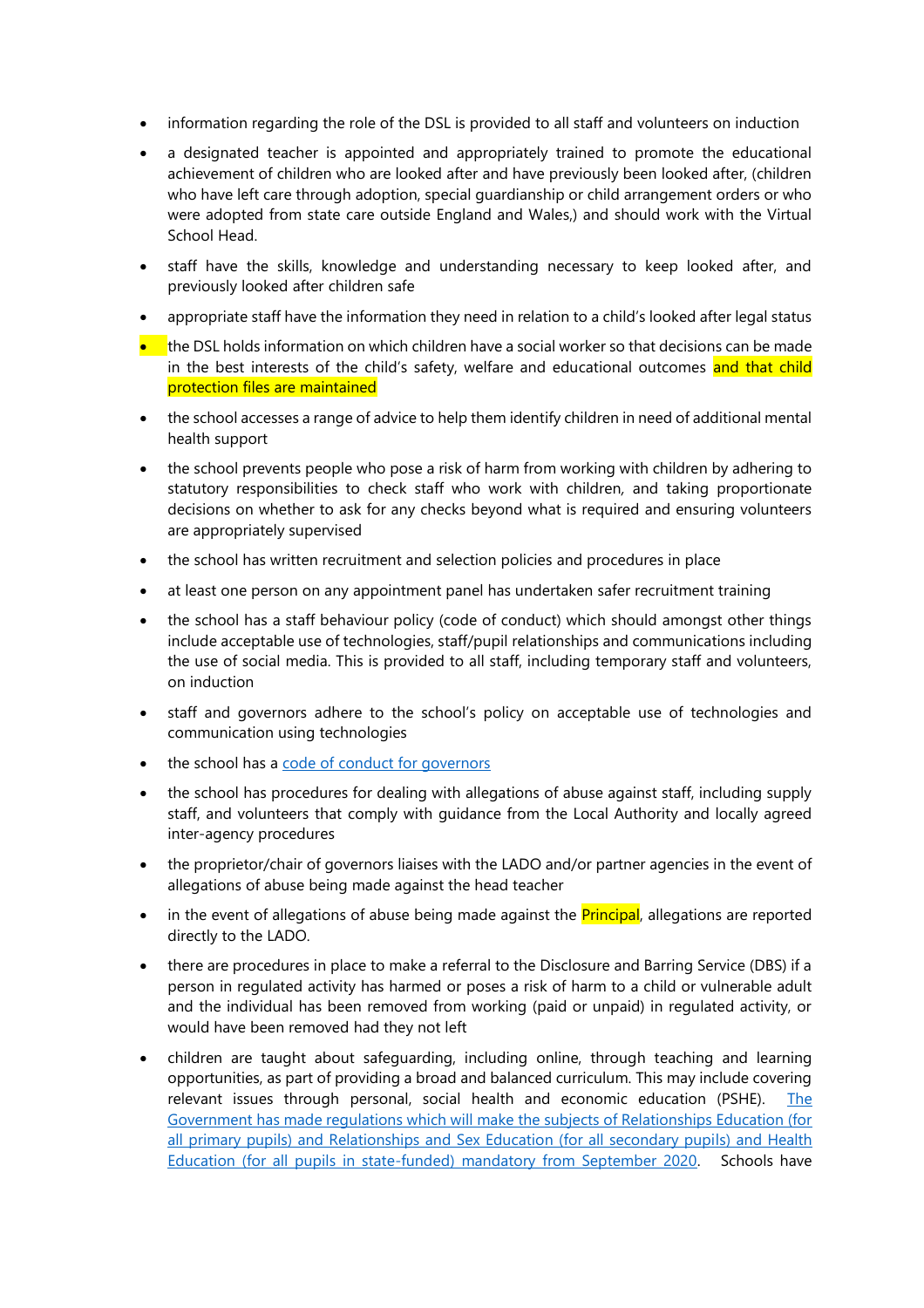flexibility to decide how they discharge their duties effectively of compulsory teaching until the start of the summer term 2021.

- appropriate filters and appropriate monitoring systems are in place so children are safeguarded from potentially harmful and inappropriate online material being careful that "over blocking" does not lead to unreasonable restrictions as to what children can be taught with regards to online teaching and safeguarding (Ref KCSIE para 123). [UK Safer Internet Centre](https://www.saferinternet.org.uk/advice-centre/teachers-and-school-staff/appropriate-filtering-and-monitoring)
- as schools increasingly work online that children are appropriately safeguarded and additional guidance to keep children safe online, (including when they are on line at home) is provided in KCSIE Para 123-135 and at [safeguarding-in-schools-colleges-and-other-providers](https://www.gov.uk/government/publications/covid-19-safeguarding-in-schools-colleges-and-other-providers/coronavirus-covid-19-safeguarding-in-schools-colleges-and-other-providers) [a](https://www.gov.uk/government/publications/covid-19-safeguarding-in-schools-colleges-and-other-providers/coronavirus-covid-19-safeguarding-in-schools-colleges-and-other-providers)nd [safeguarding-and-remote-education](https://www.gov.uk/guidance/safeguarding-and-remote-education-during-coronavirus-covid-19)
- all staff and governors recognise that children are capable of abusing their peers, and that this should not be tolerated or passed off as 'banter' or 'part of growing up. Any allegations of peer abuse and concerns about serious violence, including knife crime, sexual violence and sexual harassment, physical abuse, youth produced sexual imagery, (sexting,) initiation/hazing<sup>1</sup> type violence, rituals, upskirting (which typically involves taking a picture under a person's clothing without them knowing, with the intention of viewing their genitals or buttocks to obtain sexual gratification, or cause the victim humiliation, distress or alarm), which is a criminal offence must be reported to the DSL and guidance and procedures must be followed. There should be a whole establishment approach to preventing sexual violence and sexual harassment between children. A policy and procedures are in place with regards to peer on peer abuse and followed by all staff (ref KCSIE paras 46 - 54, and 144 - 146, and KCSIE Part 5 Child on Child Sexual Violence and Sexual Harassment), all staff should have due regard to this and updated DfE guidance Sexual Violence and sexual harassment between children in schools and colleges (September 2021).
- the school has due regard to the duties to prevent people from being drawn into terrorism and to protect and prepare pupils against the risk of a terrorist attack (there is a definition of terrorism in **Annex B - Preventing Radicalisation**).
- all staff understand the risk factors regarding female genital mutilation and known cases are reported
- appropriate safeguarding responses are in place to children who go missing from education (ref KCSIE para 85 and 164) including the statutory duty to notify the LA, as appropriate, when a pupil's name is about to be deleted from the school admission register
- **Use of school premises for non-school activities** Where the school rents out school facilities / premises to organisations or individuals, they should ensure that appropriate arrangements are in place to keep children safe. The governing body should seek assurances that the body concerned has appropriate safeguarding and child protection policies and procedures in place (including inspecting these as necessary) KCSIE paras 155 - 156
- there is an annual review of policies and procedures

l

- any deficiencies or weaknesses regarding child protection arrangements, whenever identified, are remedied without delay
- when there is a safeguarding concern the child's wishes and feelings are taken into account when determining what action to take

<sup>&</sup>lt;sup>1</sup> Hazing: is any action taken or any situation created intentionally that causes embarrassment, harassment or ridicule and risks emotional and/or physical harm to members of a group or team, whether new or not, regardless of the person's willingness to participate.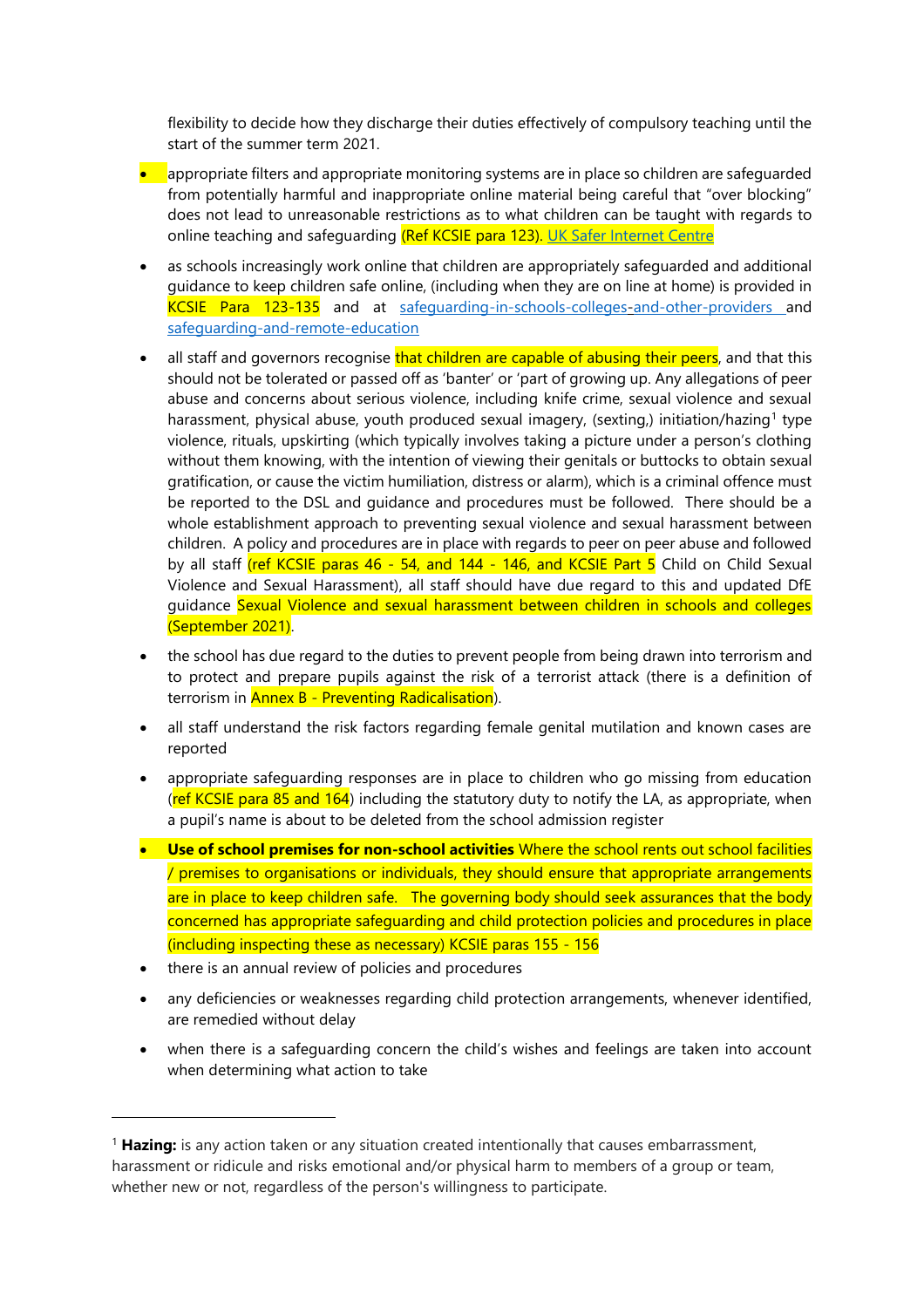- systems are well promoted, easily understood and easily accessible for children to confidentially report abuse, knowing their concerns will be treated seriously and knowing they can safely express their views and give feedback
- staff are aware that children with SEN and disabilities, mental health or medial conditions can face additional safeguarding challenges and additional barriers can exist when recognising abuse and neglect in this group of children

# **The Principal should ensure that:**

- the policies and procedures adopted by the Governing Body or Proprietor, particularly concerning referrals of cases of suspected abuse and neglect, are fully implemented and followed by all staff
- they liaise with the LADO and partner agencies in the event of allegations of abuse being made against a member of staff or volunteer
- they receive appropriate safeguarding and child protection training which is regularly updated

# **The Designated Safeguarding Lead:**

The DSL role is set out in full in  $KCSIE$  2021 Annex C and this should be explicit in the DSL's job description. The role carries a significant level of responsibility and they should be a senior member of staff on the school's leadership team and take lead responsibility for safeguarding and child protection (including online safety). They should be given the time, funding, training, resources and support to carry out their role and to provide advice and support to other staff on child welfare and safeguarding and child protection matters, to take part in strategy discussions and inter-agency meetings, and/or to support other staff to do so, and to contribute to the assessment of children.

The DSL and Deputy (if appropriate) will:

### **Manage referrals**

- Refer cases of suspected abuse to the local authority children's social care as required
- Support staff who make referrals to local authority children's social care
- Refer cases to the Channel panel through the universal referral form where there is a radicalisation concern as required
- Support staff who make referrals to the Channel panel
- Refer cases where a person is dismissed or left due to risk/harm to a child to the Disclosure and Barring Service as required; and
- Refer cases where a crime may have been committed to the Police as required (the guidance NPCC- [When to call the police](https://www.npcc.police.uk/documents/Children%20and%20Young%20people/When%20to%20call%20the%20police%20guidance%20for%20schools%20and%20colleges.pdf) should help DSLs understand when they should consider calling the police and what to expect when they do.)
- If after a referral the child's situation does not appear to be improving the DSL (or the person that made the referral) should press for re- consideration to ensure their concerns have been addressed and, most importantly, that the child's situation improves
- Report cases of prejudice, hate based incidents or hate crimes to the Local Authority.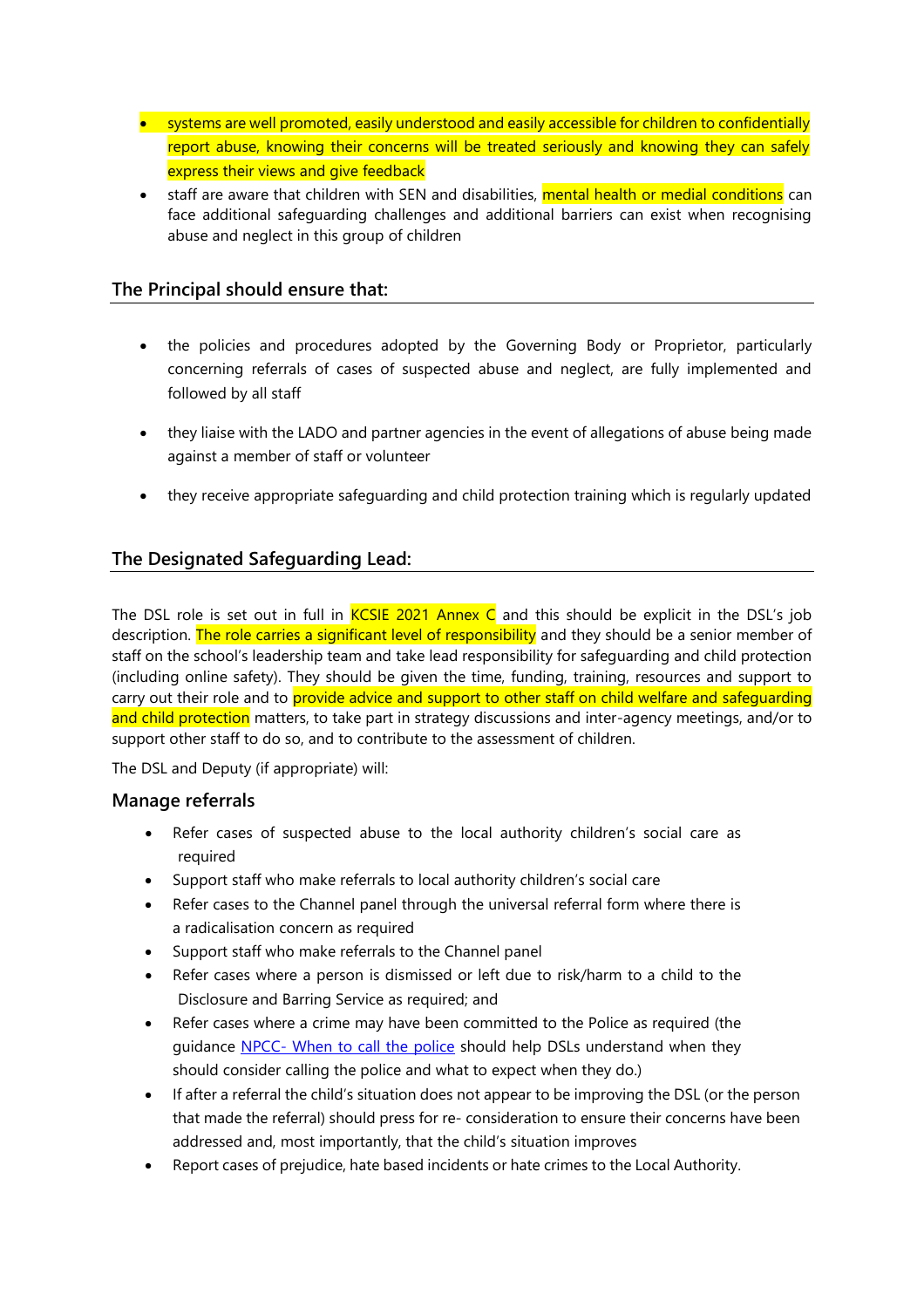Hate crimes should also be reported to the police

• Access a range of advice to help them identify children in need of additional mental health support. More information can be found in the [mental health and behaviour](https://www.gov.uk/government/publications/mental-health-and-behaviour-in-schools--2)  [in schools guidance](https://www.gov.uk/government/publications/mental-health-and-behaviour-in-schools--2)

### **Work with others**

- Act as a point of contact with the three safeguarding partners
- As required, liaise with the 'case manager' and the LADO for child protection concerns in cases which concern a staff member
- Liaise with the Principal to inform them of issues especially ongoing enquiries under section 47 of the Children Act 1989 and police investigations
- For Looked-After children have available the details of the child's social worker and the name of the virtual school head in the authority that looks after the child
- Liaise with staff on matters of safety and safeguarding and welfare (including online and digital safety,) and when deciding whether to make a referral by liaising with relevant agencies, so that children's needs are considered holistically
- Liaise with the senior mental health lead and, where available, the Mental Health Support Team, where safequarding concerns are linked to mental health;
- Promote supportive engagement with parents and/or carers in safeguarding and promoting the welfare of children, including where families may be facing challenging circumstances;
- Work with the principal and relevant strategic leads, taking lead responsibility for promoting educational outcomes by knowing the welfare, safeguarding and child protection issues that children in need are experiencing, or have experienced, and identifying the impact that these issues might be having on children's attendance, engagement and achievement at school or college. This includes:
- Ensure that the school knows who its cohort of children who have or have had a social worker are, understanding their academic progress and attainment, and maintaining a culture of high aspirations for this cohort; and,
- Support teaching staff to provide additional academic support or reasonable adjustments to help children who have or have had a social worker reach their potential, recognising that even when statutory social care intervention has ended, there is still a lasting impact on children's educational outcomes.

# **Training, knowledge and skills**

The DSL should undergo training to provide them with the knowledge and skills required to carry out the role. This training should be updated at least every two years.

This training should provide them with a good understanding of their own role, how to identify, understand and respond to specific needs that can increase the vulnerability of children as well as specific harms that can put children at risk and the processes, procedures and responsibilities of other agencies, particularly children's social care, so they can: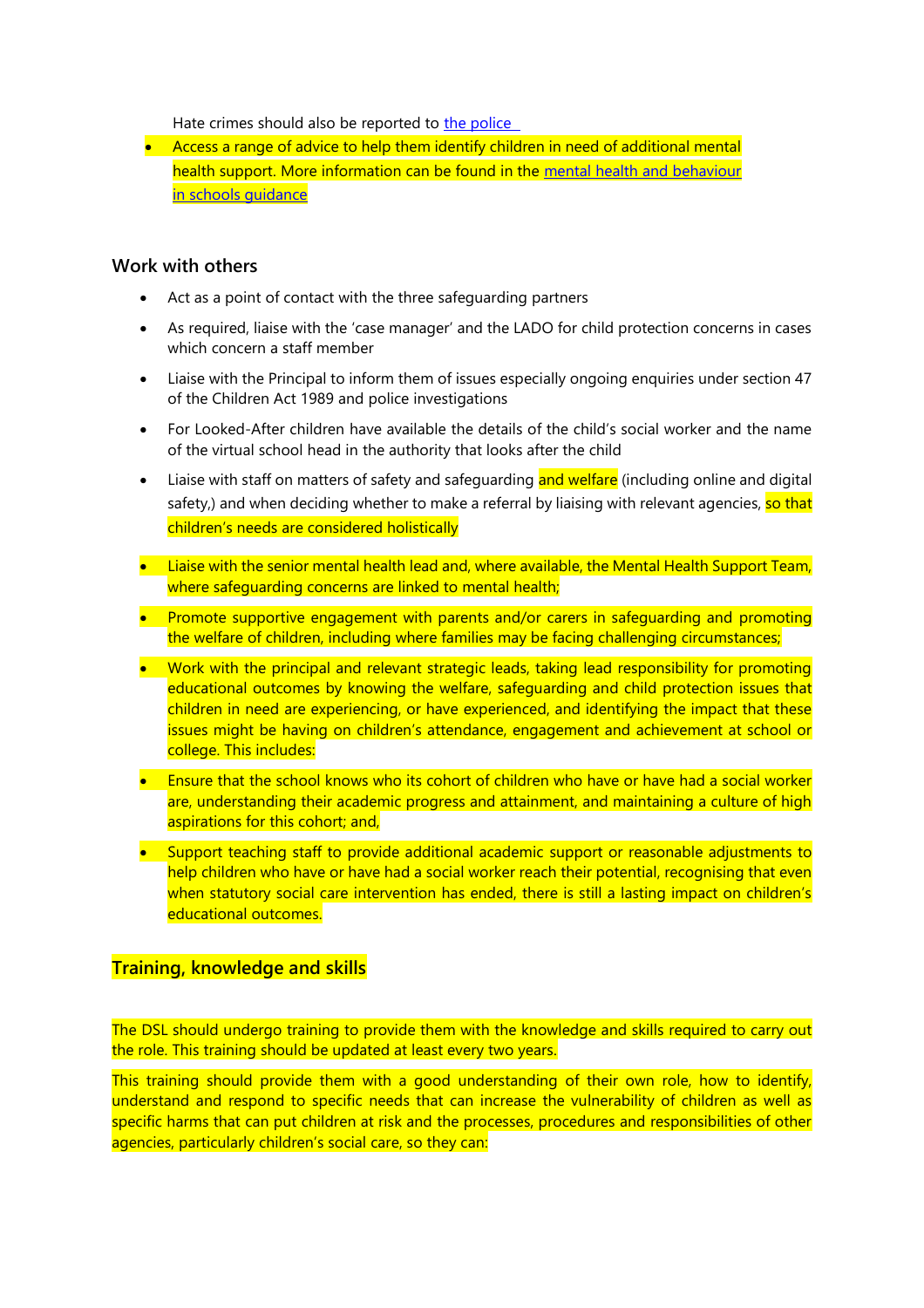- Understand the assessment process for providing early help and intervention, for example through locally agreed common and shared assessment processes such as early help assessments;
- Have a working knowledge of how local authorities conduct a child protection case conference and a child protection review conference and be able to attend and contribute to these effectively when required to do so;
- Understand the importance of the role the designated safequarding lead has in providing information and support to children social care in order to safeguard and promote the welfare of children;
- Understand the lasting impact that adversity and trauma can have, including on children's behaviour, mental health and wellbeing, and what is needed in responding to this in promoting educational outcomes;
- Be alert to the specific needs of children in need, those with special educational needs and disabilities (SEND), those with relevant health conditions and young carers;
- Be alert to the additional barriers to recognising abuse and neglect in children with special educational needs and disabilities or physical health issues; including assumptions that indicators of possible abuse relate to the child's condition, understanding that these children are more prone to peer group isolation or bullying, that children may be disproportionately impacted by behaviours such as bullying without showing outward signs and communication barriers and difficulties impact on managing or reporting challenges.
- Ensure each member of staff has access to and understands the school's or college's child protection policy and procedures, especially new and part time staff;
- Are alert to the specific needs of children in need, those with special educational needs and young carers;
- Understand relevant data protection legislation and regulations, especially the Data Protection Act 2018 and the General Data Protection Regulation (GDPR).
- Are able to keep detailed, accurate, secure written records of concerns and referrals;
- Understand and support the school or college with regards to the requirements of the Prevent duty, including online safety and are able to provide advice and support to staff on protecting children from the risk of radicalisation;
- Obtain access to resources and attend any relevant or refresher training courses;
- Encourage a culture of listening to children and taking account of their wishes and feelings, among all staff, in any measures the school or college may put in place to protect them.
- Understand the unique risks associated with online safety and be confident that they have the relevant knowledge and up to date capability required to keep children safe whilst they are online at school;
- Recognise the additional risks that children with SEN and disabilities (SEND) face online, for example from online bullying, grooming and radicalisation and be confident and have the capacity to support SEND children to stay safe online.

They should refresh their knowledge and skills (this might be via e-bulletins, meeting other DSLs, or simply taking time to read and digest safeguarding developments and news such as those provided by the CSAP at regular intervals, as required, but at least annually, to allow them to understand and keep up with any developments relevant to their role.

Training should support the DSL in developing expertise so they can support and advise staff and help them feel confident on welfare, safequarding and child protection matters. Specifically, to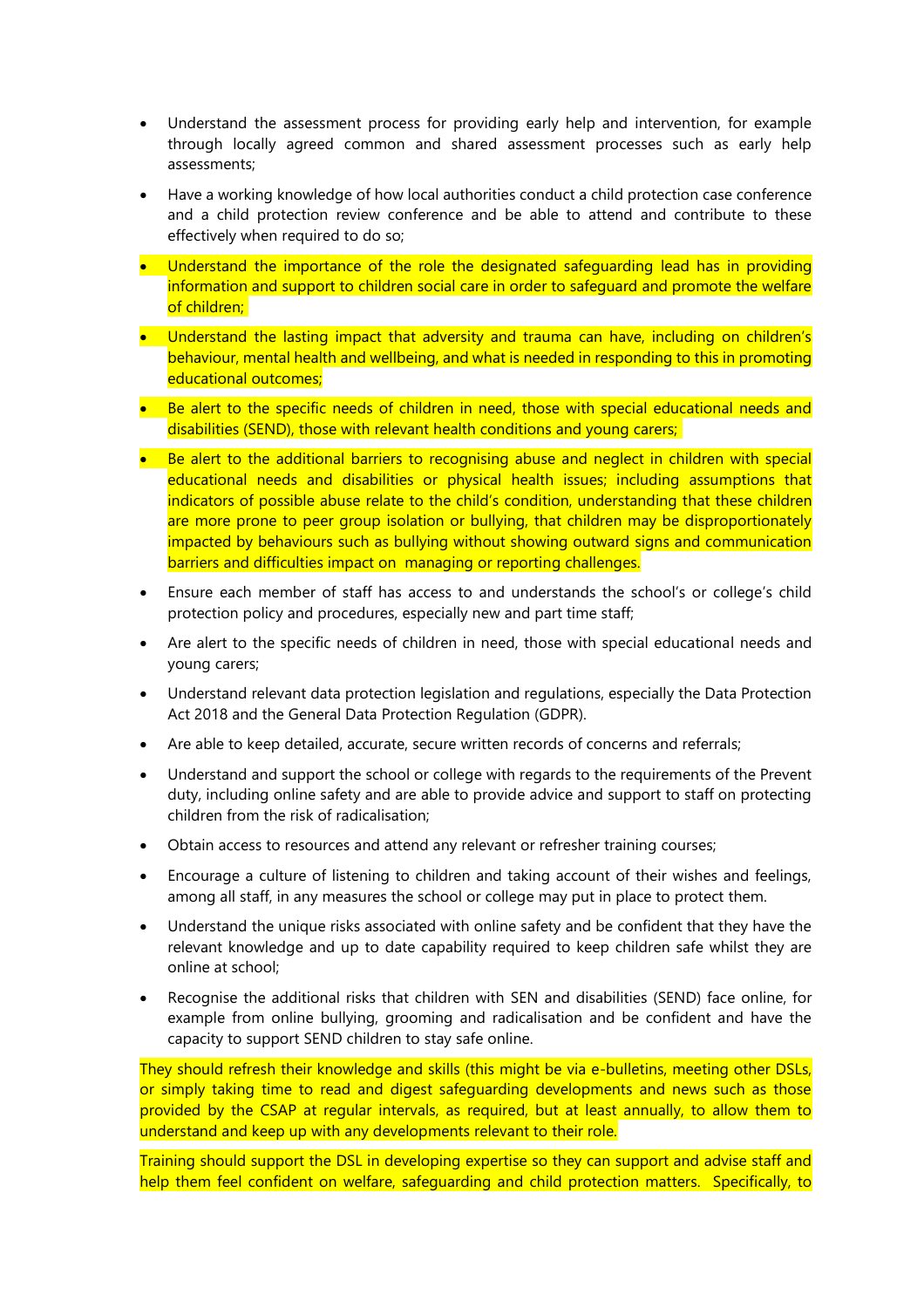ensure that staff are supported during the referral process and support staff to consider how safeguarding, welfare and educational outcomes are linked, including to inform the provision of academic and pastoral support.

# **Raise Awareness**

### The DSL should:

- Ensure the school's child protection policies are known, understood and used appropriately.
- Ensure the school child protection policy is reviewed annually (as a minimum) and the procedures and implementation are updated and reviewed regularly, and work with governing bodies or proprietors and staff regarding this.
- Ensure the child protection policy is available publicly and parents are aware of the fact that referrals about suspected abuse or neglect may be made and the role of the school or college in this; and
- Link with the safeguarding partner arrangements to make sure staff are aware of training opportunities and the latest local policies on safeguarding arrangements.
- help promote educational outcomes by sharing the information about the welfare, safeguarding and child protection issues that children, including children with a social worker, are experiencing, or have experienced, with teachers and school and college leadership staff. Their role could include ensuring that the school or college, and their staff, know who these children are, understand their academic progress and attainment and maintain a culture of high aspirations for this cohort; supporting teaching staff to identify the challenges that children in this group might face and the additional academic support and adjustments that they could make to best support these children.

# **Providing Support to Staff**

All staff should be aware of the systems in school which supports safequarding and these should be explained to them at induction, including

- Child protection policy, including peer on peer abuse,
- Behaviour policy,
- Staff behaviour policy (code of conduct)
- Safeguarding response to children who go missing from education
- Role of the DSL.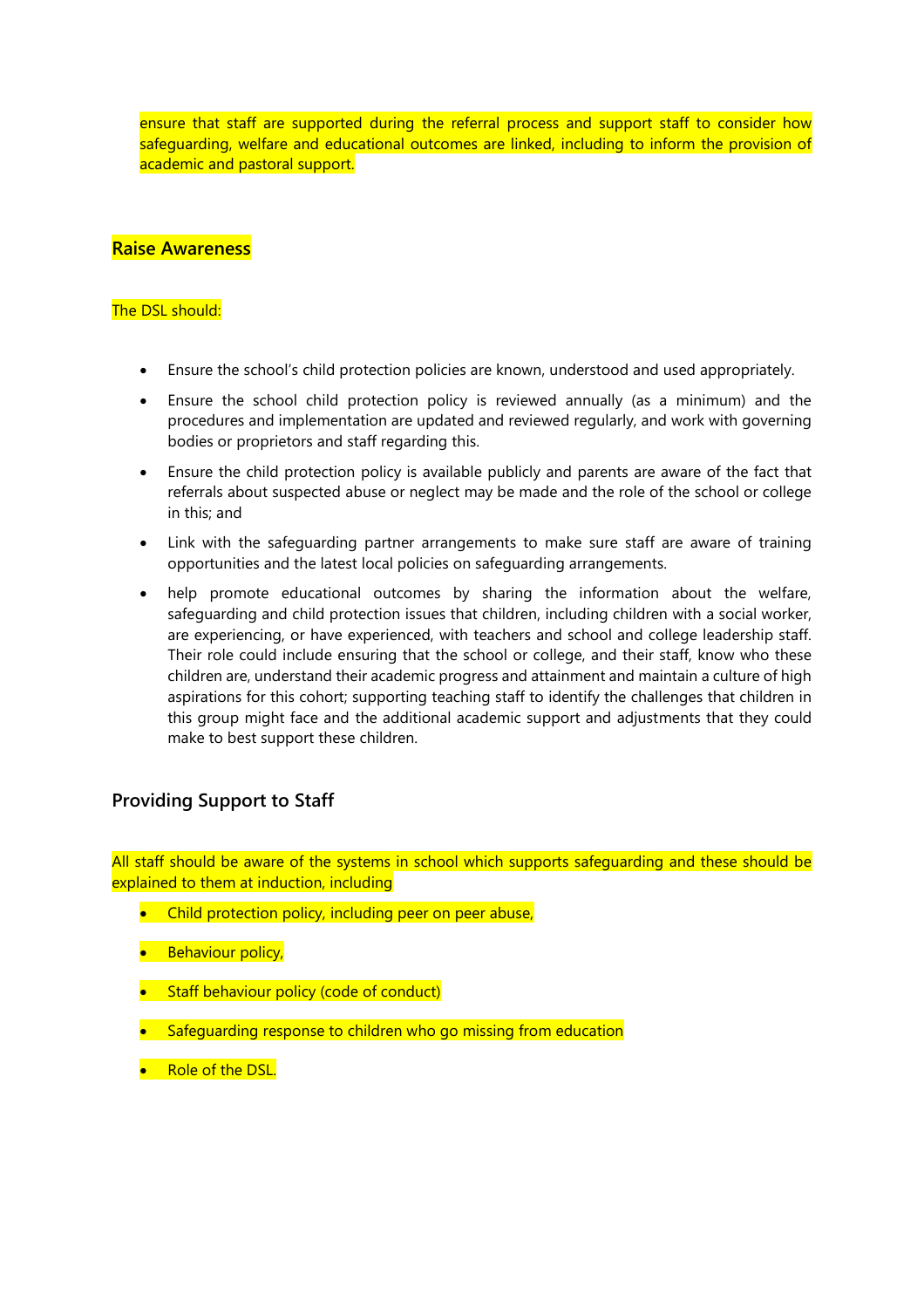# **Understanding the views of children**

It is important that children feel heard and understood. The DSL should be supported in developing knowledge and skills to encourage a culture of listening to children and taking account of their wishes; and understand the difficulty children may have in approaching staff and consider how to build trusted relationships which facilitate communication.

# **Holding and Sharing Information and Managing Child protection file**

- The designated safeguarding lead is responsible for ensuring that child protection files are kept up to date.
- Information should be kept confidential and stored securely. It is good practice to keep concerns and referrals in a separate child protection file for each child.
- Records should include:
	- a clear and comprehensive summary of the concern;
		- details of how the concern was followed up and resolved;
	- a note of any action taken, decisions reached and the outcome.
- They should ensure the file is only accessed by those who need to see it and where the file or content within it is shared, this happens in line with information sharing guidance.
- Where children leave the school or college ensure their child protection file is transferred to the new school or college as soon as possible. This should be transferred separately from the main pupil file, ensuring secure transit and confirmation of receipt should be obtained. Receiving schools should ensure that key staff such as DSLs and SENCOs are aware as required. This includes in year transfers.
- In addition to the child protection file, the designated safeguarding lead should also consider if it would be appropriate to share any information with the new school or college in advance of a child leaving. For example, information that would allow the new school or college to continue supporting victims of abuse and have that support in place for when the child arrives.
- Ensure that CP records are retained for an appropriate length of time and the school has regard to any other requirement requiring specific retention periods. The current requirement under IICSA (Independent Inquiry into Child Sex Abuse) is that records of child sex abuse should be retained for the period of the inquiry. Please see details [here](https://www.iicsa.org.uk/letter-to-local-authority-ceos)
- Ensure that, if a child goes missing or leaves to be educated at home, the child protection file is stored securely in school in line with school's data storage arrangements.
- Ensure that any worker involved from Social Care is informed where the child leaves the school.
- [LCC Elective Home Education Policy and Procedures](https://www.lancashire.gov.uk/children-education-families/educating-your-child-at-home/) can be accessed for further guidance

# **Availability**

• During term time always be available (during school hours) for staff in the school or college to discuss any safeguarding concerns. Whilst generally speaking the DSL (or deputy) would be expected to be available in person, it is a matter for individual schools, working with the DSL, to define what "available" means and whether in exceptional circumstances availability via phone and or Skype or other such mediums is acceptable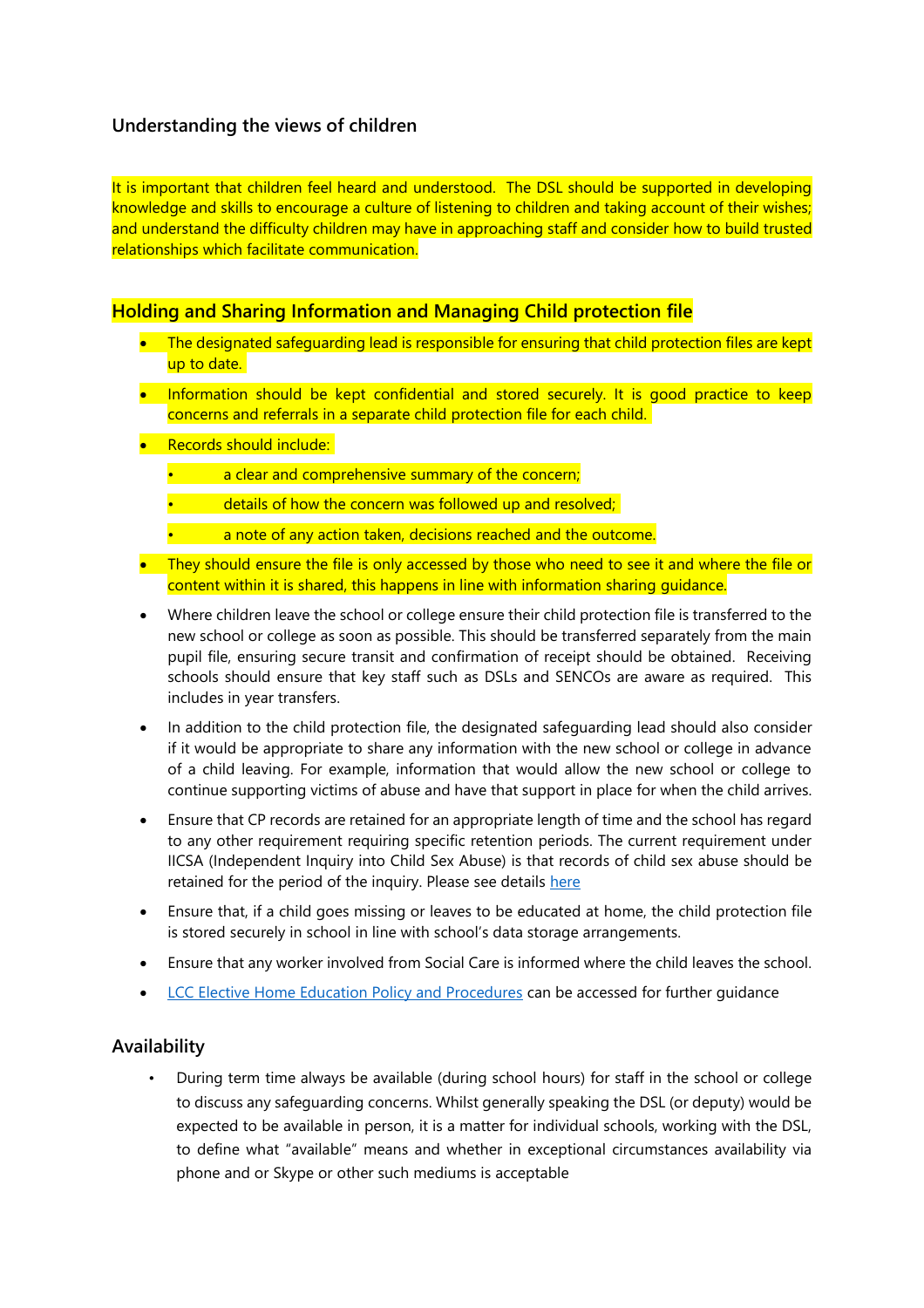- It is a matter for individual schools and colleges and the DSL to arrange adequate and appropriate cover arrangements for any out of hours/out of term activities
- It is a matter for individual schools and colleges as to whether they choose to have one or more deputy DSL(s). Any deputies should be trained to the same standard as the DSL.
- Whilst the activities of the DSL can be delegated to appropriately trained deputies, the ultimate lead responsibility for safeguarding and child protection, as set out above, remains with the DSL. This responsibility should not be delegated.

# **All School Leaders, Staff and Volunteers should:**

- Read at least part one (or annex A, if appropriate) and Annex B of KCSIE 2021
- Receive appropriate child protection training, including online safety training, at induction and which is regularly updated, (for example, via email, CPOMS, e-bulletins and staff meetings), as required, but at least annually, to provide them with relevant skills and knowledge to safeguard children effectively
- Be aware of systems within their school or college which support safeguarding. These should be explained to them as part of staff induction. This includes: the school's child protection policy; the school's staff behaviour policy (sometimes called a code of conduct); the identity and role of the DSL and any deputies and the safeguarding response to children who go missing from education
- Know what to do if a child tells them they are being abused or neglected and know how to manage the requirement to maintain an appropriate level of confidentiality. This means only involving those who need to be involved. Staff should never promise a child that they will not tell anyone about a report of abuse
- Be aware of the process for making referrals to children's social care where there are concerns about a child's welfare and for statutory assessments under the Children Act 1989, especially section 17 (children in need) and section 47 (a child suffering, or likely to suffer, significant harm) that may follow a referral, along with the role they might be expected to play in such assessments
- Be aware of the signs of abuse and neglect so that they are able to identify cases of children who may be in need of help or protection
- Be aware of children who may need support with their mental health
- Maintain an attitude of 'it could happen here' where safeguarding is concerned. When concerned about the welfare of a child, staff members should always act in the **best** interests of the child
- Where there are concerns about a child, **always** speak with the DSL
- If the DSL is not available, staff should speak to a member of the SLT and / or take advice from local children's social care (KCSIE, 2021, para 48)
- Understand that, whilst anyone can make a referral to Children Social Care, the correct school procedure is to report any concerns to the DSL in the first instance and record on CPOMS. If after a referral the child's situation does not appear to be improving the DSL (or the person that made the referral) should press for re- consideration to ensure their concerns have been addressed and, most importantly, that the child's situation improves. They can make a referral to CSC by ringing 0300 1236720 and follow this up in writing on the CSC referral form within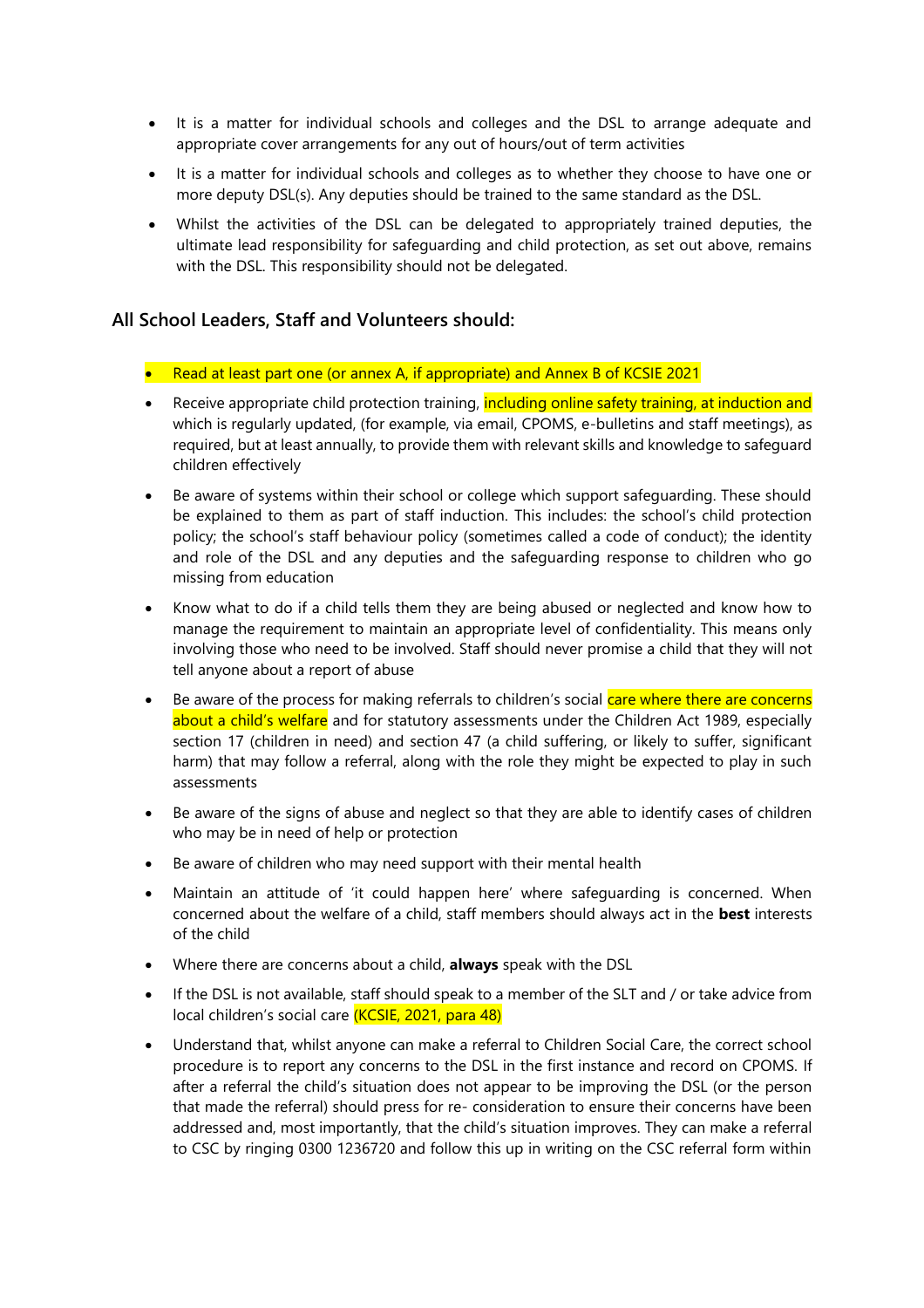48 hours and emailing it securely to [cypreferrals@lancashire.gov.uk](mailto:cypreferrals@lancashire.gov.uk). Prior to this, they can access advice from the safeguarding in education team on 01772 531196.

- Have due regard to the duty to prevent people from being drawn into terrorism; report known cases of female genital mutilation and follow procedures when a child goes missing from education
- Be aware of the school or setting's emergency procedures regarding lock-down and evacuation
- Where there are concerns about another staff member, refer these concerns to the Principal
- Where there are concerns about the Principal, refer these concerns to the chair of governors or LADO
- Raise concerns about poor or unsafe practices and potential failures in the school's safeguarding regime and where, necessary have regard to whistleblowing procedures ( $The$ [NSPCC whistleblowing helpline](https://www.nspcc.org.uk/what-you-can-do/report-abuse/dedicated-helplines/whistleblowing-advice-line/) is available as an alternative route for staff who do not feel able to raise concerns regarding child protection failures internally or have concerns about the way a concern is being handled by their school or college. Staff can call 0800 028 0285 – or email: [help@nspcc.org.uk](mailto:help@nspcc.org.uk)
- Be aware of local early help process and understand their role in line with Working Together to Safeguard Children 2018, and be particularly alert to the potential need for early help for a child who:
	- is disabled or has certain health conditions and has specific additional needs
	- has a mental health need
	- has special educational needs (whether or not they have a statutory Education, Health and Care Plan)
	- is a young carer
	- has a family member in prison, or is affected by parental offending
	- is showing signs of being drawn in to anti-social or criminal behaviour, *including gang* involvement and association with organised crime groups or county lines
	- is frequently missing/goes missing from care or from home
	- is at risk of modern slavery, trafficking, sexual or criminal exploitation
	- is at risk of being radicalised or exploited
	- is in a family circumstance presenting challenges for the child, such as drug and alcohol misuse, adult mental health issues and domestic abuse
	- is at risk of "honour" based abuse such as Female Genital Mutilation or Forced Marriage
	- is misusing drugs or alcohol themselves
	- has returned home to their family from care
	- is a privately fostered child
	- is persistently absent from education, including persistent absences for part of the school day
- Not assume a colleague or another professional will act and share information that might be critical in keeping children safe and be mindful that early information sharing is vital for effective identification, assessment and allocation of appropriate service provision. If in any doubt about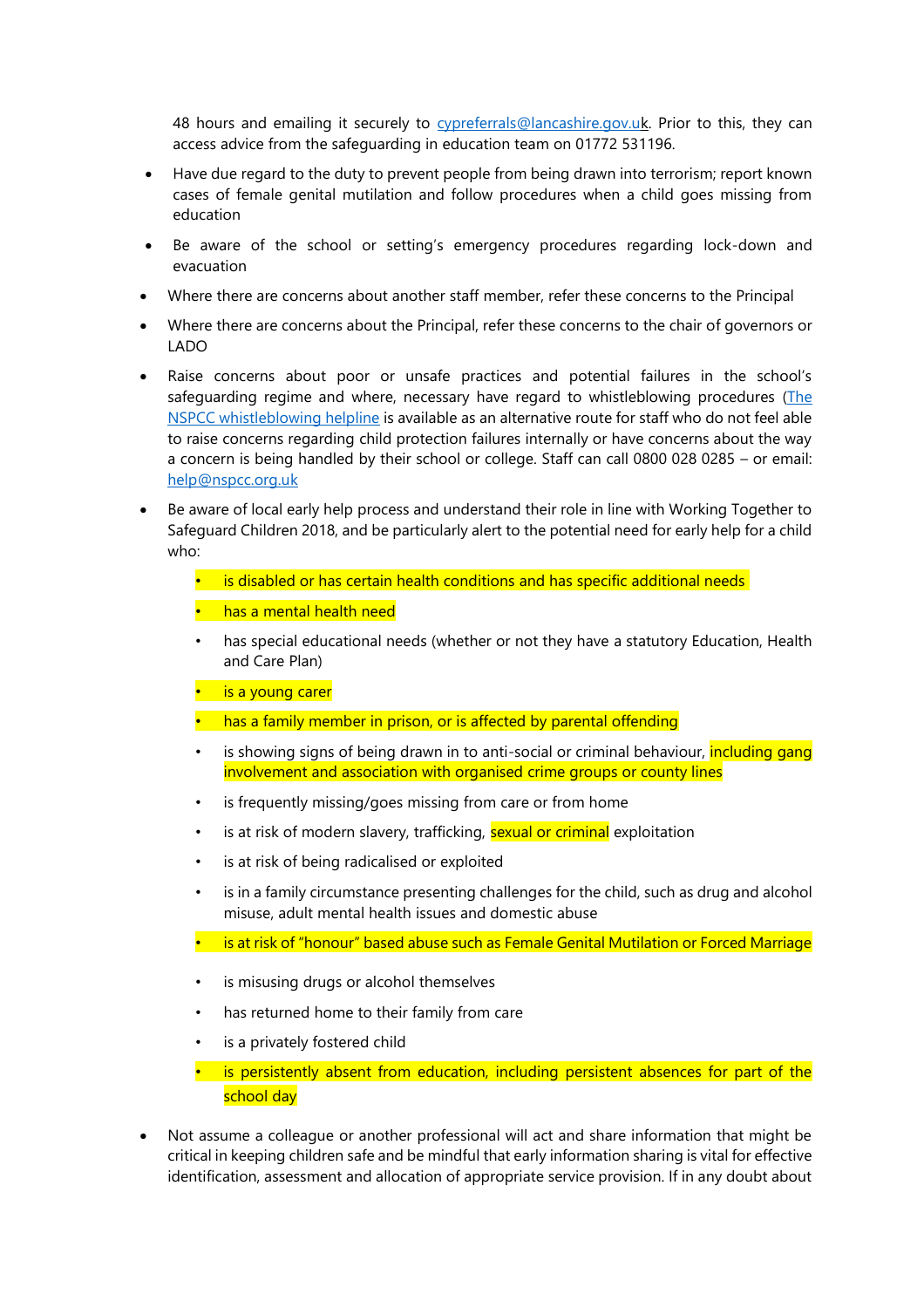sharing information, staff should speak to the designated safeguarding lead or a deputy. Fears about sharing information **must not** be allowed to stand in the way of the need to promote the welfare, and protect the safety, of children. Staff should be vigilant and always raise any concerns with their DSL or deputy.

- Speak to the designated safeguarding lead (or deputy) with regard to any concerns about female genital mutilation (FGM) and be aware that there is a specific **legal** duty on **teachers, if,** in the course of their work in the profession, they discover that an act of FGM appears to have been carried out on a girl under the age of 18, and that they **must** report this to the police.
- Should be aware that technology is a significant component in many safeguarding and wellbeing issues. Children are at risk of abuse online as well as face to face. In many cases abuse will take place concurrently via online channels and in daily life. Children can also abuse their peers online, this can take the form of abusive, harassing, and misogynistic messages, the nonconsensual sharing of indecent images, especially around chat groups, and the sharing of abusive images and pornography, to those who do not want to receive such content.

# Concerns should always lead to help for the child at some point.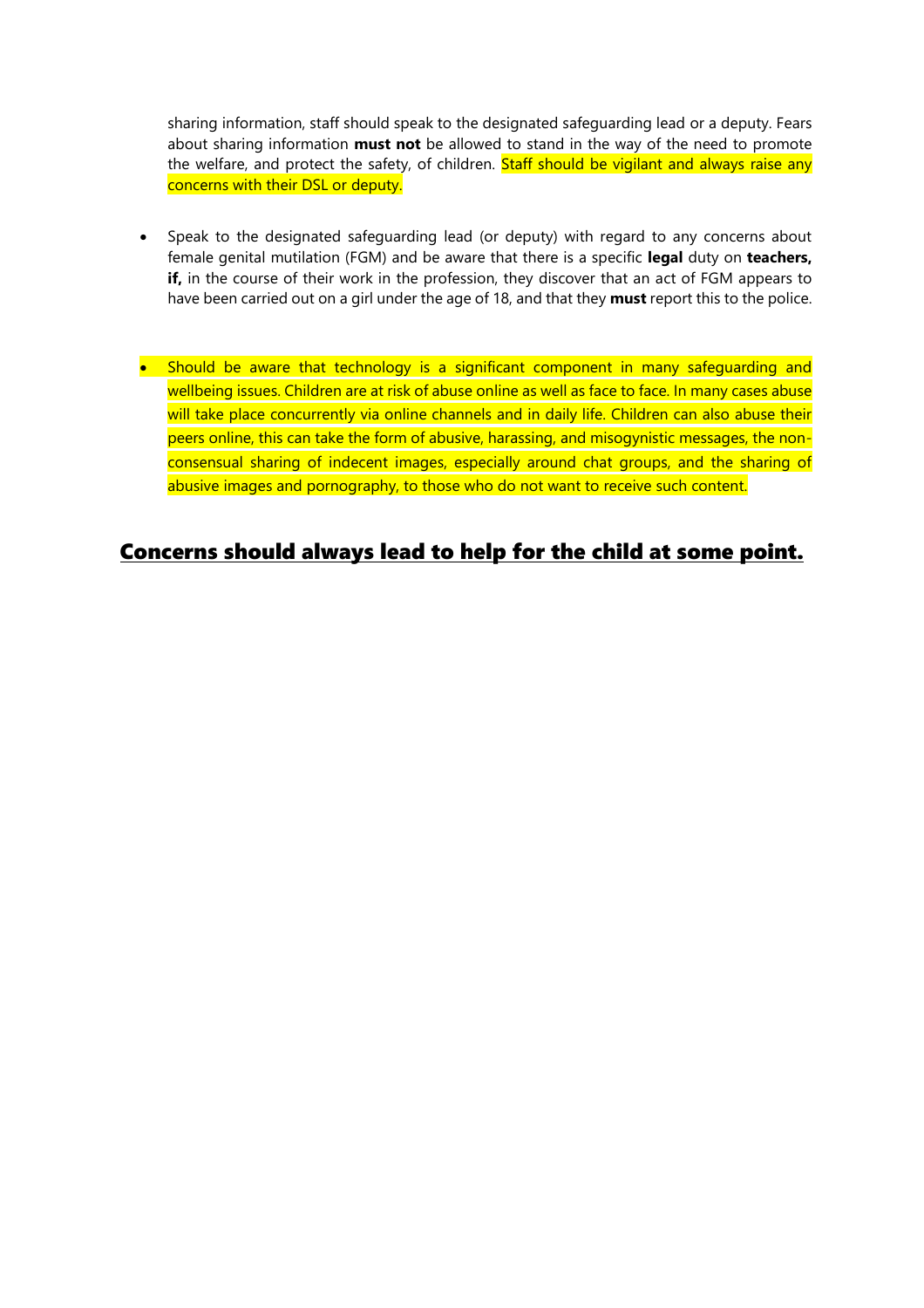# **Identifying children and young people who are suffering or likely to suffer significant harm**

Teachers and other adults in school are well placed to observe any physical, emotional or behavioural signs which indicate that a child may be suffering significant harm. The relationships between staff, pupils, parents and the public which foster respect, confidence and trust can lead to disclosures of abuse, and/or school staff being alerted to concerns.

### **Definitions**

As in the Children Acts 1989 and 2004, a **child** is anyone who has not yet reached their 18<sup>th</sup> birthday.

Abuse and neglect are forms of maltreatment of a child. Somebody may abuse or neglect a child by inflicting harm, or by failing to act to prevent harm. Children may be abused in a family or in an institutional or community setting, by those known to them or, more rarely, by others (e.g. via the internet). They may be abused by an adult or adults, or another child or children

**Physical abuse** may involve hitting, shaking, throwing, poisoning, burning or scalding, drowning, suffocating, or otherwise causing physical harm to a child. Physical harm may also be caused when a parent or carer fabricates the symptoms of, or deliberately induces, illness in a child.

**Emotional abuse** is the persistent emotional maltreatment of a child such as to cause severe and persistent adverse effects on the child's emotional development. It may involve conveying to children that they are worthless or unloved, inadequate, or valued only insofar as they meet the needs of another person. It may include not giving the child opportunities to express their views, deliberately silencing them or 'making fun' of what they say and how they communicate. It may feature age or developmentally inappropriate expectations being imposed on children. These may include interactions that are beyond the child's developmental capability, as well as overprotection and limitation of exploration and learning, or preventing the child participating in normal social interaction. It may involve seeing or hearing the ill-treatment of another. It may involve serious bullying (including cyber bullying), causing children frequently to feel frightened or in danger, or the exploitation or corruption of children. Some level of emotional abuse is involved in all types of maltreatment or a child, though it may occur alone.

**Sexual abuse** involves forcing or enticing a child or young person to take part in sexual activities, not necessarily involving a high level of violence, whether or not the child is aware of what is happening. The activities may involve physical contact, including assault by penetration (for example, rape or oral sex) or non-penetrative acts such as masturbation, kissing, rubbing and touching outside of clothing. They may also include non-contact activities, such as involving children in looking at, or in the production of, sexual images, watching sexual activities, encouraging children to behave in sexually inappropriate ways, or grooming a child in preparation for abuse (including via the internet). Sexual abuse is not solely perpetrated by adult males. Women can also commit acts of sexual abuse, as can other children. The sexual abuse of children by other children is a specific safeguarding issue (also known as peer on peer abuse) in education and **all** staff should be aware of it and of their school policy and procedures for dealing with it.

**Neglect** is the persistent failure to meet a child's basic physical and/or psychological needs, likely to result in the serious impairment of the child's health or development. Neglect may occur during pregnancy as a result of maternal substance abuse. Once a child is born, neglect may involve a parent or carer failing to: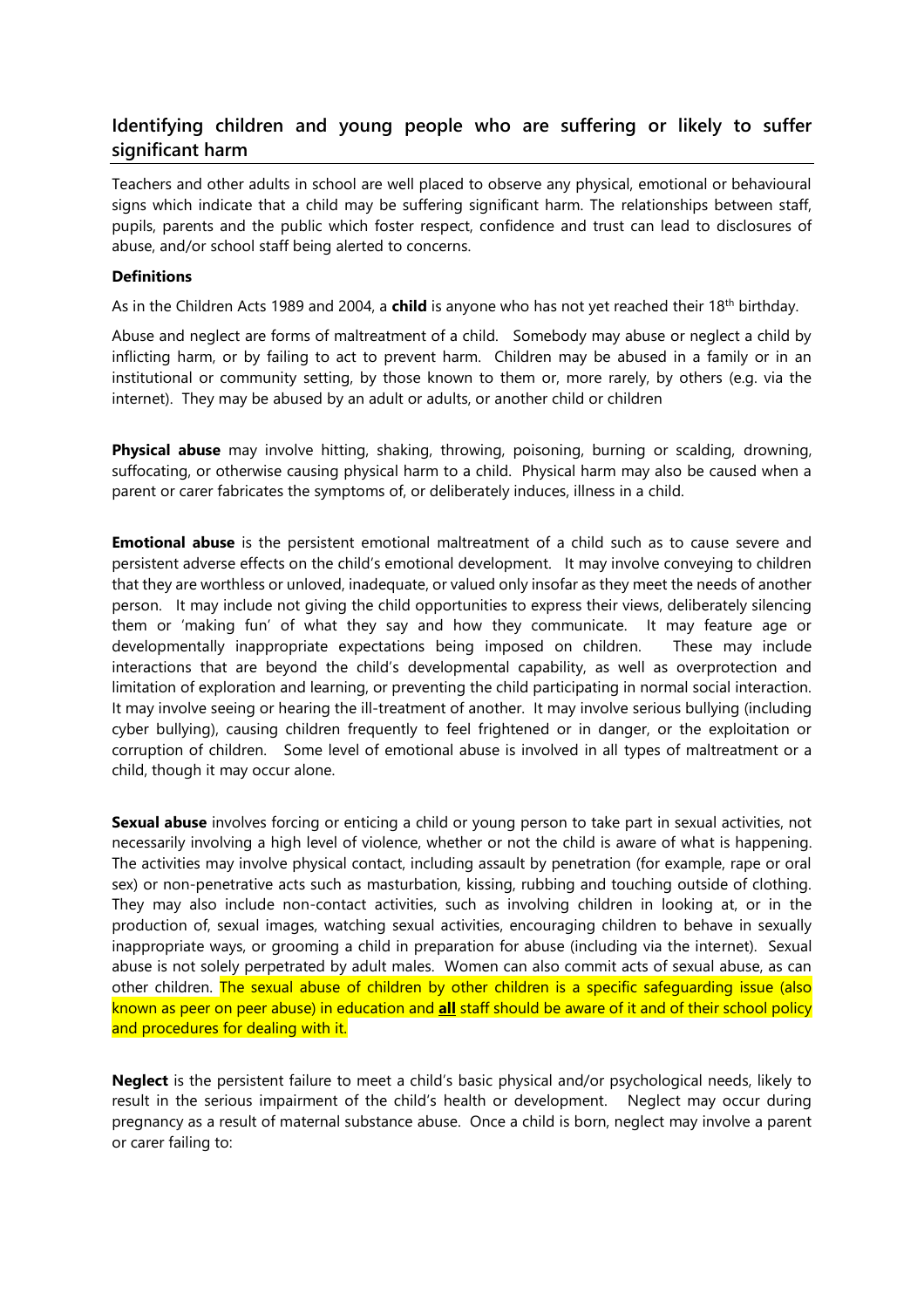- provide adequate food, clothing and shelter (including exclusion from home or abandonment)
- protect a child from physical and emotional harm or danger
- ensure adequate supervision (including the use of inadequate care-givers)
- ensure access to appropriate medical care or treatment

It may also include neglect of, or unresponsiveness to, a child's basic emotional needs.

### **Children potentially at greater risk of harm**

**All** children should be protected but some groups of children are potentially at greater risk of harm.

# **Children who need a social worker (Child in Need and Child Protections Plans)**

Children may need a social worker due to safeguarding or welfare issues, this can lead them to be vulnerable to further harm as well as educationally disadvantaged in facing barriers to attendance, learning, behaviour and mental health. This should inform decisions about safeguarding and promoting welfare, considering the provision of pastoral and / or welfare support, alongside action by statutory services.

### **Children missing from education**

This can be a vital warning sign to a range of safeguarding issues and the response of the school will support identifying abuse help prevent the risk of the child going missing in the future.

### **Elective Home Education (EHE)**

School recognises that many home educated children have a positive learning experience, but it can also mean that some children are less visible to services that are there to keep them safe. School will follow local arrangements where parents express their intention to remove a child from school. NYCC Elective Home Education Policy and Procedures

### **Children requiring mental health support**

Mental health problems can, in some cases, be an indicator that a child has suffered or is at risk of suffering abuse, neglect or exploitation. The school has clear systems and processes in place for identifying possible mental health problems, including routes to escalate and clear referral and accountability systems.

The senior mental health lead for the school is (insert name). They will access training and resources to develop the whole school approach to mental health and wellbeing.

### **Looked after children and previously looked after children**

The most common reason for children becoming looked after is as a result of abuse and/or neglect. The school will hold the information in relation to a child's looked after legal status (whether they are looked after under voluntary arrangements with consent of parents, or on an interim or full care order)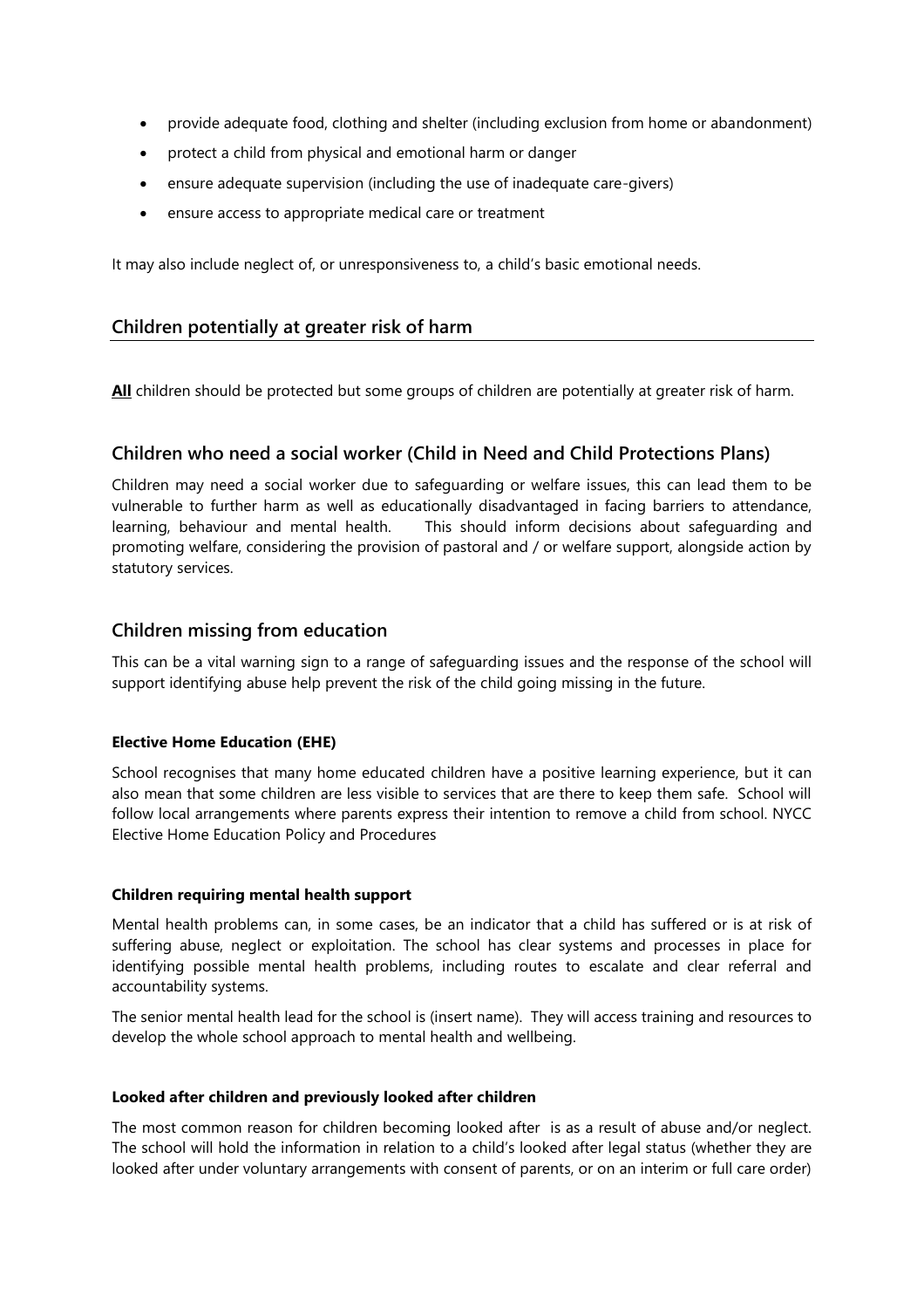and the child's contact arrangements with birth parents or those with parental responsibility. The school will hold the name of the child's social worker.

The school recognises that a previously looked after child potentially remains vulnerable and all staff should have the skills, knowledge and understanding to keep previously looked after children safe.

### **Procedures**

#### **Acting to ensure that children are safe at school and at home**

All staff and volunteers follow the [LCC Child Protection Procedures manual](https://www.proceduresonline.com/lancashirecsc/contents.html) which are consistent with *Keeping Children Safe in Education 2021*; *Working Together to Safeguard Children 2018* and *What To Do If You Are Worried A Child is Being Abused 2015* 

#### **Extra Familial Harm –** (Contextual Safeguarding)

**All** staff should be aware that Safeguarding incidents and/or behaviours can be associated with factors outside the school and/or can occur between children outside of these environments. **All** staff, but especially the designated safeguarding lead (and deputies) should consider whether children are at risk of abuse or exploitation in situations outside their families. It is important that schools provide as much information as possible so that assessments can consider any harm in contexts outside the home. Extra familial harms take a variety of different forms and children can be vulnerable to multiple harms including (but not limited to) sexual exploitation, criminal exploitation, sexual abuse, serious youth violence, and County Lines.

Staff should recognise that children with SEN and disabilities and certain health conditions can face additional safeguarding challenges. They must not assume that indicators of possible abuse such as behaviour, mood and injury relate to a child's disability without further exploration. They must remain alert to the fact that children with SEN, disabilities and certain health conditions can be more prone to peer group isolation and disproportionally impacted by behaviours such as bullying, without outwardly showing any signs and may have communication barriers and difficulties overcoming these barriers. Information must be shared to the DSL about concerns raised, or ongoing involvement in a safeguarding nature, for a child with SEN/Disabilities.

It is *not* the responsibility of the school staff to investigate or determine the truth of any disclosure or allegation of abuse or neglect. This includes allegations of peer abuse. All staff, however, have a duty to recognise concerns and maintain an open mind. Accordingly, all concerns indicating possible abuse or neglect will be recorded and discussed with the DSL (or in their absence with the person who deputises) prior to any discussion with parents.

### **Safeguarding issues**

All staff should have an awareness of safeguarding issues that can put children at risk of harm. Behaviours linked to issues such as drug taking or alcohol misuse, deliberately missing education and consensual and non-consensual sharing of nudes and semi-nude images and / or videos can be signs that children are at risk.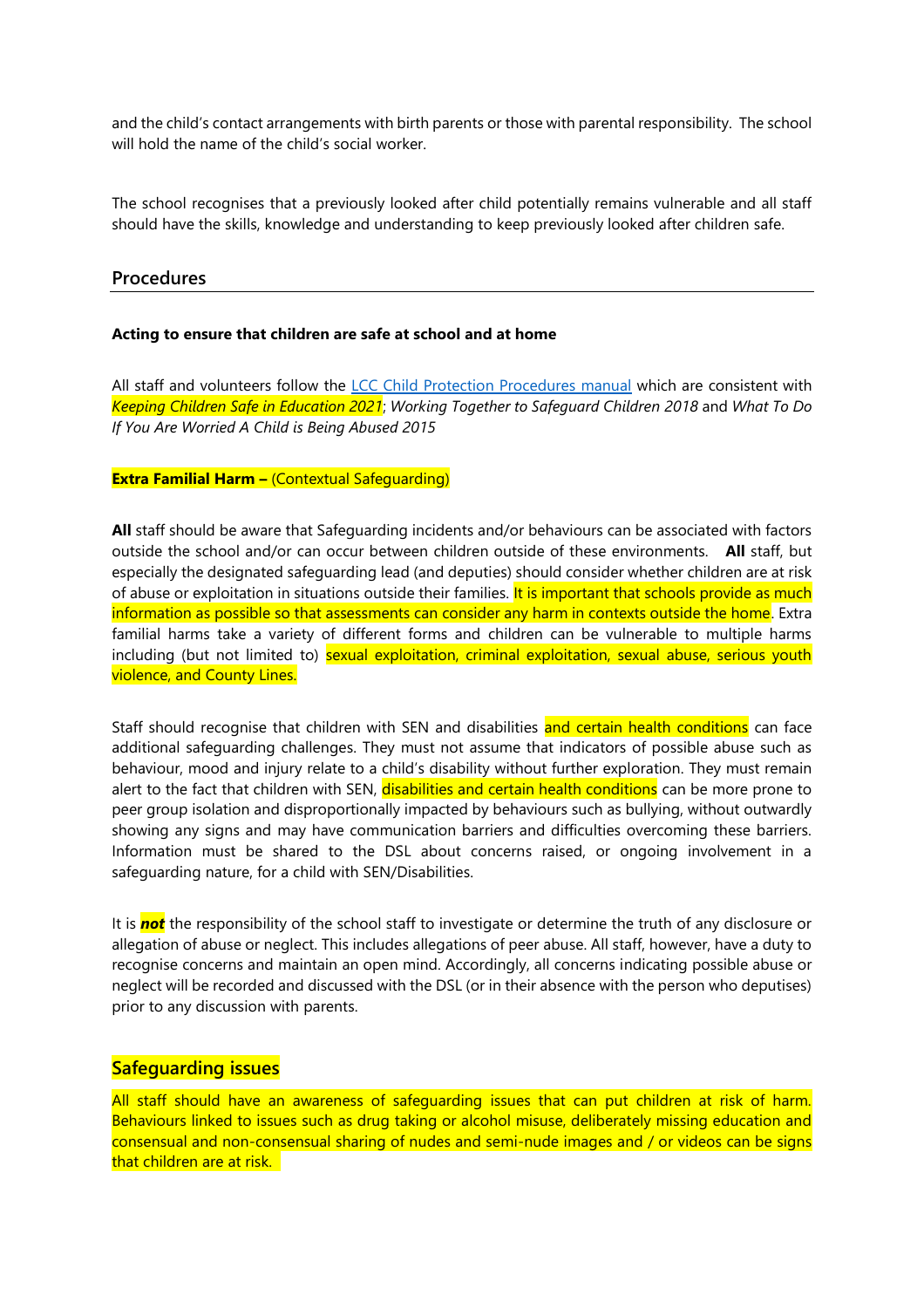All staff should be aware of how the school manages and supports issues of Peer on Peer Abuse, Sexual Harassment, Online Sexual Abuse and Sexual Violence.

Other safeguarding issues all staff should be aware of include:

- Child Sexual Exploitation (CSE) and Child Criminal Exploitation (CCE)
- Domestic abuse
- **•** Female Genital Mutilation (FGM)
- Peer or peer abuse (child on child)
- **•** Serious violence

### **a) Staff must immediately report:**

- any suspicion that a child is injured, marked, or bruised in a way which is not readily attributable to the normal knocks or scrapes received in play
- any explanation given which appears inconsistent or suspicious
- any behaviours which give rise to suspicions that a child may have suffered harm (e.g. significant changes in behaviour, worrying drawings or play)
- any concerns that a child may be suffering from inadequate care, ill treatment, or emotional maltreatment
- any concerns that a child is presenting signs or symptoms of abuse or neglect
- any significant changes in a child's presentation, including non-attendance
- any hint or disclosure of abuse or neglect received from the child, or from any other person, including disclosures of abuse or neglect perpetrated by adults outside of the family or by other children or young people
- any concerns regarding person(s) who may pose a risk to children (e.g. staff in school or person living in a household with children present) including inappropriate behaviour e.g. inappropriate sexual comments; excessive one-to-one attention beyond the requirements of their usual role and responsibilities; or inappropriate sharing of images
- any concerns related to serious crime, including knife crime
- any concerns relating to peer abuse
- any concerns relating to youth produced sexual imagery (sexting)
- any concerns relating to a child's engagement with extremist groups or ideologies (Prevent Duty)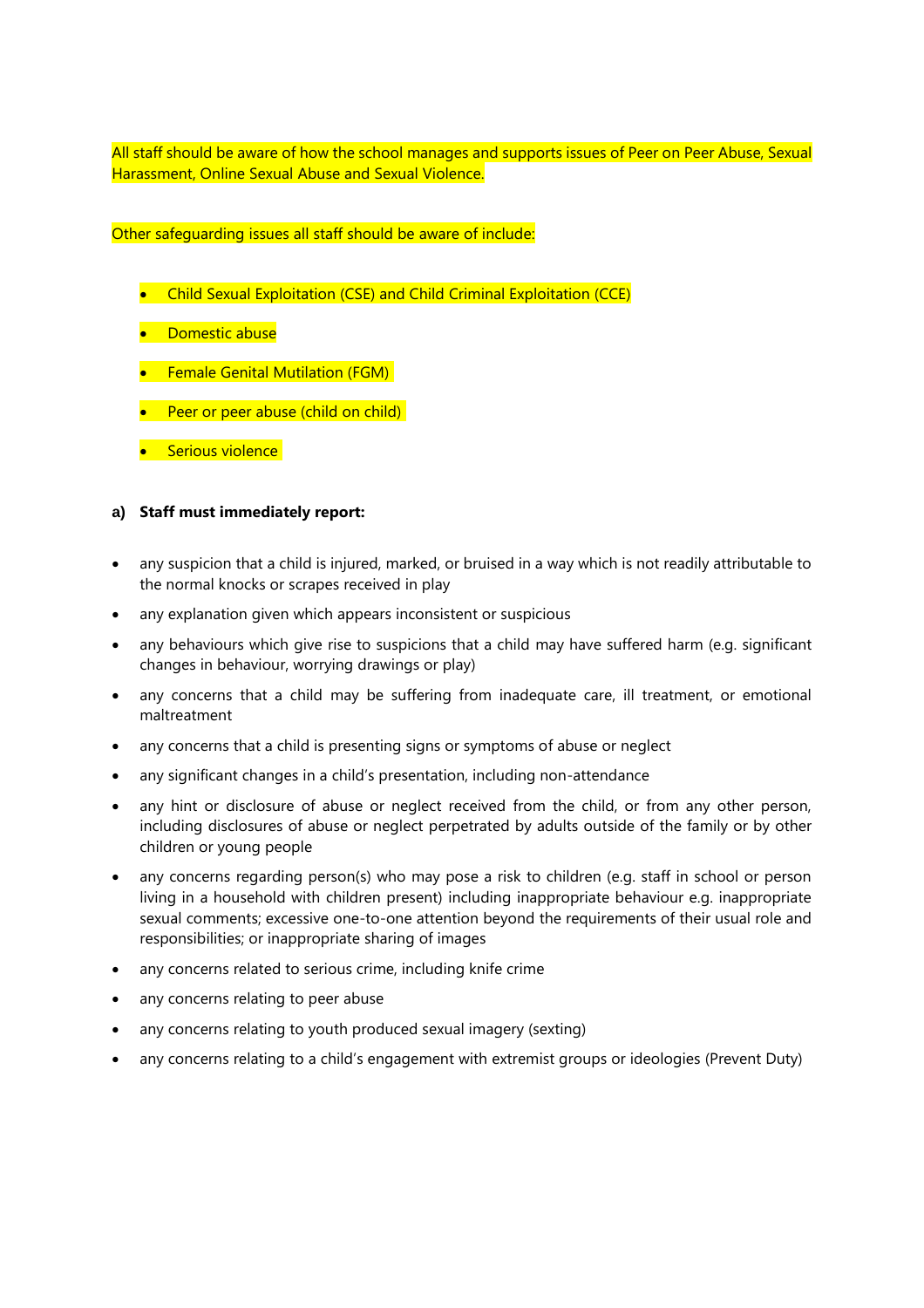# **Responding to Disclosure**

Disclosures or information may be received from pupils, parents or other members of the public. School recognises that those who disclose such information may do so with difficulty, having chosen carefully to whom they will speak. Accordingly, all staff will handle disclosures with sensitivity. Where there may be a communication difficulty, students can access staff that have training or resources to allow a student to disclose. Other platforms for a student to disclose are available i.e. E-Praise. Any disclosure logged on E-Praise will come through to the DSL (or deputy in their absence).

Such information cannot remain confidential and staff will immediately communicate what they have been told to the DSL and make a contemporaneous record. If in doubt about recording requirements staff should discuss with the DSL.

### **Principles**

Staff will **not** investigate but will, wherever possible, elicit enough information to pass on to the DSL in order that they can make an informed decision of what to do next.

Staff will:

- listen to and take seriously any disclosure or information that a child may be at risk of harm
- try to ensure that the person disclosing does not have to speak to another member of school staff
- clarify the information
- try to keep questions to a minimum and of an 'open' nature e.g. 'Can you tell me what happened?' rather than 'Did x hit you?'
- not ask leading questions
- try not to show signs of shock, horror or surprise
- not express feelings or judgements regarding any person alleged to have harmed the child
- explain sensitively to the person that they have a responsibility to refer the information to the senior designated person
- reassure and support the person as far as possible, remember not to tell them that you will fix it or make promises to resolve what they have told you
- explain that only those who 'need to know' will be told
- explain what will happen next and that the person will be involved as appropriate and be informed of what action is to be taken

# **Action by the DSL (or Deputy DSL in their absence)**

The following actions will be taken where there are concerns about significant harm to **any child, including where there is already an open case to Children's Social Care**, (e.g. Looked after Child).

Following any information raising concern, the DSL will consider: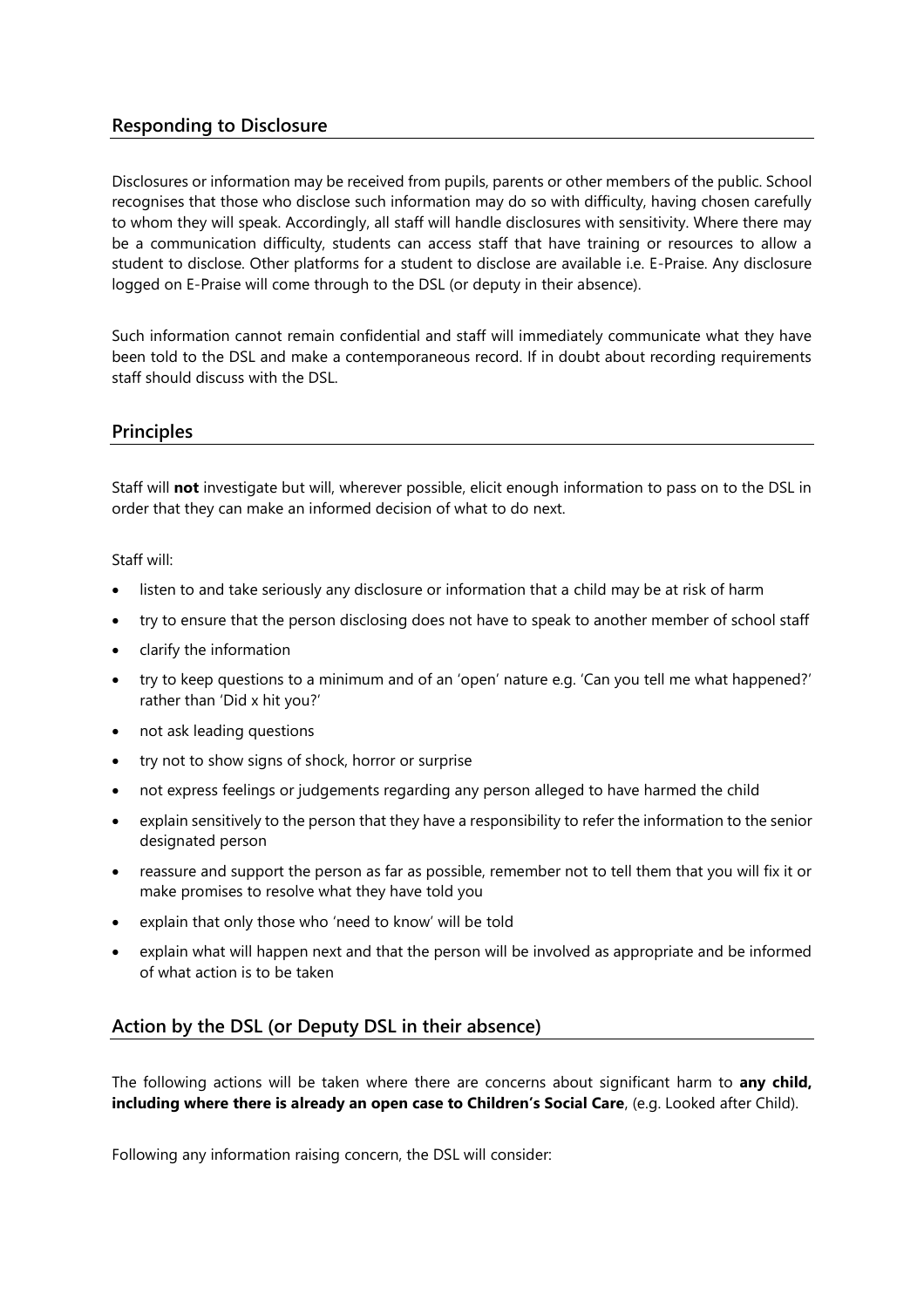- if they believe there is immediate risk of significant harm to a child and therefore should contact Lancashire Police on 999
- if they should report a crime that does not need an emergency response by calling 101
- if there is an urgent safeguarding concern and they should call the Lancashire Children's Social Care 0300 123 6720
- any urgent medical needs of the child and the need to call 999 or 111
- whether to make an enquiry to the MASH team this number is regularly update and it is best practice to log a call through Lancashire Children's Social Care contact centre 0300 123 6720
- discussing the matter with other agencies involved with the family
- consulting with appropriate persons e.g. for students who are looked after from North Yorkshire we would contact North Yorkshire County Council Children & Families Service
- the child's wishes and any fears or concerns they may have

Then decide:

- wherever possible, to talk to parents, unless to do so may place a child at risk of significant
- whether to make a referral to **statutory services as the child may be in need or** because a child is suffering or is likely to suffer significant harm and if this needs to be undertaken immediately

 *OR*

- not to make a referral at this stage
- if further monitoring is necessary
- if it would be appropriate to undertake an early help assessment and/or make a referral for other services

### **Consent**

It is good practice that agencies work in partnership with parents and carers and they are informed of your concerns with consent obtained for referrals.

Consent is always required for referrals to services such as Prevention Service, without it, the services available to the family may be limited.

Consent is not required should you believe informing the parents or carers would place a child at significant risk of harm.

Where consent has not been obtained, and professionals feel that a referral is still warranted, they should submit a referral detailing their actions and inform parent and carers of their actions. In cases of suspected Child Sexual Abuse in the family and Fabricated or Induced Illness it is best practice NOT to inform the family of the referral.

All information and actions taken, including the reasons for any decisions made, will be fully documented.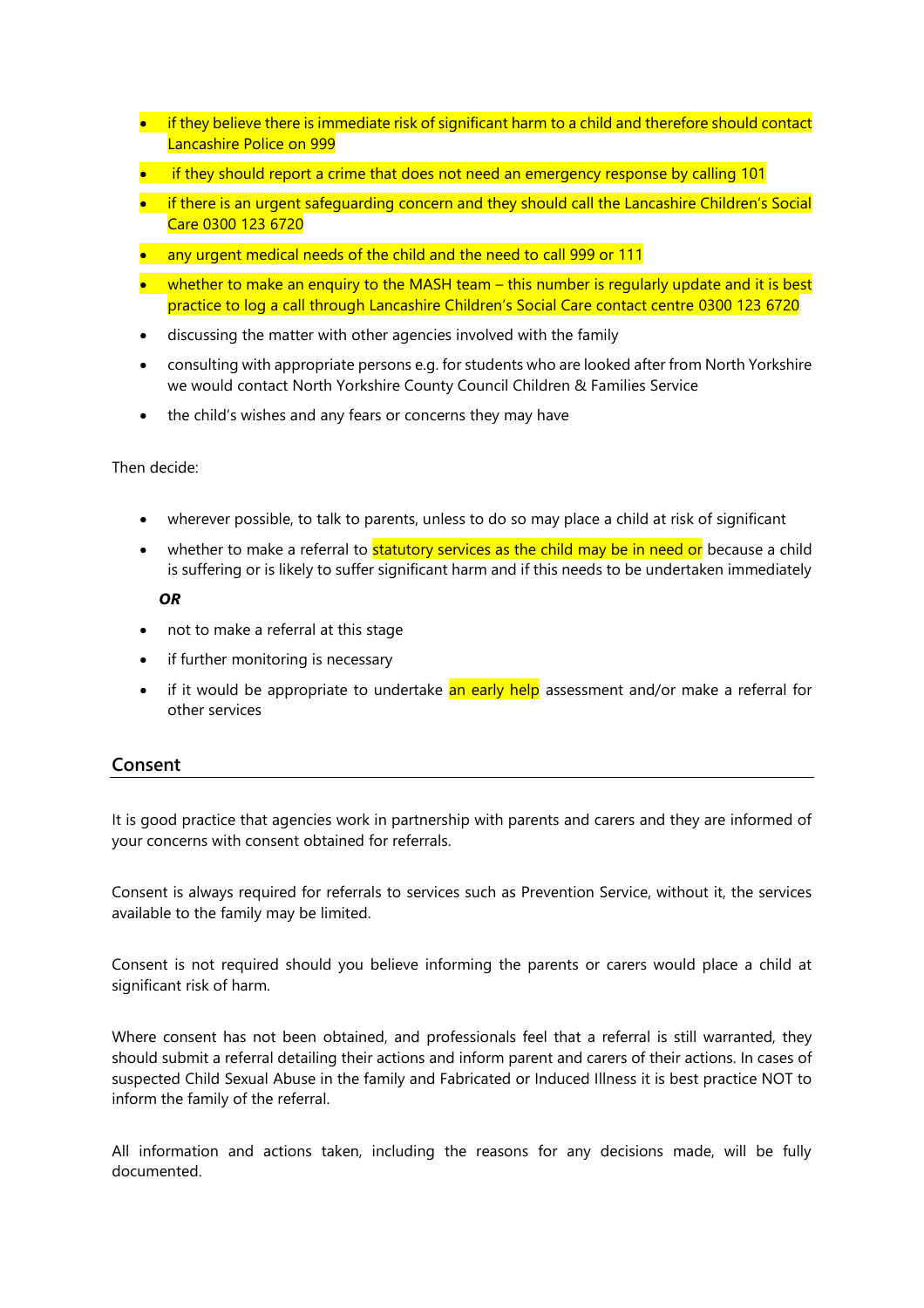All referrals to Childrens Social Care will be made by calling 0300 123 6720 followed by completing the Lancashire CSC referral form 2017 within 24 hours [\(at the bottom of the website on](http://www.lancashiresafeguarding.org.uk/resources/assessment-and-referral.aspx) this link). If instructed by a Social Worker you may be required to complete a CAF for support through the Children and Family wellbeing Service [\(available on](http://www.lancashiresafeguarding.org.uk/resources/assessment-and-referral.aspx) this link). If your concerns are not followed through at Level 3 or 4 of the Pan-Lancashire Continuum of Need you **must** still submit the Lancashire CSC referral form 2017.

### **Or**

# **Action following a child protection referral**

It is the responsibility of all staff to safeguard children. It is the role of the DSL (or appropriately trained Deputy DSL.) to attend multi-agency meetings and provide reports for these. Other staff in school, however, may be asked to contribute.

The DSL will:

- make regular contact with Children's Social Care
- contribute to the Strategy Discussion (See appendix for Strategy Discussion instructions) and all assessments
- provide a report for, attend and contribute to any subsequent Child Protection Conference
- if the child has a Child Protection Plan, contribute to the Child Protection Plan and attend Core Group Meetings and Review Child Protection Conferences
- where possible, share all reports with parents prior to meetings
- where in disagreement with a decision made e.g. not to apply Child Protection Procedures or not to convene a Child Protection Conference, follow the Lancashire Social Care appeals procedure (available at the conference)
- where there is significant information in respect of a child subject to a Child Protection Plan, **immediately** inform the Social Worker assigned. If you cannot make contact make sure the call is logged through 0300 123 6720. If it is of a significant nature, call their manager in Children's Social Care e.g. any significant changes or concerns, departures from the CP plan, child moves/goes missing/is removed from school or fails to attend school

# **Recording and monitoring**

### **As a School we will record:**

- information about the child: name (aka) address, dob., those with parental responsibility, primary carers, emergency contacts, any court orders, if a child is or has been subject to a CP Plan (where this information has been shared by a previous school or placement).
- key contacts in other agencies including GP details
- any disclosures/accounts from child or others, including parents (logged and scanned into CPOMS)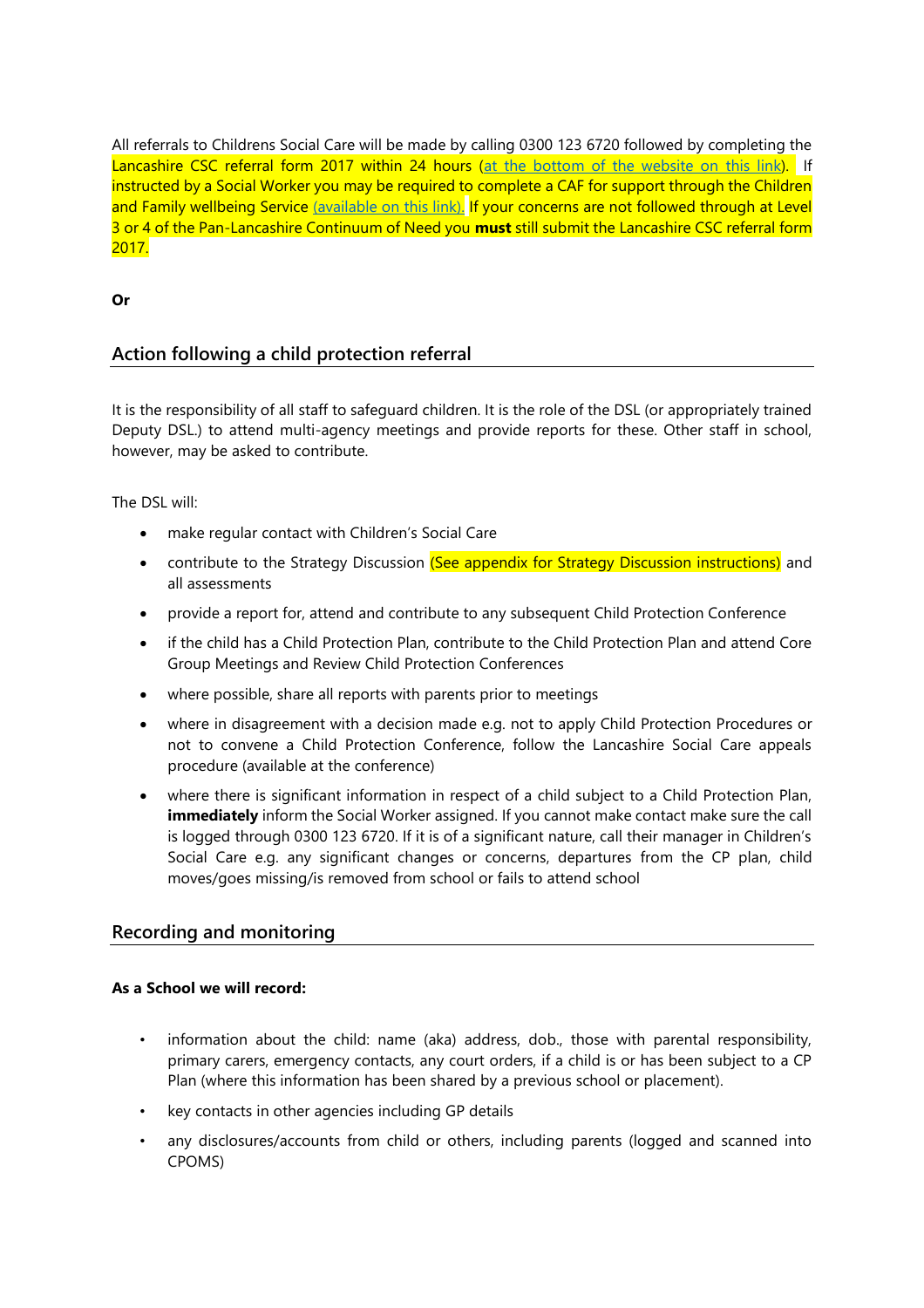- significant contacts with carers/other agencies/professionals (logged through the use of CPOMS)
- all concerns, discussions, decisions, agreements made and actions taken and the reasons for these, the plan to protect the child and arrangements for monitoring/review (logged and recorded on CPOMS)

#### **All records should be objective and include:**

- statements, facts and observable things (what was seen/heard)
- Use of the body map on CPOMS indicating position, size and colour of any injuries (not a photograph)
- words child uses, (not translated into 'proper' words)
- non-verbal behaviours

Records should include:

- a clear and comprehensive summary of the concern;
- details of how the concern was followed up and resolved;
- a note of any action taken, decisions reached and the outcome

All sensitive and CP records are held securely, kept confidential and are only accessible to those who need to know through the use of CPOMS system in school. The DSL and backups are the Keyholders for these files and Heads of Year will be able to access more sensitive information when relevant to the best interests of the child.

When sharing confidential information about a member of staff or pupil, the school has regard to the data protection principles, which allow them to share personal information, as provided for in the Data Protection Act 2018, and the GDPR and where relevant, the Education (Pupil Information) (England) Regulations 2005 and the Freedom of Information Act 2000. Advice on information sharing advice for practitioners can be accessed [here.](https://www.gov.uk/government/publications/safeguarding-practitioners-information-sharing-advice)

The school notes that Keeping Children Safe in Education (2021), para 108. The Data Protection Act 2018 and GDPR do not prevent, or limit, the sharing of information for the purposes of keeping children safe. Fears about sharing information must not be allowed to stand in the way of the need to promote the welfare and protect the safety of children'. This includes allowing practitioners to share information without consent.' KCSIE 2021 para 109.

#### **School will monitor:**

#### **Any cause for concern including where there could be serious child welfare concerns e.g.**

- Injuries/marks
- **Attendance**
- Changes e.g. mood/ academic functioning
- Relationships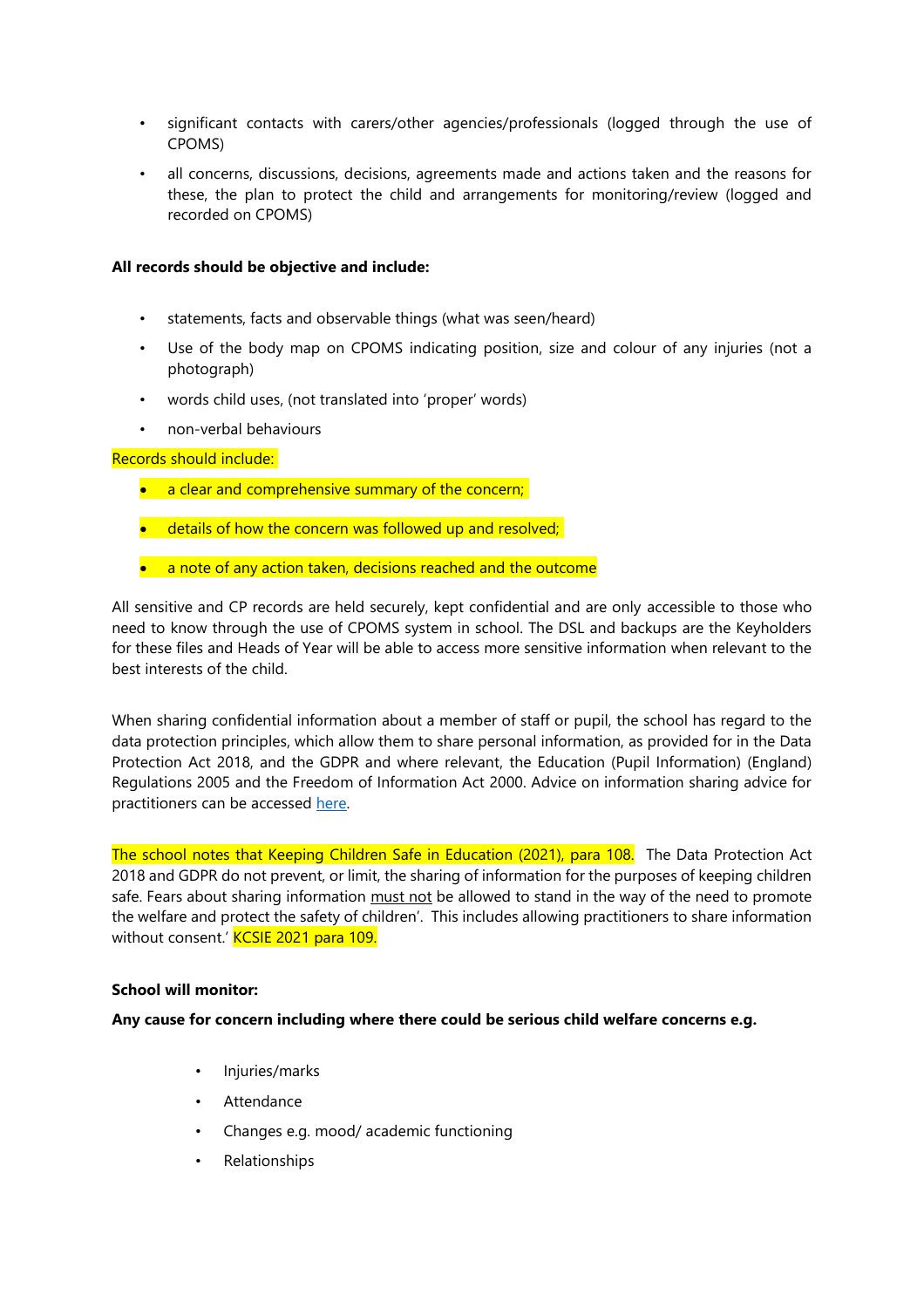- Language
- **Behaviour**
- Demeanour and appearance
- Statements, comments
- **Medicals**
- Stories, 'news', drawings
- Response to P.E./Sport
- Family circumstances
- Parental behaviour/ care of child
- Online activity

**The DSL will review all monitoring arrangements in the timescale and manner determined by circumstances, recorded and clearly understood by all concerned.**

# **Supporting the Child and Partnership with Parents and Carers**

- School recognises that the child's welfare is paramount, however outstanding child protection practice and outcome relies on a positive, open and honest working partnership with parents and carers.
- Whilst we may, on occasion, need to make referrals without consultation with parents and carers, we will make every effort to maintain a positive and supportive working relationship with them whilst fulfilling our duties to protect any child.
- We will provide a secure, caring, supportive and protective relationship for the child.
- Children will be given a proper explanation (appropriate to age & understanding) of what action is being taken on their behalf and why.
- We will endeavour always to preserve the privacy, dignity and right to confidentiality of the child, parents and carers. The DSL will determine which members of staff 'need to know' personal information and what they 'need to know' for the purpose of supporting and protecting the children.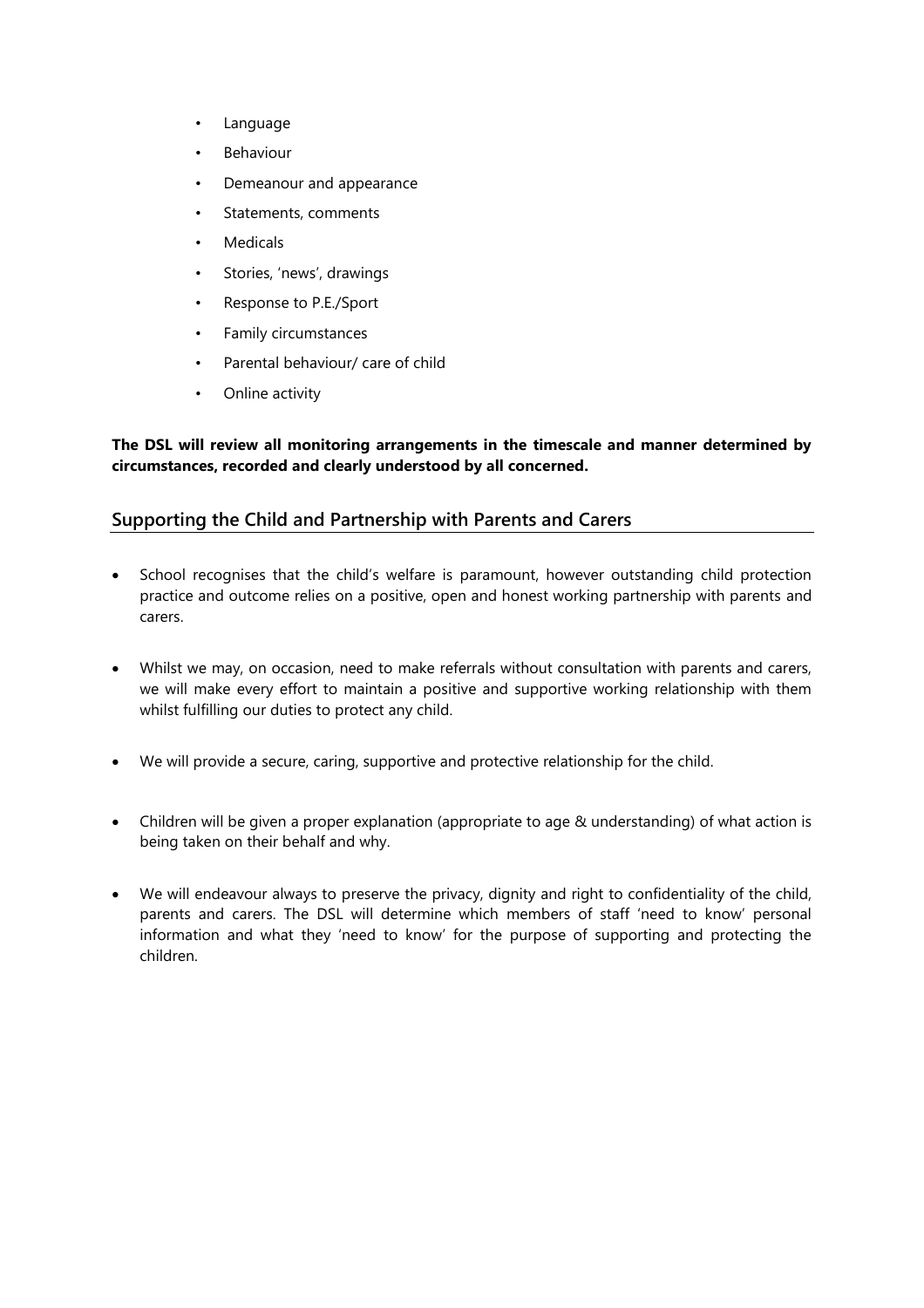# Safeguarding Appendices

# **Allegations regarding person(s) who work with Children**

Where an allegation is made against any person working in or on behalf of the school, or any other person who works with children, *(including supply staff, volunteers and contractors)* that they have:

- a. behaved in a way that has harmed a child or may have harmed a child
- b. possibly committed a criminal offence against or related to a child or
- c. behaved towards a child or children in a way that indicates they may pose a risk of harm to children
- d. behaved or may have behaved in a way that indicates they may not be suitable to work with children.

The school will apply the same principles as in the rest of this document.

Allegations management in the school will be undertaken by the Principal or (where the Principal is the subject of an allegation) the chair of governors or the chair of the management committee or proprietor of an independent school (the 'case manager'). Where the Headteacher is the sole proprietor, or where there is a conflict of interest in reporting to the Headteacher, this should be reported directly to the LADO.

The school has procedures in place to make a referral to the Disclosure and Barring Service (DBS) if a person in regulated activity has been dismissed or removed due to safeguarding concerns or would have been had they not resigned. **This is a legal duty and failure to refer when the criteria are met is a criminal offence.**

Where the school dismisses or ceases to use the services of a teacher because of serious misconduct, or might have dismissed them or ceased to use their services had they not left first, they **must** consider whether to refer the case to the Secretary of State (via the Teaching Regulation Agency).

#### **Supply teachers**

Where the school is not the employer of an individual they still have responsibility to ensure allegations are dealt with appropriately and that they liaise with the relevant parties (this includes supply teachers and volunteers).

Whilst schools are not the employer of supply teachers, they should ensure allegations are dealt with properly. In no circumstances should a school decide to cease to use a supply teacher due to safeguarding concerns without finding out the facts and liaising with the LADO to determine a suitable outcome. Agencies should be fully involved and fully cooperate in any enquiries, but the school will usually take the lead.

#### School will always follow: The DfE Guidance *[Keeping Children Safe in Education](https://www.gov.uk/government/publications/keeping-children-safe-in-education--2)* 2021 part 4:

School will immediately contact the Duty Local Authority Designated Officer (LADO) on **01772 536694** and then, where appropriate, submit a referral form to LADO within one working day (these are sent out via email from initial contact with LADO):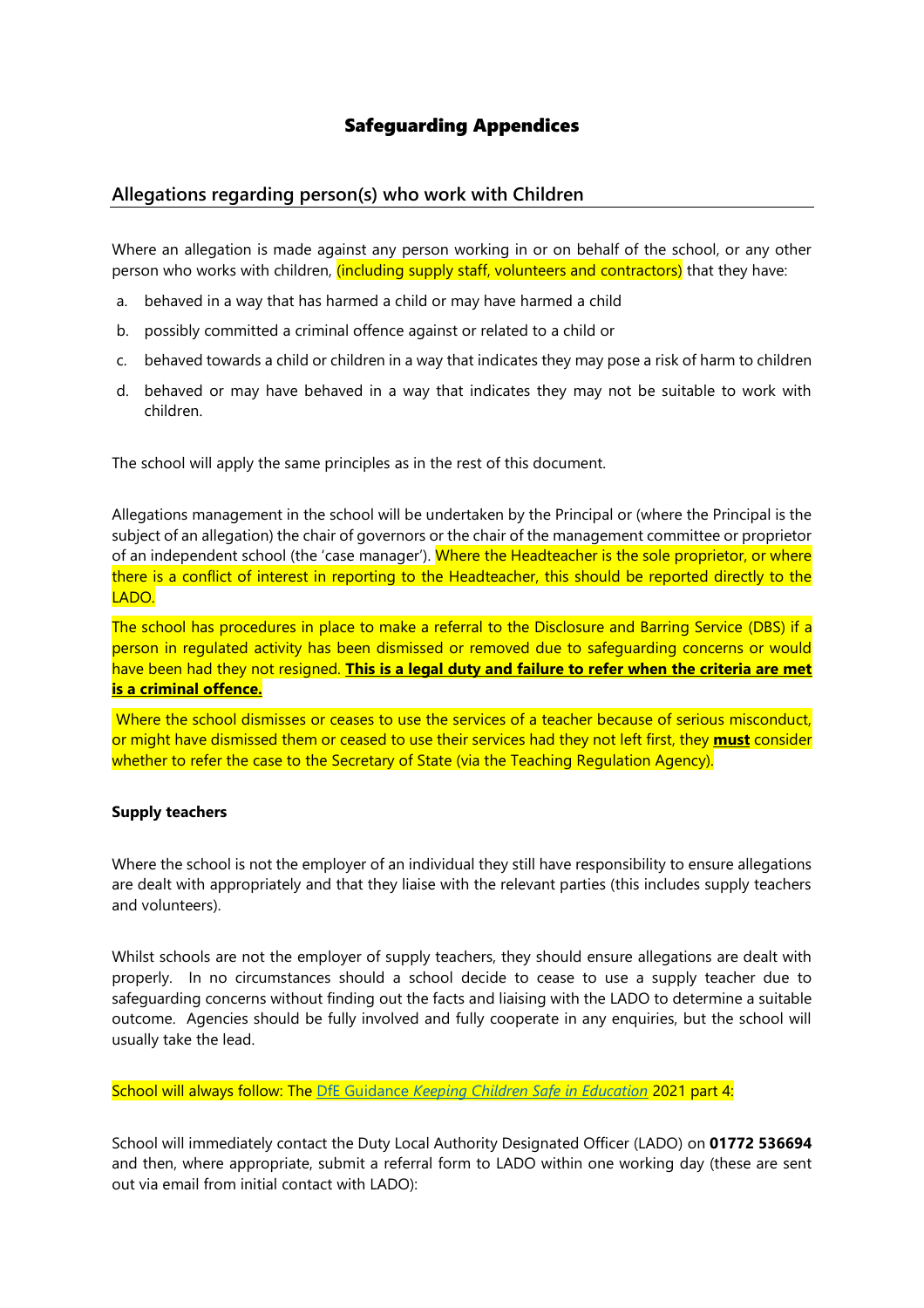Where a child may have suffered significant harm, the school will also submit a referral to Children's Social Care.

Detailed and accurate records will be made to include decisions, actions taken, and reasons for these. All records will be retained securely in the single central record and on CPOMS.

### **Initial Action**

- The person who has received an allegation or witnessed an event **MUST** immediately inform the Principal, (the senior manager,) make a record and have regard to the school's whistleblowing procedure
- In the event that an allegation is made against the Principal the matter will be reported to the alternative 'senior manager (DSL)' as described above
- In the event of an allegation being made against the Principal, where they are also the sole proprietor of an independent school, allegations will be reported directly to the LADO
- The senior manager will take steps, where necessary, to secure the immediate safety of children and any urgent medical needs
- The member of staff will not be approached at this stage unless it is necessary to address the **immediate** safety of children
- The senior manager may need to clarify any information regarding the allegation, however no person will be formally interviewed or asked to write a formal statement at this stage
- The senior manager will consult with the Duty LADO (**01772 536694**) in order to determine if it is appropriate for the allegation to be dealt with by school or if there needs to be a referral to social care and/or the police for investigation
- Consideration will be given throughout to the support and information needs of pupils, parents and staff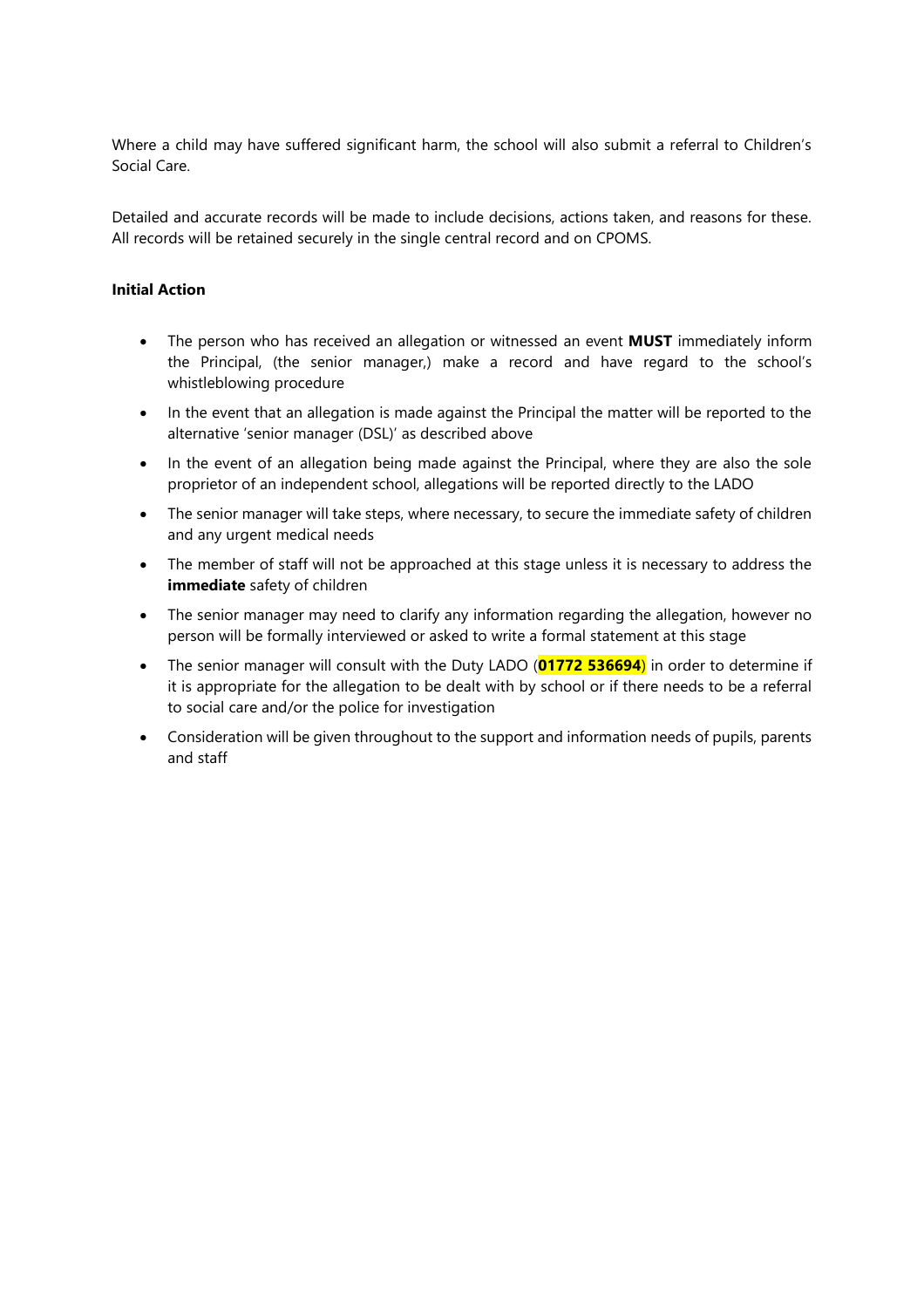# **Alternative Provision**

This school is committed to safeguarding our children even if they are placed in alternative provision for a period of time within the school day/week. We therefore seek written reassurance that any Alternative Provision provider has acceptable safeguarding practices in place including; their response to concerns about a child; safer recruitment processes; attendance and child missing education procedures; and appropriate information sharing procedures. The school will also obtain a written statement from the provider that they have completed all the vetting and barring checks that are necessary on their staff.

# **Alternative Provision**

The cohort of pupils in Alternative Provision often have complex needs, it is important that governing bodies and proprietors of these settings are aware of the additional risk of harm that their pupils may be vulnerable to.

Guidance is available at:

- Alternative provision [DfE Statutory Guidance](https://www.gov.uk/government/publications/alternative-provision)
- [Education for children with health needs who cannot attend school -](https://www.gov.uk/government/publications/education-for-children-with-health-needs-who-cannot-attend-school) DfE Statutory Guidance

Where we place one of our pupils with an alternative provision provider, we continue to be responsible for the safeguarding of our pupil, and will seek written assurances in order to be satisfied that the provider meets the needs of our pupil.

### **Work Experience**

When we organise work experience placements we will ensure that the placement provider has policies and procedures are in place to protect our pupils from harm.

Barred list checks by the DBS might be required on some people who supervise a child under the age of 16 on a work experience placement. We will consider the specific circumstances of the work experience placement. Consideration will be given in particular to the nature of the supervision and the frequency of the activity being supervised, to determine what, if any, checks are necessary. These considerations would include whether the person providing the teaching/training/instruction/supervision to the child on work experience will be:

- unsupervised themselves; and
- providing the teaching/training/instruction frequently (more than three days in a 30 day period, or overnight)

If the person working with our pupil is unsupervised and the same person is in frequent contact with our pupil, the work is likely to be regulated activity. If so, we will ask the employer providing the work experience to ensure that the person providing the instruction or training is not a barred person.

We are aware that we are not able to request an enhanced DBS check with barred list information for staff supervising our pupils who are aged 16 or 17 years old.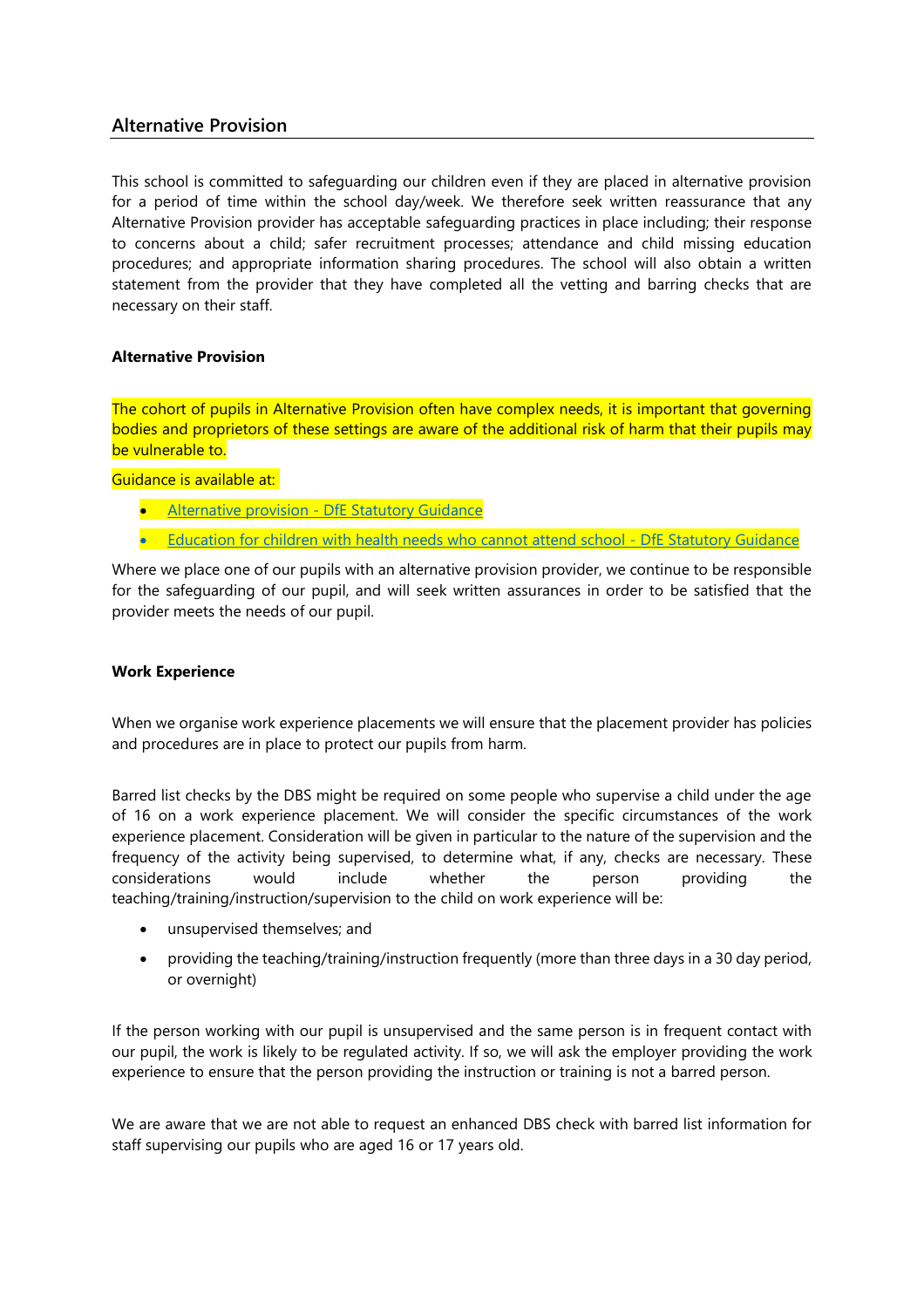If the activity undertaken by our pupil on work experience takes place in a 'specified place', such as a school or college, and gives the opportunity for contact with children, this may itself be considered to be regulated activity. In these cases, and where our pupil is 16 years of age or over, the work experience provider should consider whether a DBS enhanced check should be requested for them

# **Child Sexual Exploitation (CSE) and Child Criminal Exploitation (CCE)**

Both CSE and CCE are forms of abuse that occur where an individual or group takes advantage of an imbalance in power to coerce, manipulate or deceive a child into taking part in sexual or criminal activity, in exchange for something the victim needs or wants, and/or for the financial advantage or increased status of the perpetrator or facilitator and/or through violence or the threat of violence. CSE and CCE can affect children, both male and female and can include children who have been moved (commonly referred to as trafficking) for the purpose of exploitation.

### **Child Sexual Exploitation:**

Some specific forms of CCE can include children being forced or manipulated into transporting drugs or money through county lines, working in cannabis factories, shoplifting or pickpocketing. They can also be forced or manipulated into committing vehicle crime or threatening/committing serious violence to others.

Children can become trapped by this type of exploitation as perpetrators can threaten victims (and their families) with violence, or entrap and coerce them into debt. They may be coerced into carrying weapons such as knives or begin to carry a knife for a sense of protection from harm from others. As children involved in criminal exploitation often commit crimes themselves, their vulnerability as victims is not always recognised by adults and professionals, (particularly older children), and they are not treated as victims despite the harm they have experienced. They may still have been criminally exploited even if the activity appears to be something they have agreed or consented to.

It is important to note that the experience of girls who are criminally exploited can be very different to that of boys. The indicators may not be the same, however professionals should be aware that girls are at risk of criminal exploitation too. It is also important to note that both boys and girls being criminally exploited may be at higher risk of sexual exploitation.

Further information about CCE including definitions and indicators is included in KCSIE 2021 Annex B

The DfE provides: [Child sexual exploitation: guide for practitioners](https://www.gov.uk/government/publications/child-sexual-exploitation-definition-and-guide-for-practitioners)

School will consider whether a referral should be submitted to Lancashire/Cumbria Children Social Care and whether information should be passed onto Lancashire/Cumbria Police. Pan-Lancashire Guidance on Child Sexual Exploitation is available [here.](https://panlancashirescb.proceduresonline.com/chapters/p_child_sex_exp.html)

# **Child Criminal Exploitation (CCE):**

CSE is a form of child sexual abuse. Sexual abuse may involve physical contact, including assault by penetration (for example, rape or oral sex) or non-penetrative acts such as masturbation, kissing, rubbing, and touching outside clothing. It may include non-contact activities, such as involving children in the production of sexual images, forcing children to look at sexual images or watch sexual activities, encouraging children to behave in sexually inappropriate ways or grooming a child in preparation for abuse including via the internet.

CSE can occur over time or be a one-off occurrence, and may happen without the child's immediate knowledge e.g. through others sharing videos or images of them on social media.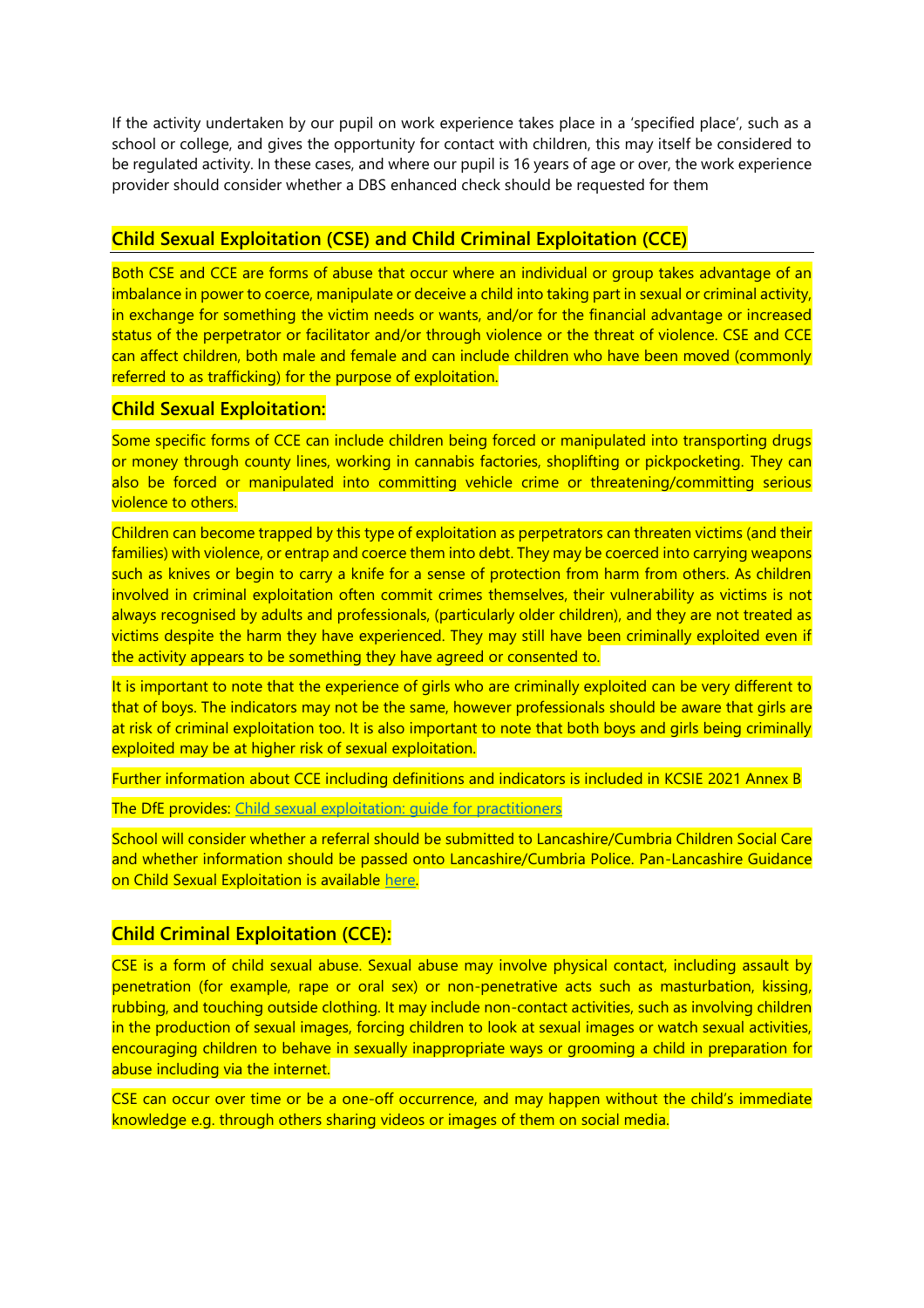CSE can affect any child, who has been coerced into engaging in sexual activities. This includes 16 and 17 year olds who can legally consent to have sex. Some children may not realise they are being exploited e.g. they believe they are in a genuine romantic relationship.

Further information about CSE including definitions and indicators is included in KCIE 2021 Annex B.

The DfE provides: Child sexual exploitation: guide for practitioners

# **County Lines:**

County lines is a term used to describe gangs and organised criminal networks involved in exporting illegal drugs using dedicated mobile phone lines or other form of "deal line". This activity can happen locally as well as across the UK - no specified distance of travel is required. Children and vulnerable adults are exploited to move, store and sell drugs and money. Offenders will often use coercion, intimidation, violence (including sexual violence) and weapons to ensure compliance of victims.

Children can be targeted and recruited into county lines in a number of locations including schools (mainstream and special), further and higher educational institutions, pupil referral units, children's homes and care homes.

Children are also increasingly being targeted and recruited online using social media. Children can easily become trapped by this type of exploitation as county lines gangs can manufacture drug debts which need to be worked off or threaten serious violence and kidnap towards victims (and their families) if they attempt to leave the county lines network.

A number of the indicators for CSE and CCE as detailed above may be applicable to where children are involved in county lines. Some additional specific indicators that may be present where a child is criminally exploited through involvement in county lines are children who:

- go missing and are subsequently found in areas away from their home;
- have been the victim or perpetrator of serious violence (e.g. knife crime);
- are involved in receiving requests for drugs via a phone line, moving drugs, handing over and collecting money for drugs;
- are exposed to techniques such as 'plugging', where drugs are concealed internally to avoid detection;
- are found in accommodation that they have no connection with, often called a 'trap house or cuckooing' or hotel room where there is drug activity;
- owe a 'debt bond' to their exploiters;
- have their bank accounts used to facilitate drug dealing.

Further information on the signs of a child's involvement in county lines is available in quidance published by the [Home Office.](https://assets.publishing.service.gov.uk/government/uploads/system/uploads/attachment_data/file/863323/HOCountyLinesGuidance_-_Sept2018.pdf)

Pan-Lancashire Guidance on Criminal Exploitation and County Lines is [here](https://panlancashirescb.proceduresonline.com/chapters/p_gang_activity.html?zoom_highlight=county+lines)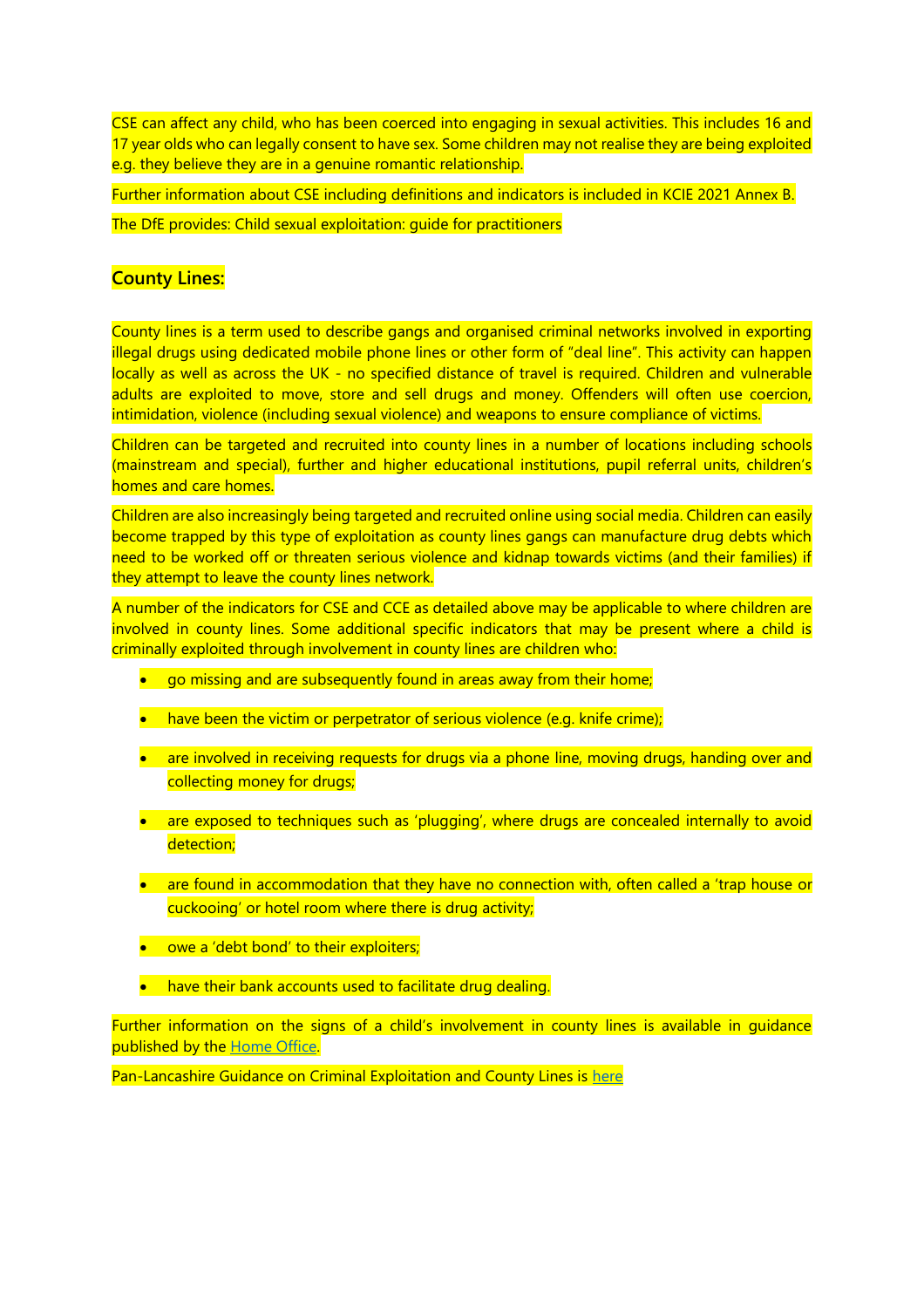# **Modern Slavery and the National Referral Mechanism:**

School recognises that modern slavery encompasses human trafficking and slavery, servitude and forced or compulsory labour, it can include sexual exploitation and the removal of organs. Trafficking is where children and young people are tricked, forced or persuaded to be moved or transported and then exploited, forced to work or sold. Children are trafficked for sexual and criminal exploitation, benefit fraud, forced marriage, domestic slavery, forced labour, committing crime like theft, county lines. School will consider whether a referral to the National Referral Mechanism (NRM) should be undertaken in order to safeguard that child and/or other children. National NRM guidance available [here.](https://www.gov.uk/government/publications/human-trafficking-victims-referral-and-assessment-forms/guidance-on-the-national-referral-mechanism-for-potential-adult-victims-of-modern-slavery-england-and-wales)

# **Confidentiality**

School has regard to [DfE guidance on Information Sharing:](https://www.gov.uk/government/publications/safeguarding-practitioners-information-sharing-advice)

'Fears about sharing information cannot be allowed to stand in the way of the need to safeguard and promote the welfare of children and young people at risk of abuse or neglect.'

School ensures the child's wishes or feelings are considered when determining what action to take and what services to provide to protect individual children through ensuring there are systems in place for children to express their views and give feedback. School ensures that staff members do not promise confidentiality to the child and always act in the interests of the child.

The school confidentiality policy indicates:

- a) when information must be shared with police and Children and Families' Service where the child/young person is / may be at risk of significant harm
- b) when the pupil's and/or parent's confidentiality must not be breached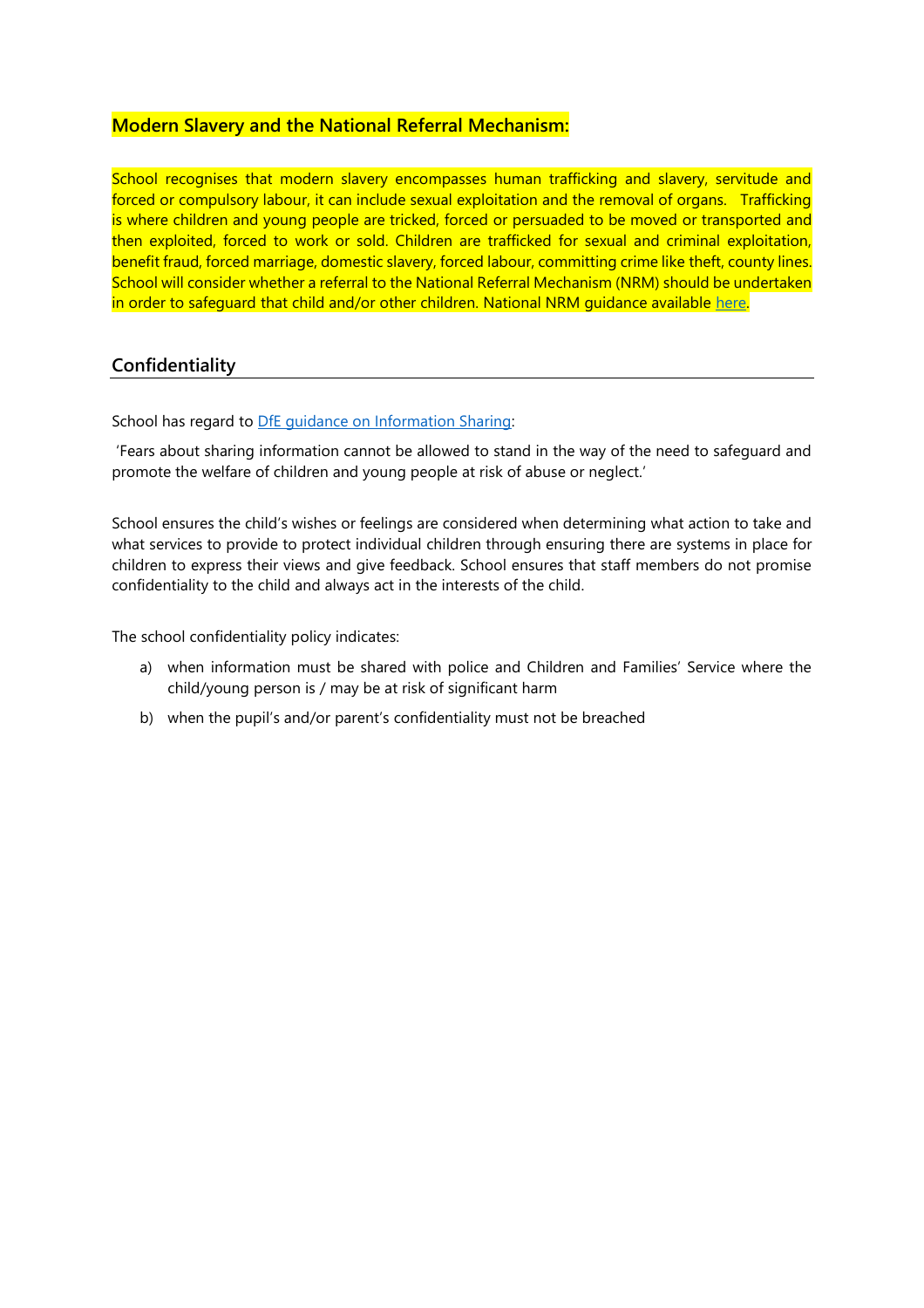# **Contacts**

### **Lancashire County Council Children and Family Wellbeing Service**

### Online referral form can be accessed [here](https://lancashire-self.achieveservice.com/service/CFWS_Request_for_Support)

Lancaster - Lune Park Children and Family Wellbeing Service Ryelands Park, Lancaster, LA1 2LN Tel: 01524 581280

Preston - Preston East Children and Family Wellbeing Service Brookfield Primary School, Watling Street Road, Ribbleton, Preston, PR2 6TU Tel: 01772 539420

### **Advice and referrals**

Lancashire Children's Social Care – 0300 123 6720 [Lancashire Children's Social Care assessment and referral](http://www.lancashiresafeguarding.org.uk/resources/assessment-and-referral.aspx#:~:text=Referrals%20to%20Children) Cumbria Safeguarding Hub - 0333 240 1727 [Cumbria CSCP](https://www.cumbriasafeguardingchildren.co.uk/professionals/default.asp)

### **LADO**

| Tim Booth                           | 01772 536694 | tim.booth@lancashire.gov.uk           |
|-------------------------------------|--------------|---------------------------------------|
| Donna Green                         | 01772 536694 | donna.green@lancashire.gov.uk         |
| <b>Schools Safeguarding Officer</b> |              |                                       |
| Victoria Wallace                    | 01772 531196 | school.safequarding@lancashire.gov.uk |
|                                     |              |                                       |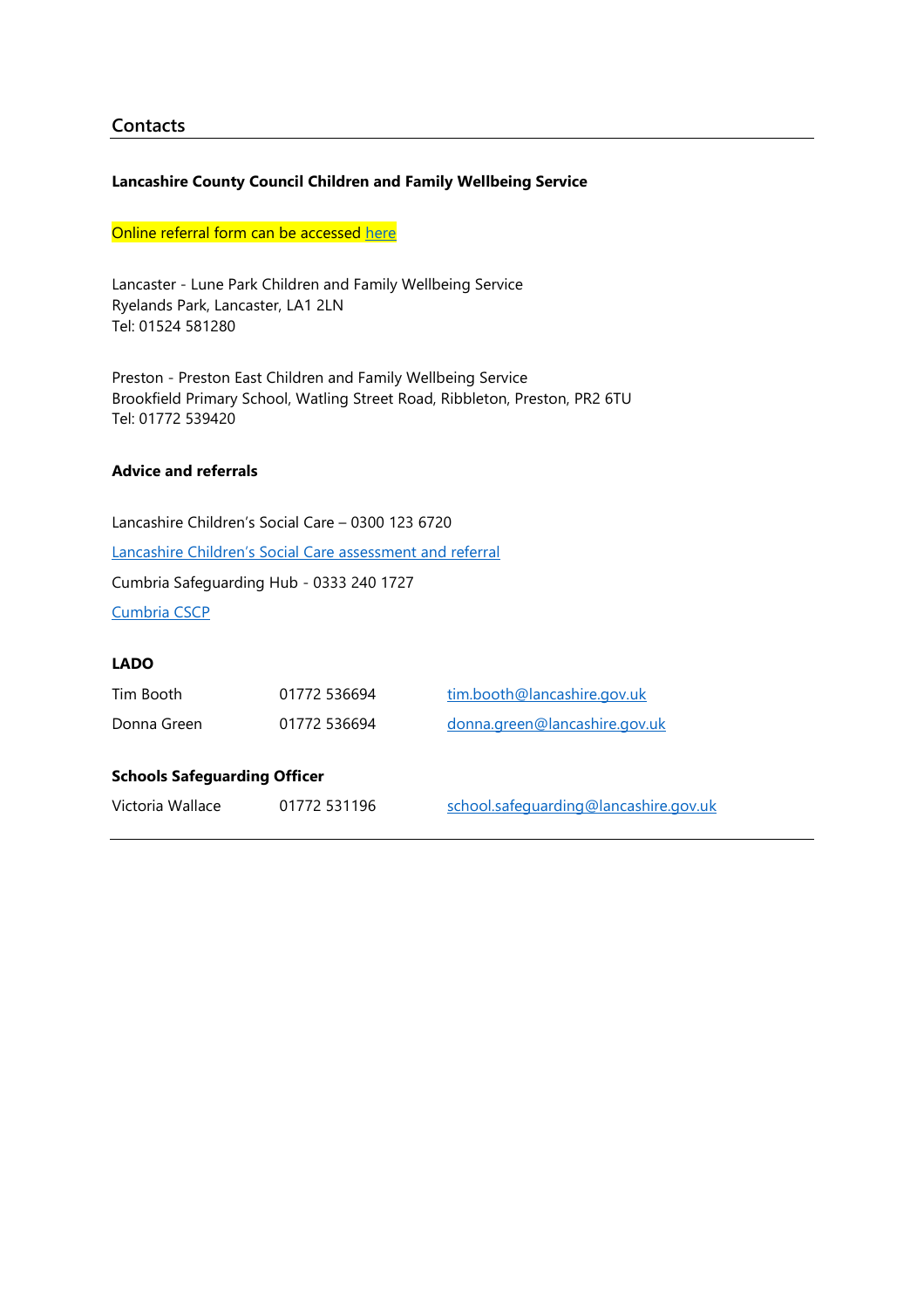# **Curriculum**

The school is committed to ensuring that pupils are aware of behaviour towards them that is not acceptable, how they can keep themselves safe, how to share a concern and complain. All pupils are informed that we have a Designated Safeguarding Lead with responsibility for child protection and who this is. We inform pupils of whom they might talk to, both in and out of school, their right to be listened to and heard and what steps can be taken to protect them from harm. Children are taught about safeguarding including online safety and we recognise that a one-size fits all approach may not be appropriate for all children.

The school has implemented the [statutory requirements of relationships and sex education and health](https://www.gov.uk/government/publications/relationships-education-relationships-and-sex-education-rse-and-health-education)  [education which is compulsory for all schools in September 2020](https://www.gov.uk/government/publications/relationships-education-relationships-and-sex-education-rse-and-health-education) but schools have some flexibility to decide how they discharge their duties effectively of compulsory teaching until the start of the summer term 2021. The statutory requirements could be taught through a wider Personal, Social, Health Education (Life Skills Lessons) curriculum which incorporates an age-related, comprehensive curriculum, for pupils to be taught about aspects of safeguarding in order to develop the knowledge and skills they need to recognise when they are at risk and how to get help when they need it including on-line safety.

We do this by:

- developing pupils' age-appropriate understanding of healthy relationships through appropriate relationship and sex education including awareness of relationship abuse, and other abuse, sexual violence and harassment, peer on peer abuse, bullying, prejudice-based bullying and violence based on a person's sexual orientation, gender, faith or race, hate crime,
- enabling pupils to recognise online and offline risks to their well-being for example, risks from criminal and sexual exploitation, domestic abuse, female genital mutilation, forced marriage, substance misuse, gang activity, radicalisation and extremism – and making them aware of the support available to them
- enabling pupils to recognise the dangers of inappropriate use of mobile technology and social media and the impact on sexual behaviour, for example sexting and accessing pornography
- developing pupils' confidence, resilience and knowledge so that they can keep themselves mentally healthy
- developing and deepening pupils' understanding of the fundamental British values of democracy, individual liberty, the rule of law and mutual respect and tolerance, recognising how pressure from others can affect their behaviour, including the risks of radicalisation to extremist behaviour
- ensuring pupils have the opportunity to discuss controversial issues and develop tolerance and respect for others
- making available appropriate local and online advice

The school has updated the curriculum aspects of related policies to ensure that they are aligned to our child protection policy. This includes the school's online safety, relationships and sex education, substance misuse, smoke-free, equalities and anti-bullying policies.

The school recognises the statutory duty, since April 2014, to publish information about the content of our PSHE curriculum on our school website.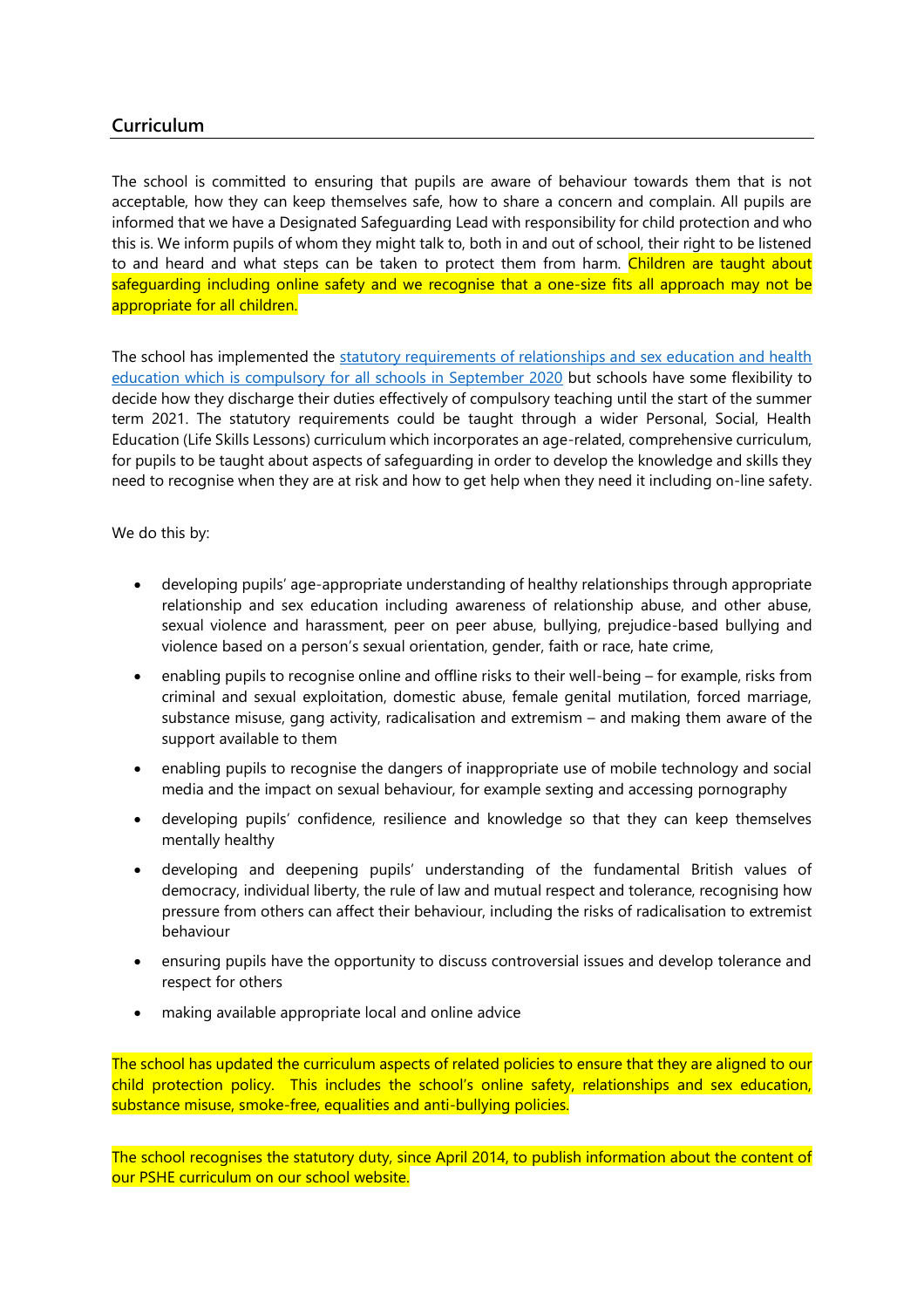The school recognises the importance of using age appropriate curriculum resources and ensuring that there is a safe climate for learning which includes the setting of ground rules.

Parents /carers are invited to view any resources and discuss any concerns they have over any curriculum content within our PSHE curriculum provision. Arrangements can be made by contacting Mrs Gregory in the first instance.

Training needs of staff are regularly reviewed to ensure that staff delivering safeguarding aspects of PSHE or online safety have the appropriate knowledge and skills.

The school monitors and evaluates the impact of the safeguarding taught curriculum provision through our school-based monitoring and evaluation processes which include lesson observation, work scrutiny and feedback from pupils.

Support and advice are offered to pupils from resources such as in school therapy, mentoring, NSPCC, ChildLine, NEST, KOOTH, CANW amongst others.

School's arrangements for consulting with and listening to pupils take the format of regular student voice activities. These are sometimes in a small group, as a whole class or as a homework and involve scenario-based discussions, questionnaires and polls. Students are also consulted through other inschool mechanisms such as school council.

We aim to ensure our provision is collaboratively formed through student, staff and parent voice and as such pupils are regularly made aware of the importance of their opinion and input within their RSH education.

# **Domestic Abuse**

The Domestic Abuse Act 2021 received Royal Assent on 29 April 2021. The Act introduces the first ever statutory definition of domestic abuse and recognises the impact of domestic abuse on children, as victims in their own right, if they see, hear or experience the effects of abuse. The statutory definition of domestic abuse, ensures that different types of relationships are captured, including ex-partners and family members. The definition captures a range of different abusive behaviours, including physical, emotional and economic abuse and coercive and controlling behaviour. Both the person who is carrying out the behaviour and the person to whom the behaviour is directed towards must be aged 16 or over and they must be "personally connected".

Types of domestic abuse include intimate partner violence, abuse by family members, teenage relationship abuse and child/adolescent to parent violence and abuse. Anyone can be a victim of domestic abuse, regardless of gender, age, ethnicity, socio-economic status, sexuality or background and domestic abuse can take place inside or outside of the home.

All children can witness and be adversely affected by domestic abuse in the context of their home life where domestic abuse occurs between family members. Experiencing domestic abuse and / or violence can have a serious, long lasting emotional and psychological impact on children. In some cases, a child may blame themselves of the abuse or may have had to leave the family home as a result.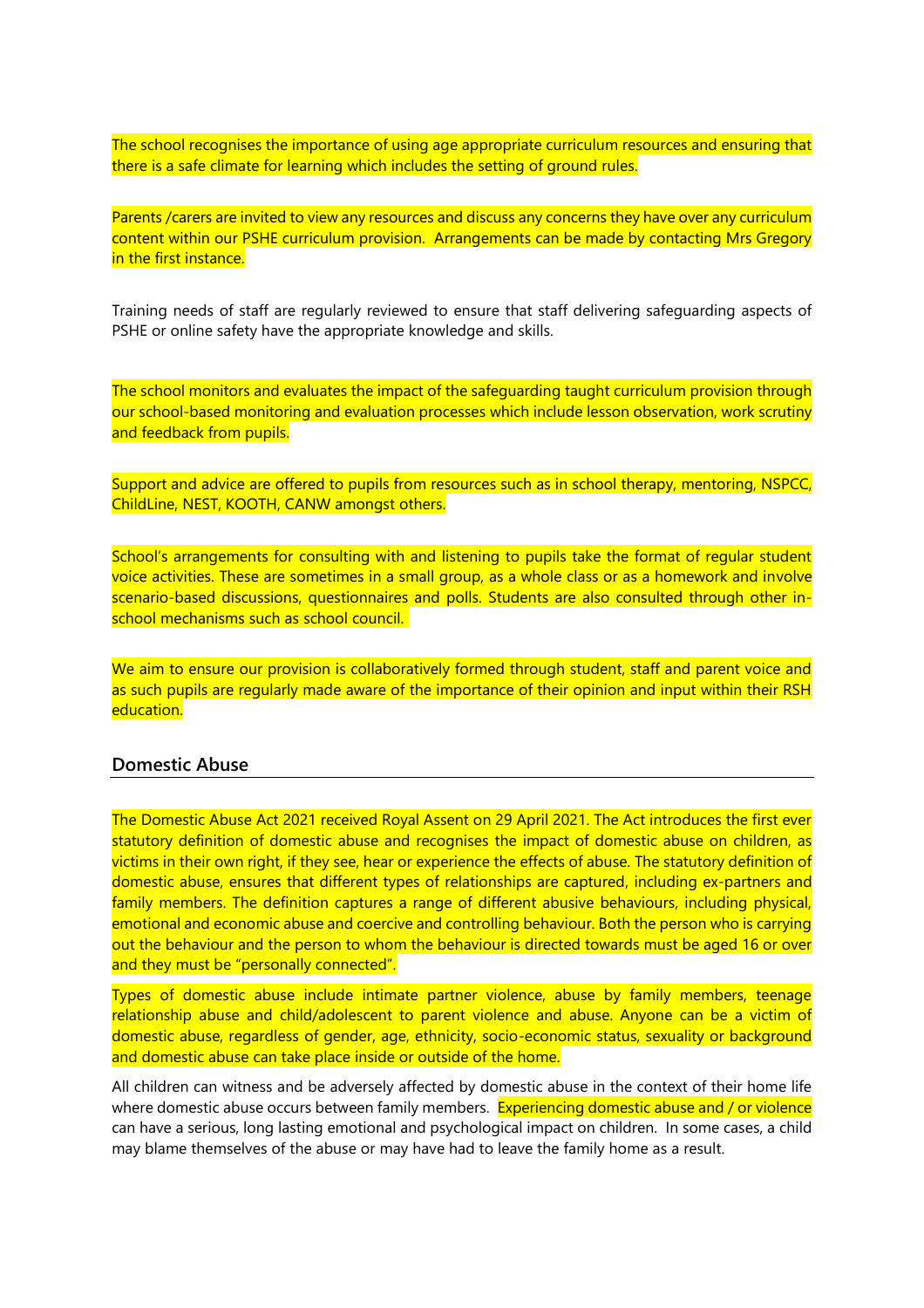[Operation Encompass:](https://www.operationencompass.org/) where police are called to an incident of domestic abuse, where there are children in the household who have experienced the domestic incident, the police will inform the key adult in school before the child or children arrive at school the following day.

Refuge run the National Domestic Abuse Helpline, 24 hours a day on 0808 2020 247.

Advice is available at:

- NSPCC- [UK domestic-abuse Signs Symptoms Effects](https://www.nspcc.org.uk/preventing-abuse/child-abuse-and-neglect/domestic-abuse/signs-symptoms-effects/)
- [Refuge what is domestic violence/effects of domestic violence on children](http://www.refuge.org.uk/get-help-now/what-is-domestic-violence/effects-of-domestic-violence-on-children/)
- [SafeLives: young people and domestic abuse](http://www.safelives.org.uk/knowledge-hub/spotlights/spotlight-3-young-people-and-domestic-abuse)
- [NEST: Supporting young victims](https://nestlancashire.org/)
- Empowerment [Children's Independent Domestic Violence Advisor](http://www.empowermentcharity.org.uk/)
- **[HARV Domestic Violence Team](http://www.harvoutreach.org.uk/)**

### **Partnership with Parents and Carers**

The school shares a purpose with parents to keep children safe from harm and to have their welfare promoted. If you are struggling with concerns for a child please see some of the links below for more information and how to make a referral.

**[NSPCC](http://www.nspcc.org.uk/) CEOP** [Internet](http://www.internetmatters.org/) Matters [Parent Zone](https://parentzone.org.uk/)  [Childnet](https://www.childnet.com/) [Parents](http://www.parentsprotect.co.uk/) Protect [A-Z Index for Schools and Curriculum](http://www.direct.gov.uk/en/Parents/Schoolslearninganddevelopment/YourChildsWelfareAtSchool/index.htm)

We are committed to working with parents positively, openly and honestly. We ensure that all parents are treated with respect, dignity and courtesy. We respect parents' rights to privacy and confidentiality and will not share sensitive information unless we have permission or it is **necessary** to do so in order to protect a child.

School will share with parents any concerns we may have about their child **unless** to do so may place a child at risk of harm.

We encourage parents to discuss any concerns they may have with Mr Fox, or in his absence Mrs Barnes or the Principal.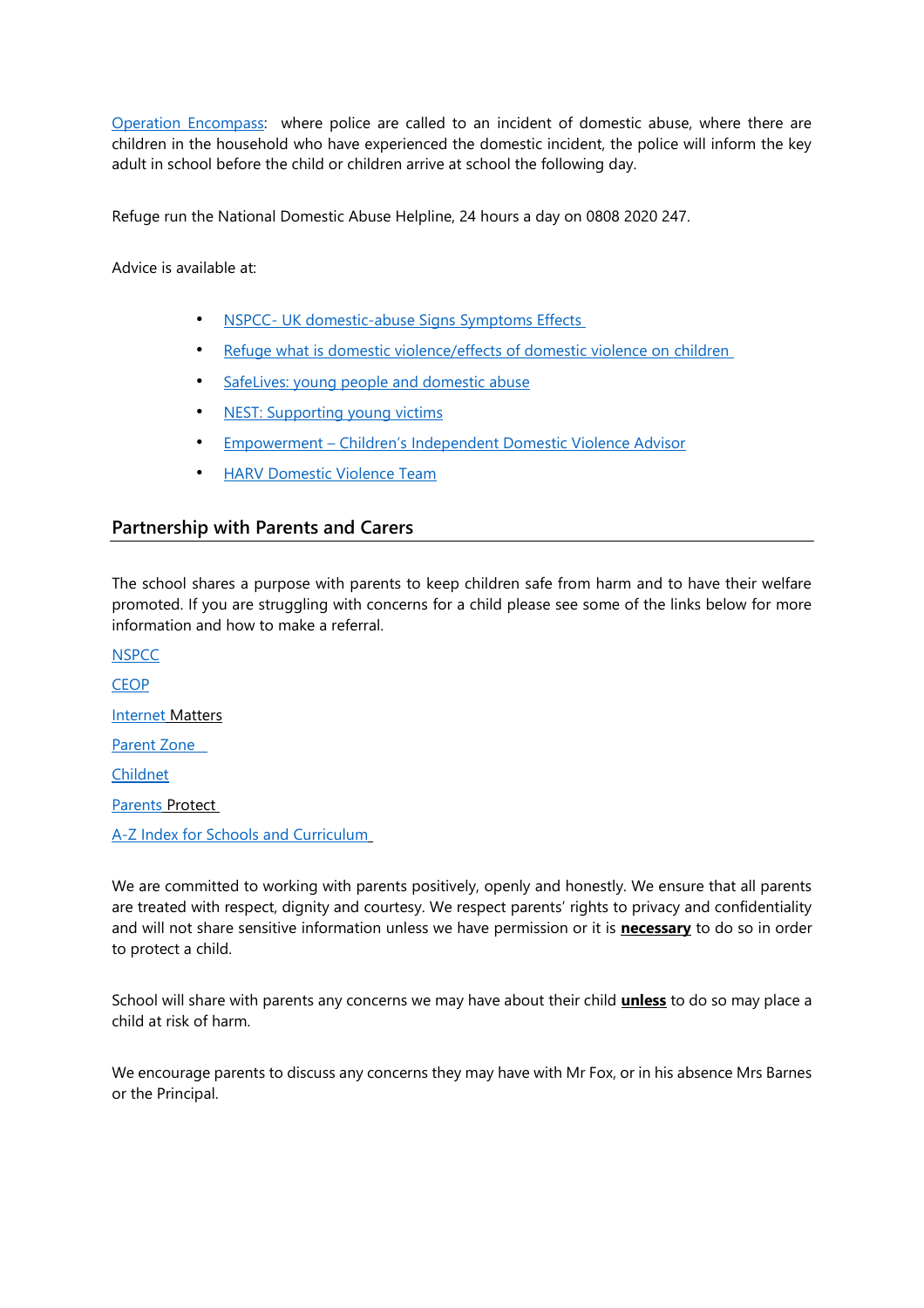# **Partnerships with other agencies**

The school recognises that it is essential to establish positive and effective working relationships with other agencies. As a school we work with Early Help, Children and Families Service, Barnardo's, Police, Virgin School Health, Mental health and Wellbeing Services, NSPCC, NEST, ChildLine Schools' Service, National Youth Advocacy Service etc.

All schools and colleges should allow access for children and families service staff from the host local authority and, where appropriate, from a placing local authority, for that authority to conduct, or to consider whether to conduct, an assessment including under section 17 or section 47. Consent from the parent and child (where of sufficient age and understanding) is required for assessments by the prevention service or under section 17.

School complies with the requirement under the Children Act 2004 to co-operate with other organisations and agencies in activities relating to children.

### **Online Safety**

The school recognises that it is essential that children are safeguarded from potentially harmful and inappropriate online material.

There are four areas of risk:

- content: being exposed to illegal, inappropriate or harmful content, for example: pornography, fake news, racism, misogyny, self-harm, suicide, anti-Semitism, radicalisation and extremism.
- contact: being subjected to harmful online interaction with other users; for example: peer to peer pressure, commercial advertising and adults posing as children or young adults with the intention to groom or exploit them for sexual, criminal, financial or other purposes'.
- conduct: personal online behaviour that increases the likelihood of, or causes, harm; for example, making, sending and receiving explicit images (e.g consensual and non-consensual sharing of nudes and semi-nudes and/or pornography, sharing other explicit images and online bullying; and
- commerce risks such as online gambling, inappropriate advertising, phishing and or financial scams. Reports of pupils or staff at risk can be made to the Anti-Phishing Working Group (https://apwg.org/).

Online safety is reflected in all relevant policies and is considered in curriculum planning. The school has a clear policy on the use of mobile and smart technology, and access by children at school is managed to prevent sexual harassment by peers, sharing of indecent images, viewing and sharing pornography and other harmful content.

Where children are undertaking Remote Learning the school ensures this is done safely.

Governors ensure that appropriate Filters and Monitoring systems are in place to limit children's expose to risk.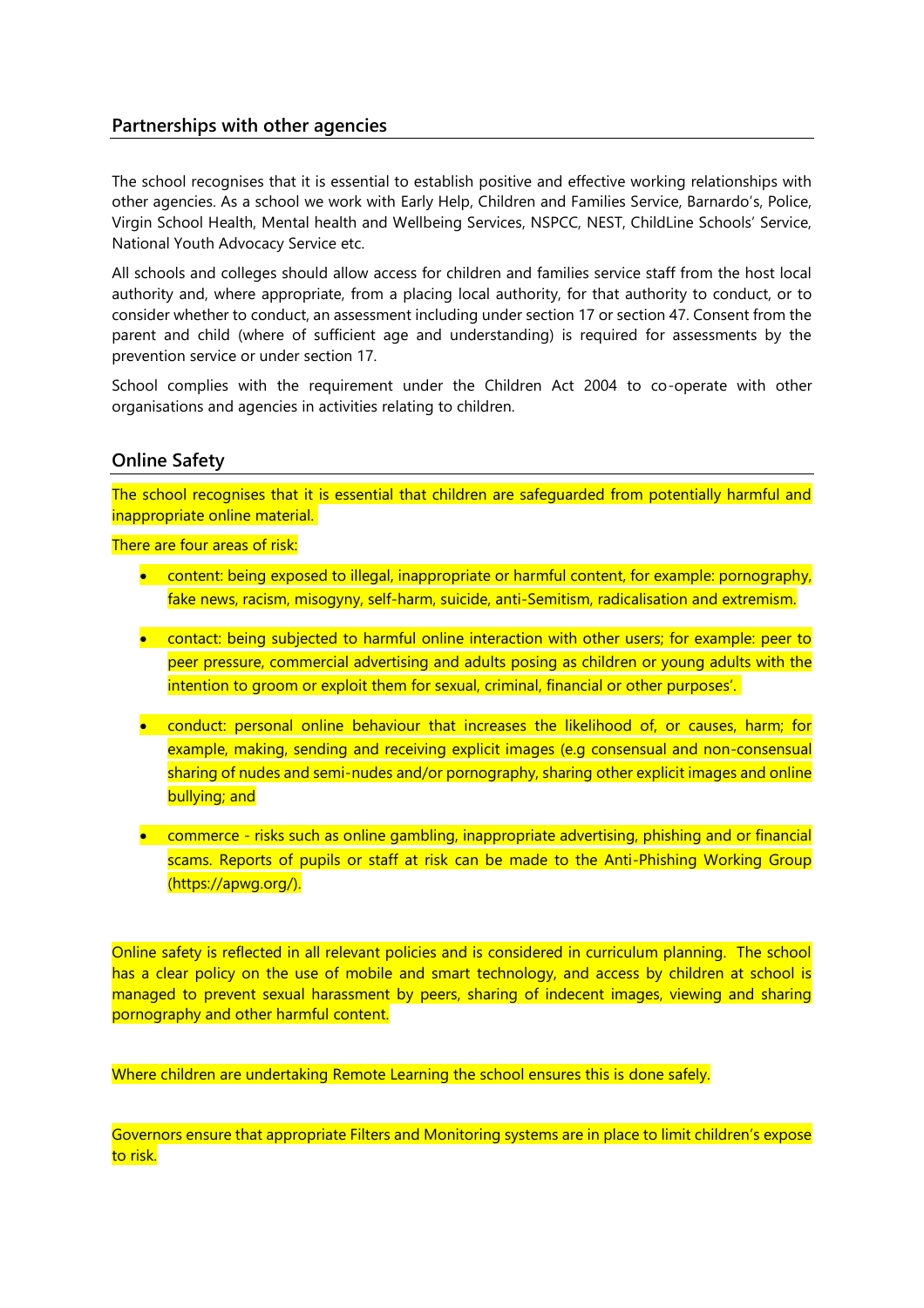The school undertakes an annual Review of online safety and an annual risk assessment.

KCSIE 2021 Annex D

### **Peer /Child on Child abuse including Sexual Violence and Sexual Harassment**

Updated DfE statutory guidance Sexual Violence and sexual harassment between children in schools and colleges (September 2021) is available [here.](https://www.gov.uk/government/publications/sexual-violence-and-sexual-harassment-between-children-in-schools-and-colleges)

**All** staff should be aware that children can abuse other children (often referred to as peer on peer abuse). And that it can happen both inside and outside of school or college and online. It is important that all staff recognise the indicators and signs of peer on peer abuse and know how to identify it and respond to reports.

All staff should understand, that even if there are no reports in their schools or colleges it does not mean it is not happening, it may be the case that it is just not being reported. As such it is important if staff have **any** concerns regarding peer on peer abuse they should speak to their designated safeguarding lead (or deputy).

It is essential that **all** staff understand the importance of challenging inappropriate behaviours between peers, many of which are listed below, that are actually abusive in nature. Downplaying certain behaviours, for example dismissing sexual harassment as "just banter", "just having a laugh", "part of growing up" or "boys being boys" can lead to a culture of unacceptable behaviours, an unsafe environment for children and in worst case scenarios a culture that normalises abuse leading to children accepting it as normal and not coming forward to report it.

Peer on peer abuse is most likely to include, but may not be limited to:

- bullying (including cyberbullying, prejudice-based and discriminatory bullying);
- abuse in intimate personal relationships between peers;
- physical abuse such as hitting, kicking, shaking, biting, hair pulling, or otherwise causing physical harm (this may include an online element which facilitates, threatens and/or encourages physical abuse);
- sexual violence, such as rape, assault by penetration and sexual assault; (this may include an online element which facilitates, threatens and/or encourages sexual violence);
- sexual harassment, such as sexual comments, remarks, jokes and online sexual harassment, which may be standalone or part of a broader pattern of abuse;
- causing someone to engage in sexual activity without consent, such as forcing someone to strip, touch themselves sexually, or to engage in sexual activity with a third party;
- consensual and non-consensual sharing of nudes and semi nudes images and or videos (also known as sexting or youth produced sexual imagery);
- upskirting, which typically involves taking a picture under a person's clothing without their permission, with the intention of viewing their genitals or buttocks to obtain sexual gratification, or cause the victim humiliation, distress or alarm; and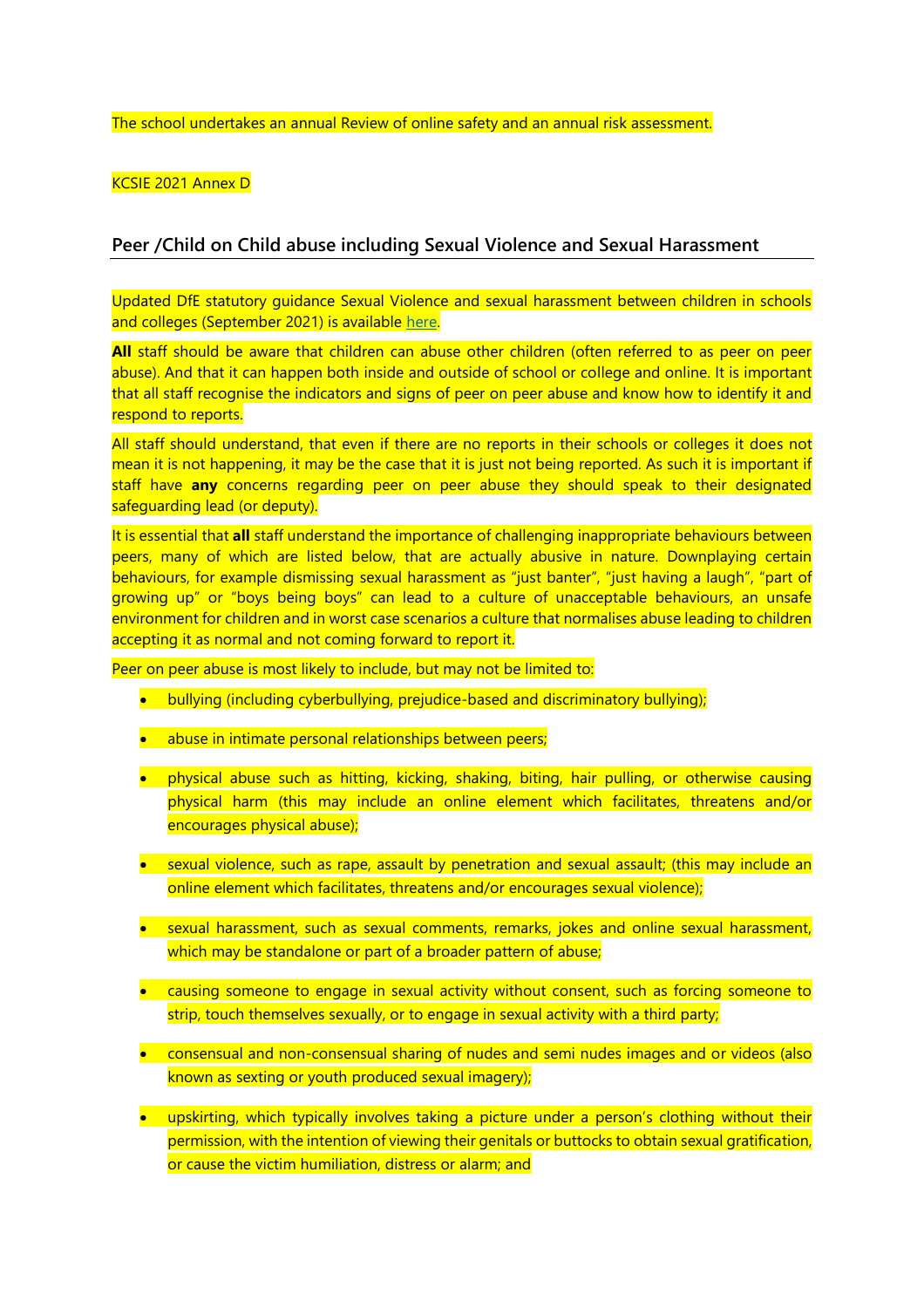• initiation/hazing type violence and rituals (this could include activities involving harassment, abuse or humiliation used as a way of initiating a person into a group and may also include an online element).

**All** staff should be clear as to the school's or college's policy and procedures with regards to peer on peer abuse and the important role they have to play in preventing it and responding where they believe a child may be at risk from it.

### **Serious violence**

All staff should be aware of the indicators, which may signal children are at risk from, or are involved with serious violent crime. These may include increased absence from school, a change in friendships or relationships with older individuals or groups, a significant decline in performance, signs of self-harm or a significant change in wellbeing, or signs of assault or unexplained injuries. Unexplained gifts or new possessions could also indicate that children have been approached by, or are involved with, individuals associated with criminal networks or gangs and may be at risk of criminal exploitation.

**All** staff should be aware of the range of risk factors which increase the likelihood of involvement in serious violence, such as being male, having been frequently absent or permanently excluded from school, having experienced child maltreatment and having been involved in offending, such as theft or robbery. Advice for schools and colleges is provided in the Home Office's Preventing youth violence [and gang involvement](https://www.gov.uk/government/publications/advice-to-schools-and-colleges-on-gangs-and-youth-violence) and its [Criminal exploitation of children and vulnerable adults:](https://www.gov.uk/government/publications/criminal-exploitation-of-children-and-vulnerable-adults-county-lines) county lines guidance.

### **Additional information and support**

DfE advice [What to Do if You Are Worried a Child is Being Abused](https://www.gov.uk/government/publications/what-to-do-if-youre-worried-a-child-is-being-abused--2) - Advice for Practitioners provides more information on understanding and identifying abuse and neglect. Examples of potential indicators of abuse and neglect are highlighted throughout the advice and will be particularly helpful for school and college staff. The [NSPCC](https://www.nspcc.org.uk/what-is-child-abuse/types-of-abuse/) website also provides useful additional information on abuse and neglect and what to look out for.

**Annex B of KCSIE 2021** contains important additional information about specific forms of abuse and safeguarding issues. School and college leaders and those staff who work directly with children should read the annex.

Where there are concerns or allegations of youth generated sexual imagery, (often referred to as 'sexting') these must always be reported to the DSL, who will have regard to the 2017 guidance: ' UK Council for Child Internet Safety Guidance ' Sexting In Schools and Colleges Responding to Incidents [and Safeguarding Young People'](https://www.gov.uk/government/uploads/system/uploads/attachment_data/file/609874/6_2939_SP_NCA_Sexting_In_Schools_FINAL_Update_Jan17.pdf).

School will make children and young people aware of the new Childline and Internet Watch Foundation (IWF) tool which helps children and young people to report a nude image or video of themselves that has been shared online. The IWF can then take steps to remove it from the Internet. More information from the IWF can be found [HERE](https://www.iwf.org.uk/news/new-tool-empowers-children-and-young-people-stop-spread-nude-images-online) and the Childline reporting tool, 'Report Remove', can be foun[d HERE.](https://www.childline.org.uk/info-advice/bullying-abuse-safety/online-mobile-safety/remove-nude-image-shared-online/)

The DSL, having had regard to this guidance, will make referrals to police and children's social care where appropriate.

The school will make every effort to minimise the risk of peer abuse by teaching pupils, in an age appropriate way about: how to recognise, understand and build healthy relationships; self-respect and respect for others; commitment; tolerance; boundaries; consent; how to manage conflict; and how to recognise unhealthy relationships.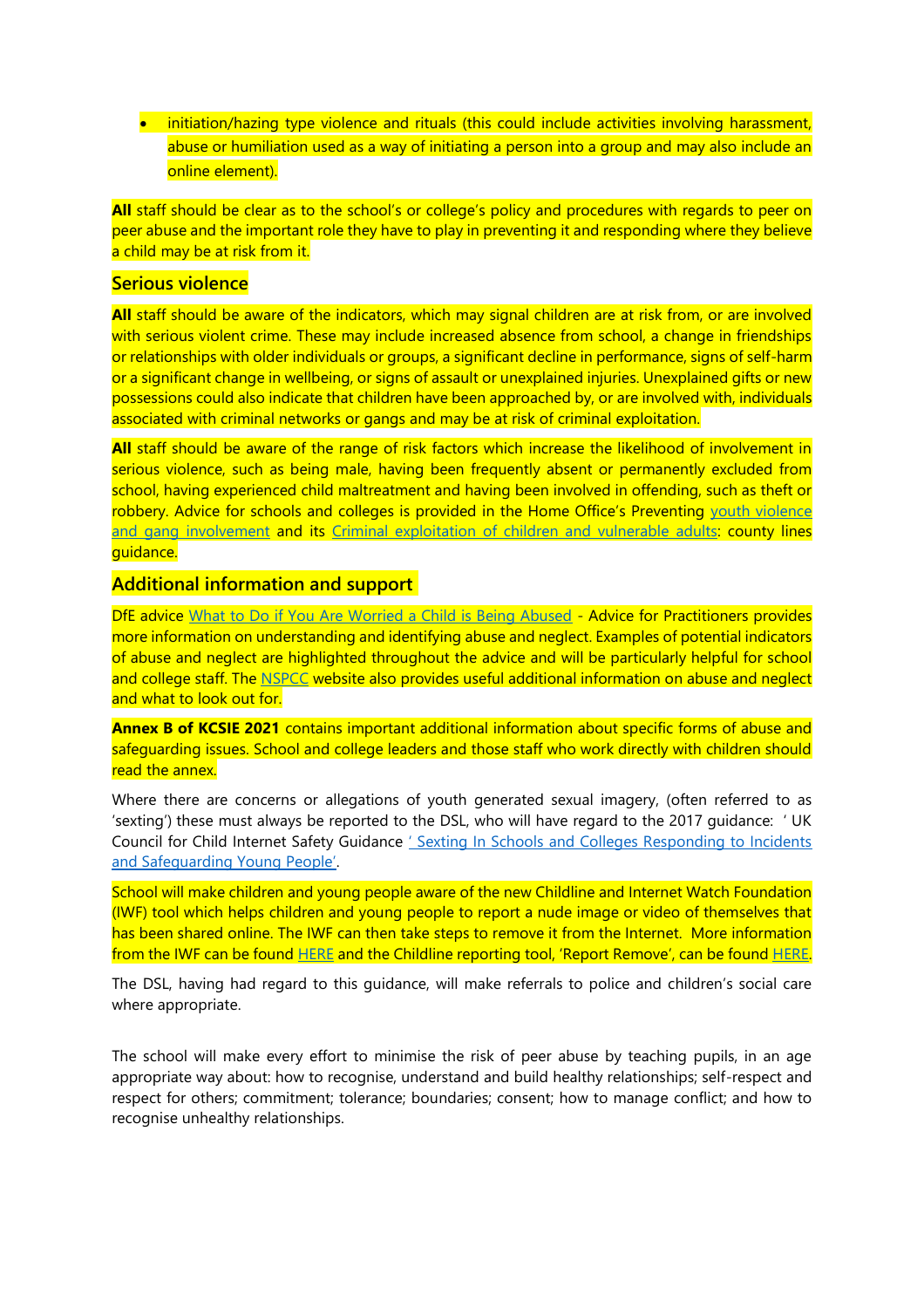Prevent: In order to fulfil the Prevent duty, it is essential that staff are able to identify children who may be vulnerable to radicalisation, and know what to do when they are identified. Protecting children from the risk of radicalisation is seen as part of schools' wider safeguarding duties, and is similar in nature to protecting children from other harms (e.g. drugs, gangs, neglect, sexual exploitation), whether these come from within their family or are the product of outside influences.

The DSL should consider if it would be appropriate to share any information with the new school in advance of a child leaving, if that would allow the new school to continue supporting victims of abuse or those receiving support through the Channel programme.

- **Extremism** is the vocal or active opposition to our fundamental values, including democracy, the rule of law, individual liberty and the mutual respect and tolerance of different faiths and beliefs. This also includes calling for the death of members of the armed forces.
- **Radicalisation** refers to the process by which a person comes to support terrorism and extremist ideologies associated with terrorist groups.
- **Terrorism** is an action that endangers or causes serious violence to a person/people; causes serious damage to property; or seriously interferes or disrupts an electronic system. The use or threat **must** be designed to influence the government or to intimidate the public and is made for the purpose of advancing a political, religious or ideological cause.

Schools can also build pupils' resilience to radicalisation by promoting fundamental British values and enabling them to challenge extremist views. The Prevent duty is not intended to stop pupils debating controversial issues. On the contrary, school should provide a safe space in which children, young people and staff can understand the risks associated with terrorism and develop the knowledge and skills to be able to challenge extremist arguments. The statutory framework for the Early Years Foundation Stage sets standards for learning, development and care for children from 0-5, thereby assisting their personal, social and emotional development and understanding of the world.

### **Roles and responsibilities:**

- The strategic Prevent lead in school is Mr Fox
- If not the DSL, they liaise with the DSL at all times
- They understand the expectations and key priorities to deliver Prevent and this is embedded within safeguarding procedure
- The senior leadership team and governing body are aware of the Prevent Strategy and its objectives
- There is a clear awareness of roles and responsibilities throughout the school, college, setting regarding Prevent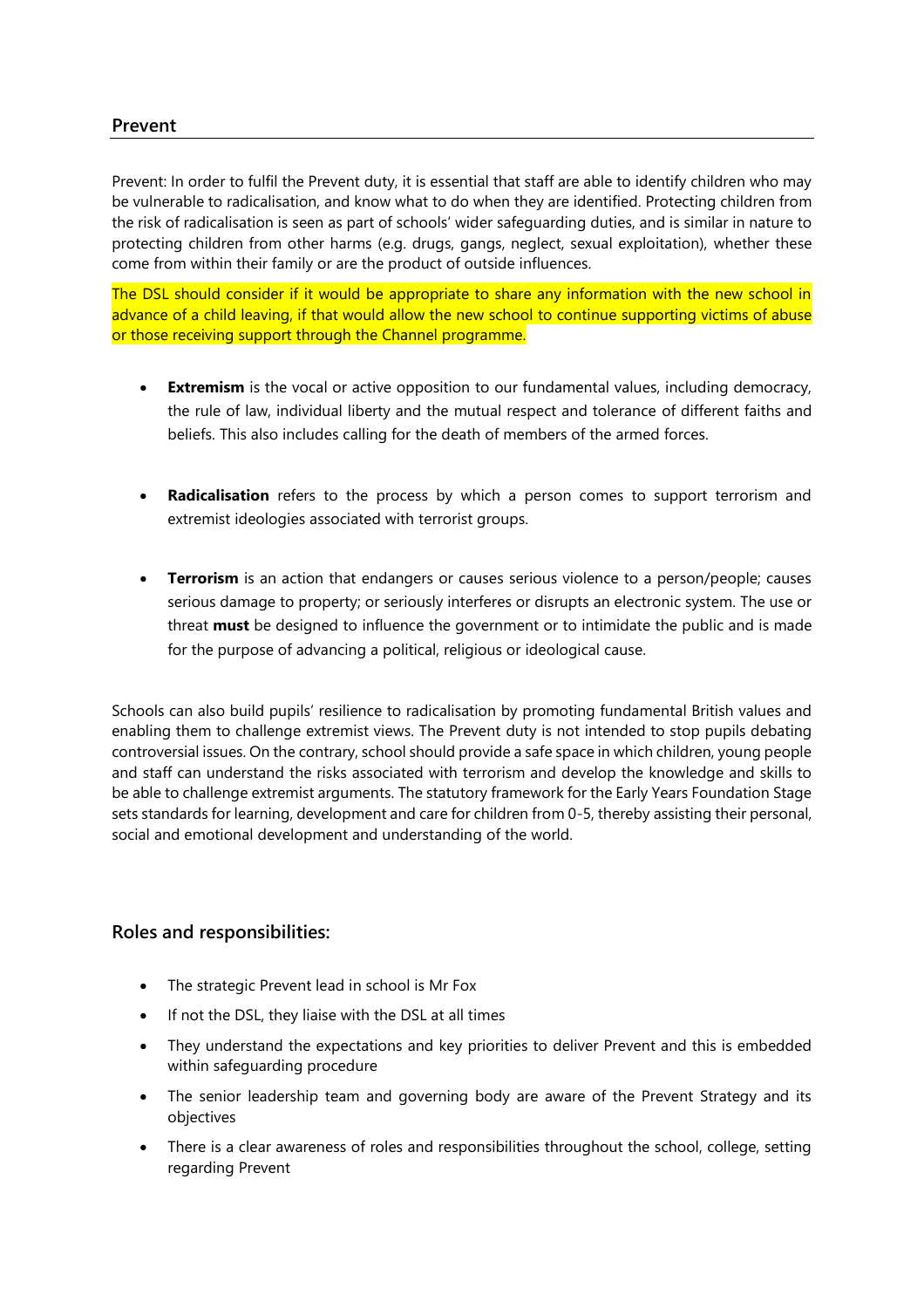- The Prevent agenda and its objectives has been embedded within the appropriate safeguarding processes
- The school's premises do not give a platform for extremist speakers and events
- School provides a broad and balanced curriculum that that promotes fundamental British values and Spiritual, Moral, Social and Cultural Education (SMSC), helping protect pupils against extremism and developing strong community cohesion

# **Training:**

- A training plan is in place so that key staff, including senior leaders and governors, understand the risk of radicalisation and extremism and know how to recognise and refer children who may be vulnerable
- Details of training courses including frequency and availability are cascaded to all relevant staff
- Further training on the Prevent agenda, such as around Far Right Extremism is made available to the Safeguarding, pastoral and PSHE leads where appropriate
- There is appropriate staff guidance and literature available to staff on the Prevent agenda
- Staff are aware of curriculum resources and teaching strategies to teach pupils about extremism and the risk of radicalisation
- All staff in the organisation have accessed appropriate prevent training for their role

The Home Office e-learning training package on Introduction to the Prevent Duty is available [here.](https://www.elearning.prevent.homeoffice.gov.uk/edu/screen1.html) All staff and governors should have completed this training.

There are 2 further Home Office e-learning modules:

- [Prevent referrals e-learning](https://www.elearning.prevent.homeoffice.gov.uk/prevent_referrals/01-welcome.html) supports staff to make Prevent referrals that are robust, informed and with good intention (eg suitable for DSLs)
- [Channel awareness e-learning](https://www.elearning.prevent.homeoffice.gov.uk/channel_awareness/01-welcome.html) is aimed at staff who may be asked to contribute to or sit on a multi-agency Channel panel

# **Referrals:**

- An appropriate internal Prevent risk assessment and referral process is in place
- All staff including the Prevent lead/ DSL follows the [LCC Procedures](https://www.lancashire.gov.uk/media/911148/lancashire-schools-prevent-handbook.pdf)
- Partner agency communication channels are in place
- An audit trail for notification reports/referrals exists
- Prevent referrals/notifications are managed or overseen by The Prevent lead
- A process is in place to identify and develop 'lessons learnt'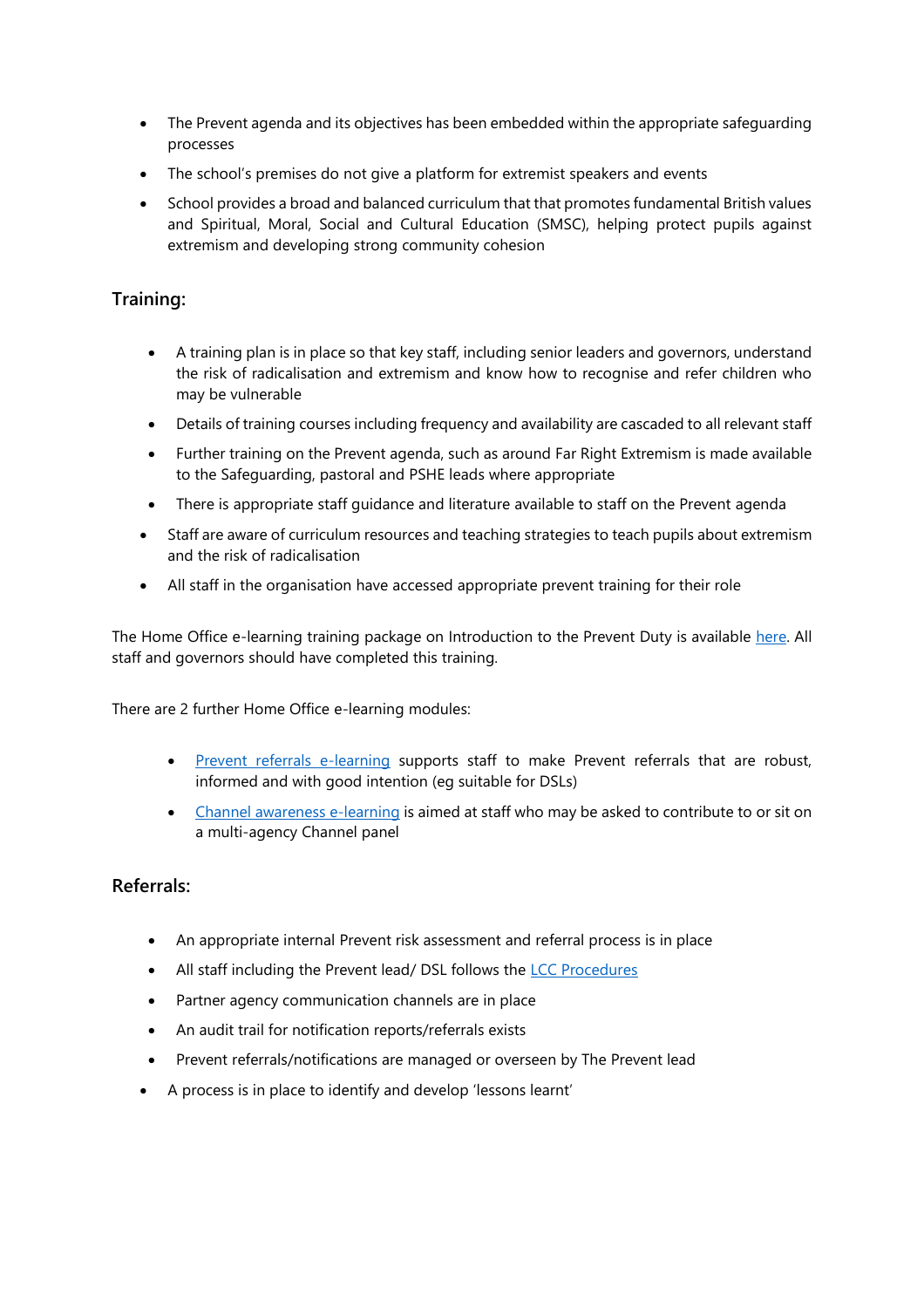# **The Prevent Duty**

The school understands that it is subject to a duty under section 26 of the Counter Terrorism and Security Act 2105 and that this is part of its wider safeguarding obligations.

# **Channel**

The school understands that Channel is a voluntary, confidential support programme which focusses on providing support at an early stage to people who are identified as being vulnerable to being drawn in to terrorism.

# **Protect and Prepare:**

As part of the UK Counter Terrorism Strategy (CONTEST), public places are asked to consider the risk of a terrorist attack and what preparations could be made to mitigate that risk. At our school we will:

- Ensure all staff undertake the **Action Counters Terrorism (ACT) Awareness Training**
- Assessed the site security and implemented new fencing around the school. This was installed in the 2020/21 academic year and is now completed.
- Develop lock down and evacuation procedures
- Teach pupils how to stay safe if they were caught up in an attack- Run, hide, tell quidance

# **Safer Recruitment and Selection**

The school pays full regard to DfE guidance *Keeping Children Safe in Education 2021*; the Protection of Freedoms Act 2012; the Childcare (Disqualification) and Childcare (Early Years Provision Free of Charge) (Extended Entitlement ) ( Amendment) Regulations 2018 under S75 of the Childcare Act 2006 and LCC's Safer recruitment procedures.

We ensure that all appropriate measures are applied in relation to everyone who works in or on behalf of the school who is likely to be perceived by the children as a safe and trustworthy adult and follow LCC Guidance on checking volunteers and contractors, and checking host families for educational visits and work experience providers.

Safer recruitment practice includes scrutinising applicants, verifying identity and academic or vocational qualifications, obtaining professional and character references, checking previous employment history and ensuring that a candidate has the health and physical capacity for the job.

Where appropriate, the school undertakes checks of/has regard to:

- the Disclosure and Barring Service (DBS)
- the Teacher prohibition list
- the requirements of the Childcare (Early Years Provision Free of Charge) (Extended Entitlement) (Amendment) Regulations 2018 under S75 of the Childcare Act 2006
- any Section 128 direction (Academies, Independent, Free and Maintained Schools)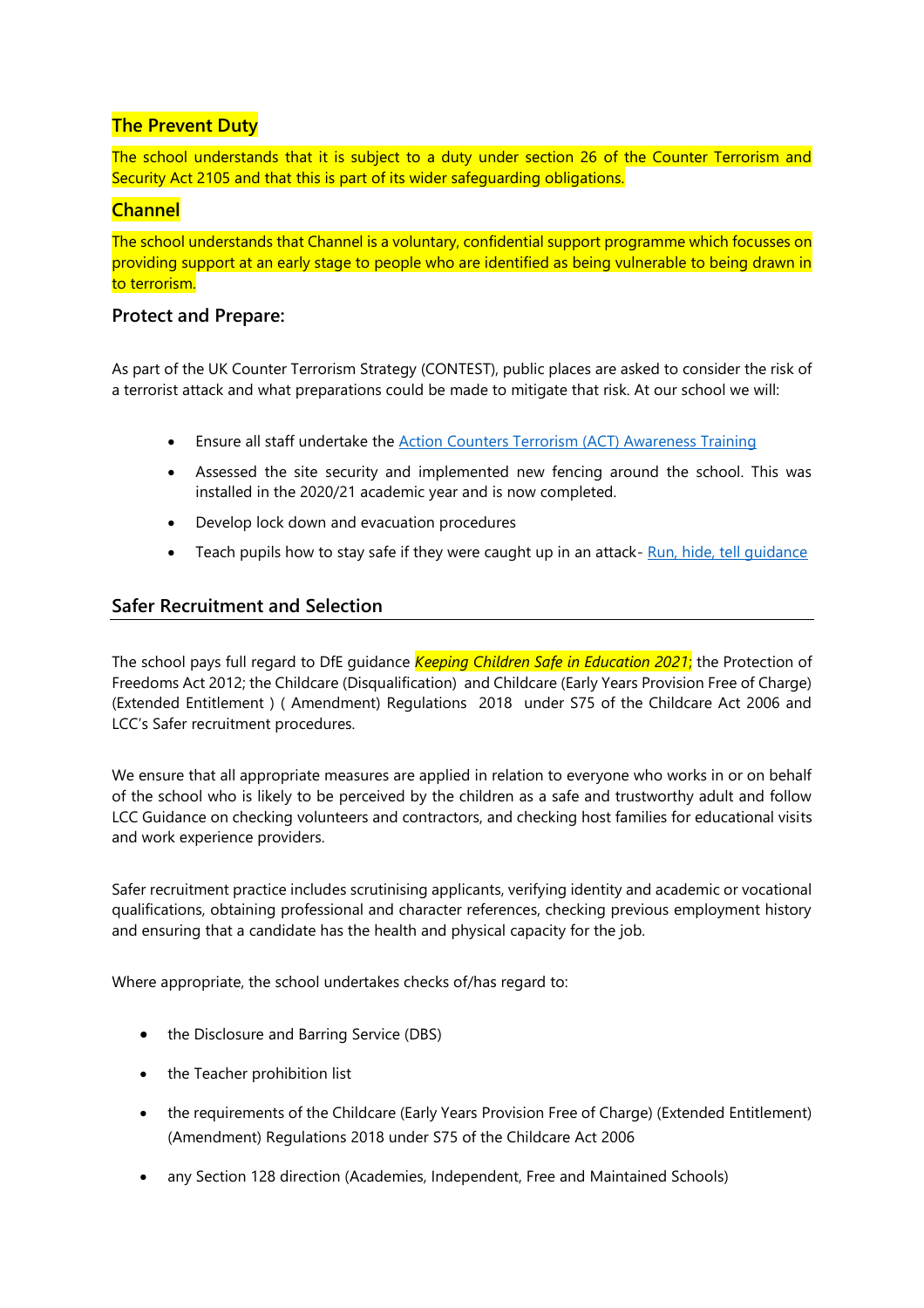• A section 128 direction disqualifies a person from holding or continuing to hold office as a governor of a maintained school. When proposing to recruit a Governor, schools should use the Secure Access Portal to check whether the person is barred as a result of being subject to a section 128 direction. It is recommended that this check is recorded and dated on the school Single Central Record (SCR)

All Carnforth High School staff are made aware that they are required to notify their line manager of any convictions or cautions during employment within the trust or if they receive a Penalty Notice for Damage or a Penalty Notice for Disorder. For those who drive on business at any point during their employment (CHS/Trust vehicle or own vehicle), this includes all motoring offences dealt with through the courts and penalty points on driving licences - whether awarded by a court or through fixed penalty notices.

Where staff move from positions that are not providing education into a new position where they are, then they will be treated as a new member of staff and all appropriate checks for the post carried out.

Schools must keep a single central record detailing a range of checks carried out on their staff (including supply staff, and teacher trainees on salaried routes) who work at the school and for independent schools, including academies and free schools, all member of the proprietor body.

Statutory requirements are such that:

- an Enhanced DBS check is obtained for all new paid appointments to the school's workforce
- an Enhanced DBS check is obtained for volunteers further to a risk assessment considering the regularity, frequency, duration and nature of contact with children and the level of supervision of the volunteer by another person engaging in regulated activity (see paragraphs  $183 - 188$ and Annex F KCSIE 2021)
- schools will satisfy themselves that any contracted staff are DBS checked where appropriate (see paragraphs 196-199 KCSIE 2021)
- schools will ensure that a check of any teacher prohibitions, including interim orders, is made on all teachers (see paragraphs 141 – 143 KCSIE 2021)
- Academies, Independent, Free and Maintained Schools will ensure a check of any Section 128 direction
- all new appointments to the school workforce who have lived outside the UK are subject to additional checks as appropriate
- schools must satisfy themselves that agency and third-party staff have undergone the necessary checks by seeking confirmation from the relevant employer
- identity checks must be carried out on all appointments to the school workforce before the appointment is made
- for volunteers, the Principal has undertaken a risk assessment to decide whether to obtain an enhanced DBS certificate for any volunteer not engaging in regulated activity. The Principal has considered the nature of the work with children; what is known about the volunteer, including formal or informal information offered by staff, parents and other volunteers; whether the volunteer has other employment or undertakes activities where referees can advise on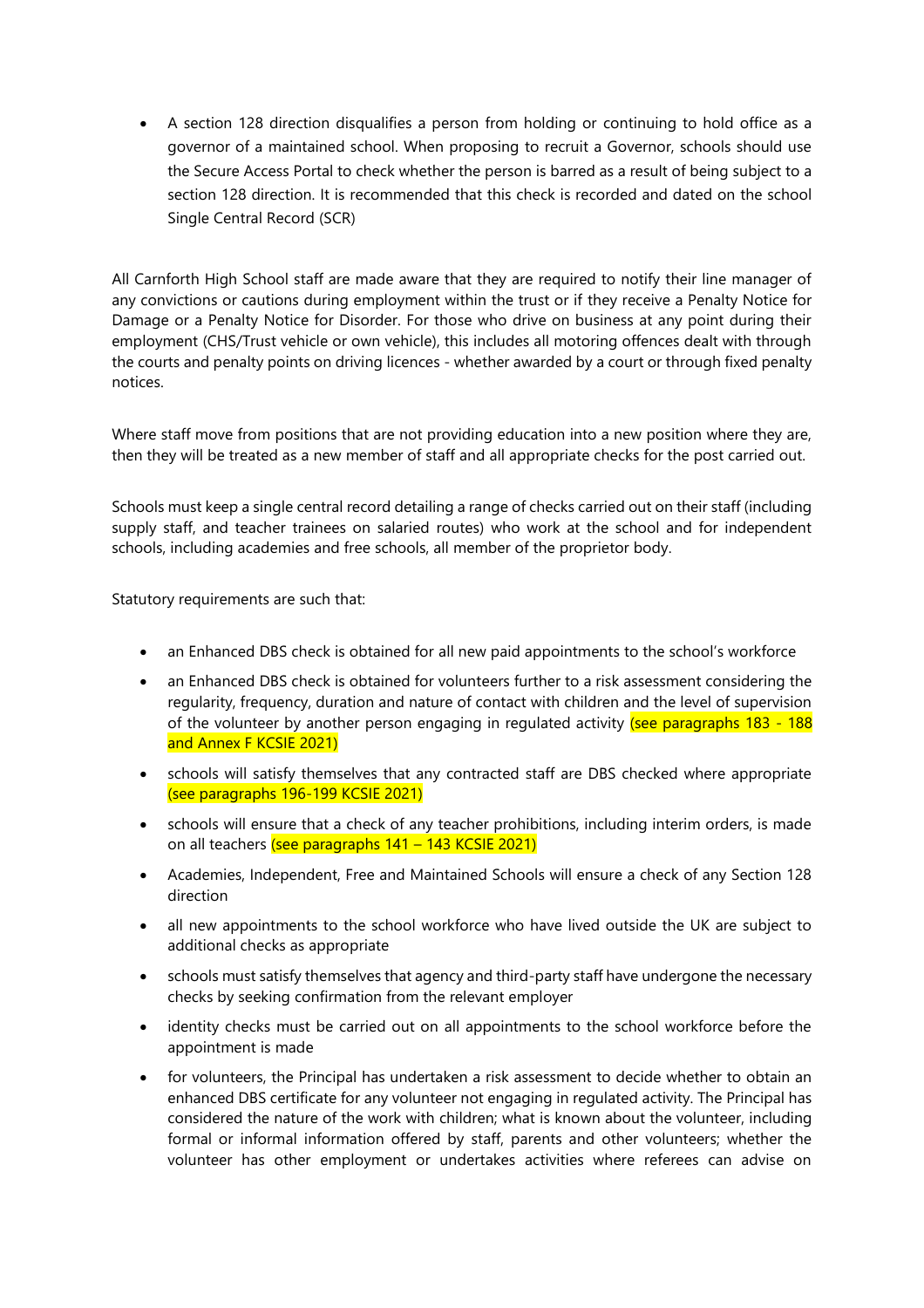suitability; and whether the role is eligible for an enhanced DBS check. Details of the risk assessment will be recorded.

### **Childcare Disqualification**

For staff who work in childcare provision or who are directly concerned with the management of such provision, schools need to ensure that appropriate checks are carried out to ensure that individuals are not disqualified under the 2018 Childcare Disqualification Regulations. <http://www.legislation.gov.uk/uksi/2018/794/contents/made>

Since 1 January 2010 it has been mandatory that any appointments of maintained school staff are made by a recruitment panel that includes at least one person who has been trained in safer recruitment. Ofsted will request evidence as part of their inspections that each recruitment panel meets this requirement.

Mr T Iddon (Principal) and Mr G Marsden (School Governor) and Mr O Bullock/Mr J Fox/ Mrs C Houghton have undertaken training in Safer Recruitment and one of the above will be involved in all staff and volunteer appointments and arrangements (including, where appropriate, contracted services).

Training is available as follows:

- Accredited face to face training for individuals or groups of schools through LCC.
- [NSPCC on line and face to face training](https://www.nspcc.org.uk/what-you-can-do/get-expert-training/safer-recruitment-training/)

#### **Visitors**

"Schools do not have the power to request DBS checks and barred list checks, or ask to see DBS certificates, for visitors (for example children's relatives or other visitors attending a sports day). Headteachers and principals should use their professional judgment about the need to escort or supervise visitors."

#### *KCSIE 2021*

### **Safer Working Practice**

"All staff members should be aware of systems within their school which support safeguarding and these should be explained to them as part of staff induction. This includes: the school's child protection policy; the school's staff behaviour policy (sometimes called a code of conduct); the safeguarding response to children who go missing from education; and the role of the designated safeguarding lead (including the identity of the designated safeguarding lead and any deputies)."

*KCSIE 2021*

This guidance was updated in May 2019 via the safer recruitment consortium and there was a further addendum in April 2020, this quidance can be accessed [here](https://www.saferrecruitmentconsortium.org/)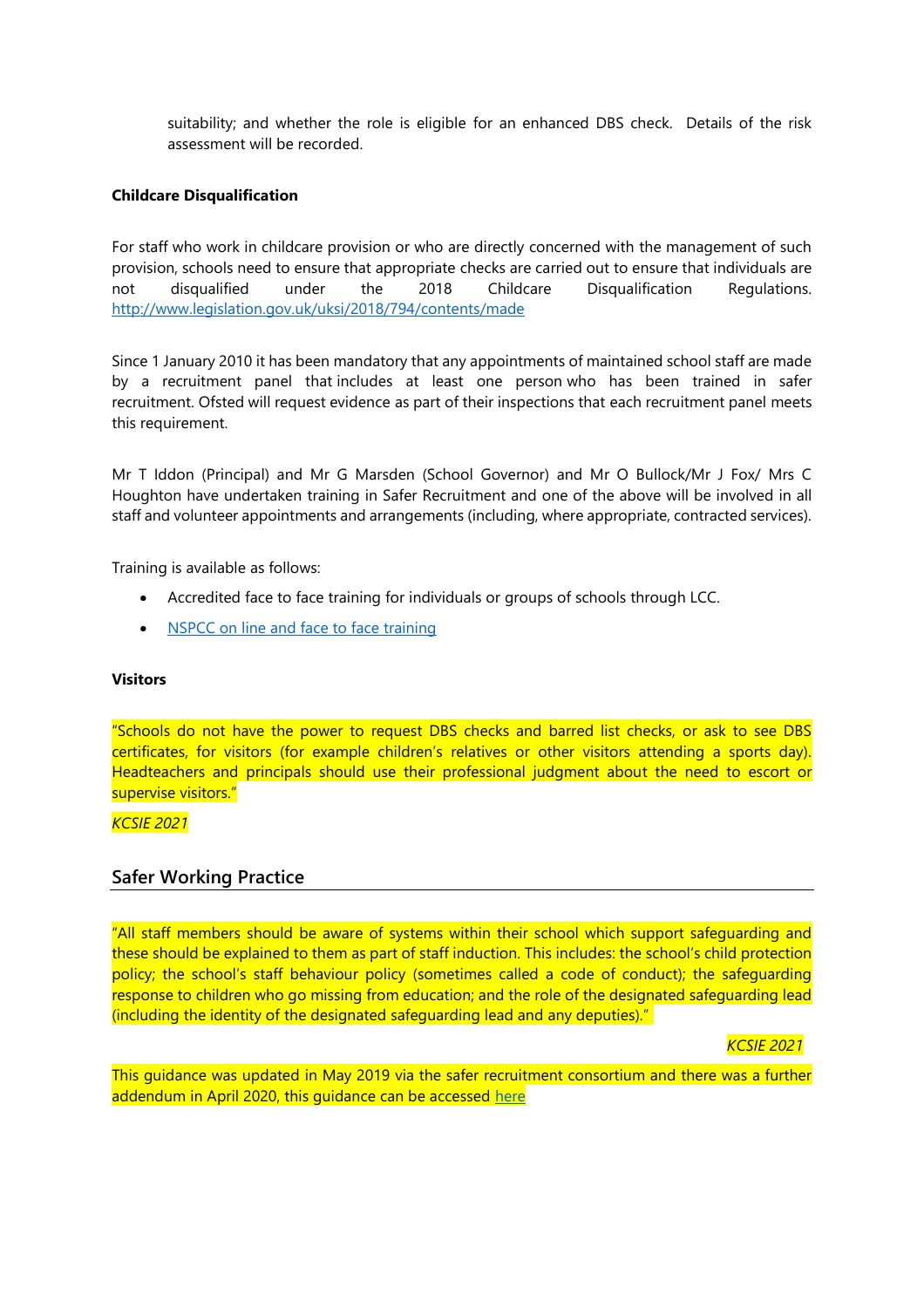### **Staff behaviour policy**

Schools are required to have in place a staff behaviour policy, (sometimes called a code of conduct). The school adopts and makes all staff and volunteers aware on induction of the *Guidance for Safer Working Practice for those working with Children and Young People in Education Settings* can be accessed [here.](http://www.saferrecruitmentconsortium.org/) In addition the information provided by the [NSPCC](http://www.nspcc.org.uk/preventing-abuse/child-abuse-and-neglect/grooming/) to ensure that staff are aware of behaviours which should be avoided and that staff and children are safe.

Safer working practice ensures that pupils are safe and that all staff:

- are responsible for their own actions and behaviour and should avoid any conduct which would lead any reasonable person to question their motivation and intentions
- work in an open and transparent way
- discuss and/or take advice from school management over any incident which may give rise to concern
- record any incidents or decisions made
- apply the same professional standards regardless of gender or sexuality
- are aware that breaches of the law and other professional guidelines could result in criminal or disciplinary action being taken against them

# **Staff Induction and Training**

School governors and proprietors are responsible for ensuring that staff are competent to carry out their responsibilities for safeguarding and promoting the welfare of children and creating an environment where they feel able and are supported in their safeguarding role.

Schools should, through training needs analysis, determine what level of training individual staff will require, depending on their roles and responsibilities.

Staff must be able to:

- understand the policy and procedures
- understand individual staff responsibilities to ensure that concerns for the safety of a child are effectively addressed
- identify signs of possible abuse and neglect at the earliest opportunity
- be aware of and understand their role in the early help process
- respond to concerns in a timely and appropriate way
- communicate appropriately with children
- understand the role of the DSL
- be aware of external avenues for notifying concerns including the use of escalation and whistleblowing procedures
- comply with record-keeping requirements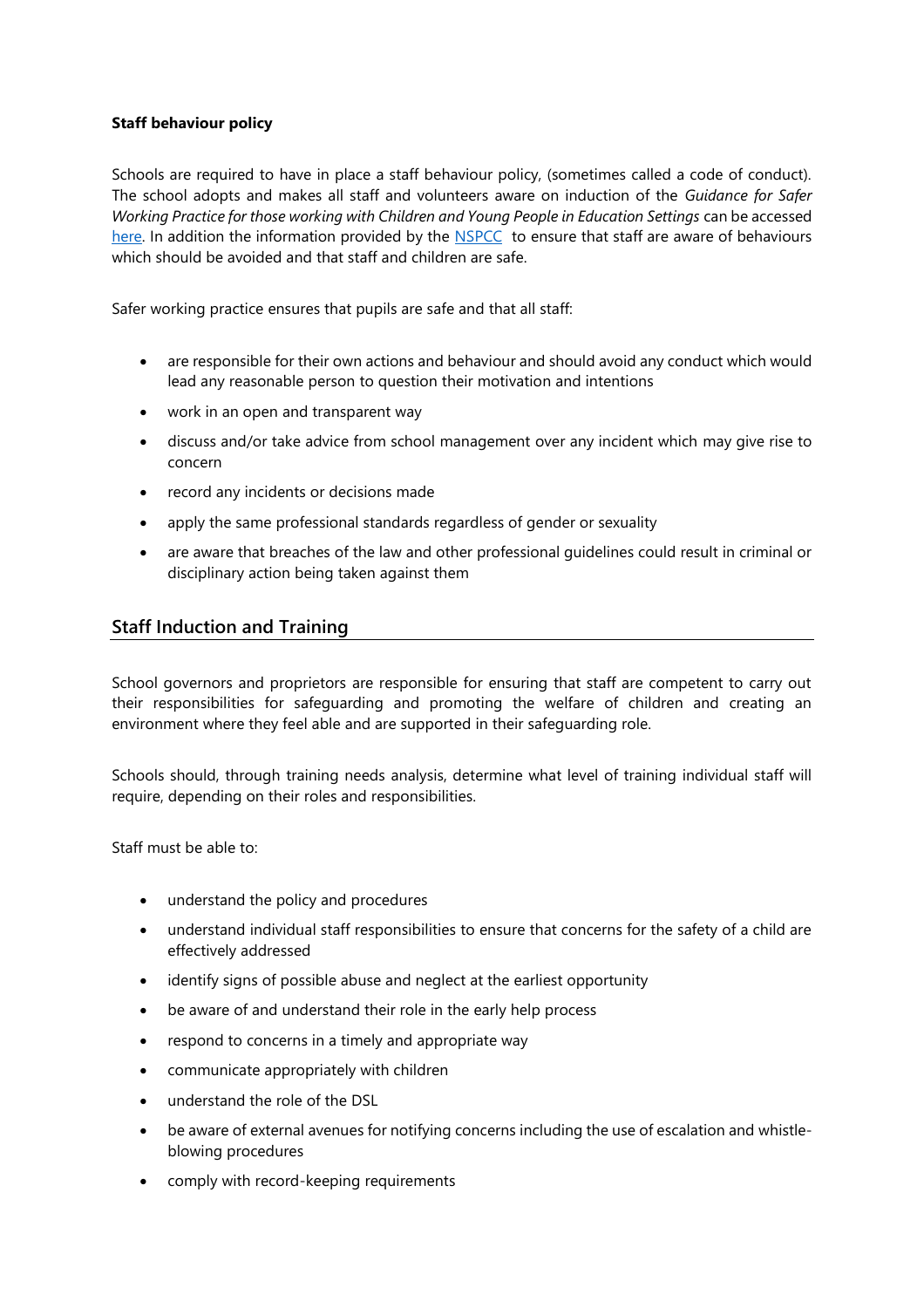- recognise grooming behaviour by adults including inappropriate sexual comments; excessive one-to-one attention or inappropriate sharing of images
- recognise normal and concerning sexual behaviours of children
- have up to date knowledge of safeguarding issues
- understand the requirements of the Prevent duty on protecting children from radicalisation
- recognise the unique risks associated with on line safety
- recognise the additional risks that children with SEN and disabilities face online
- understand the safeguarding response to children who go missing from education

### **Induction**

All staff (including temporary staff, school governors and volunteers) are provided with the school's child protection policy, the behaviour policy, the staff behaviour policy (code of conduct), information on the safeguarding response of children who go missing from education and informed of school's child protection arrangements including the role and identity of the DSL and any deputies.

They should undergo safeguarding and child protection training (including on line safety).

All staff should read and understand at least part one of Keeping Children Safe in Education 2021 and all leaders and staff who work directly with children should read Annex A of Keeping Children Safe in Education 2021.

### **Staff training**

In addition to the training at induction, staff training should be regularly updated.

All staff should also receive regular safeguarding and child protection updates (for example via email, e-bulletins, staff meetings) as required, and at least annually, to provide them with the relevant skills and knowledge to safeguard children effectively.

### **DSL Training**

The designated safeguarding lead and any deputies should undergo training to provide them with the knowledge and skills to carry out the role. The training should be updated every two years.

In addition to their formal training, their knowledge and skills should be updated (for example via ebulletins, meeting with other DLSs, or taking time to ready and digest safeguarding developments), at regular intervals and at least annually to keep up with any developments relevant to their role.

### **Child Protection Training Resources**

Training for DSLs and staff can be accessed via LCC School Safeguarding Service, or any other suitable alternative provider/s.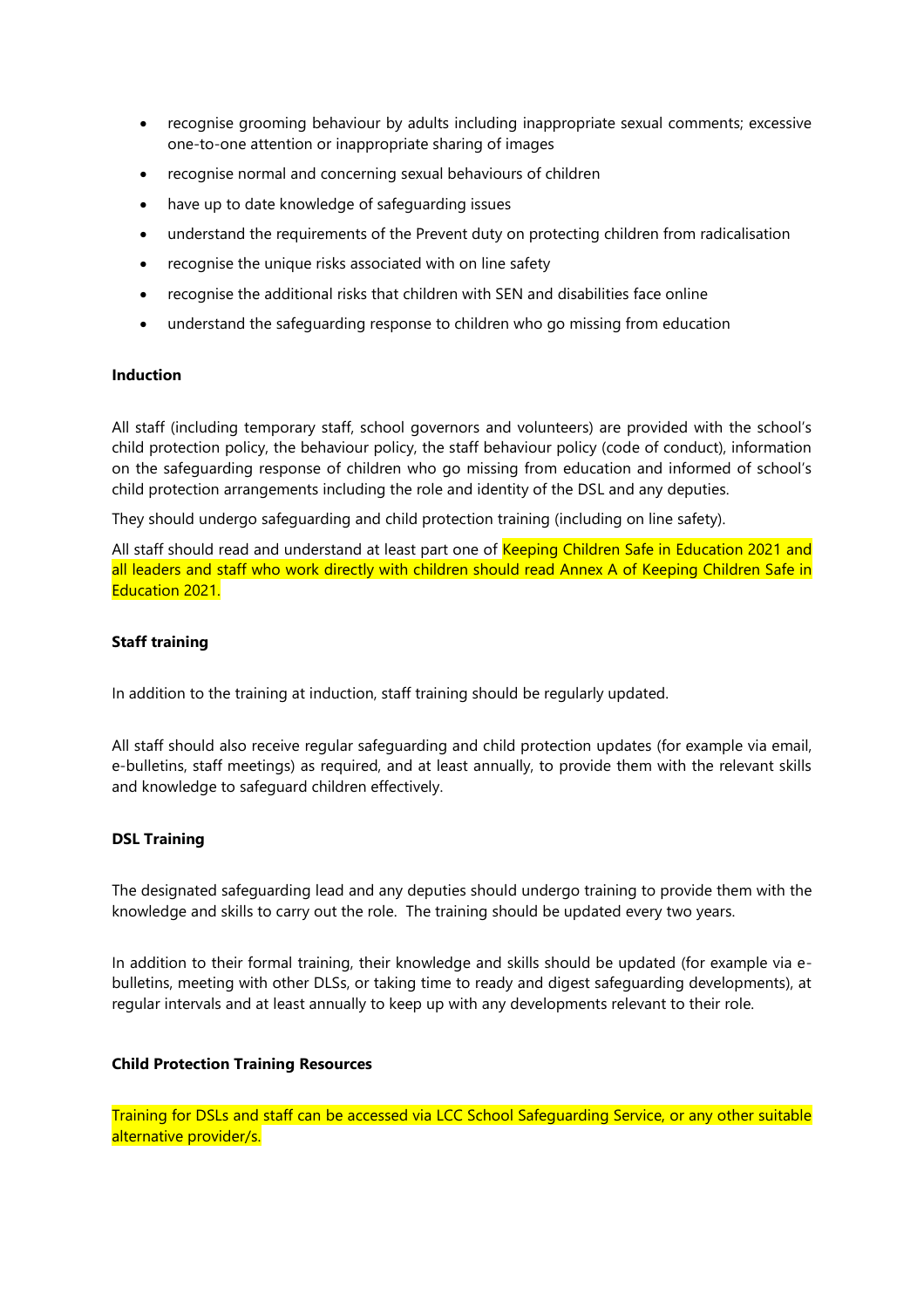In school we have a DSL is who trained to deliver advanced safeguarding training, we would also use the national college and NSPCC. The NSPCC Courses can be accessed [here](https://learning.nspcc.org.uk/training/schools/)

### **School Governors**

In addition to undertaking safeguarding and child protection training, governors should also undertake training to ensure they are familiar with their responsibilities for the management of safeguarding as detailed in part two of KCSIE 2021.

### **Online Safety**

LCC Training is available through their website

[Female Genital Mutilation training](http://www.fgmelearning.co.uk/) [Domestic Abuse Basic Awareness training](https://courses.idas.org.uk/) [Forced Marriage Guidance](https://www.gov.uk/forced-marriage)  [Introduction to Prevent E-Learning](https://www.elearning.prevent.homeoffice.gov.uk/) [Action Counters Terrorism \(ACT\) Awareness Training](https://ct.highfieldelearning.com/) [Managing Sexualised Behaviour in Schools](https://learning.nspcc.org.uk/training/schools/managing-sexualised-behaviour-in-schools-online-courses/) [Suicide Prevention](https://www.hee.nhs.uk/news-blogs-events/news/new-health-education-england-learning-tool-help-health-professionals-spot-early-warning-signs)

### **The Use of 'Reasonable Force' in School**

There are circumstances when it is appropriate for staff in schools and colleges to use reasonable force to safeguard children and young people. The term 'reasonable force' covers the broad range of actions used by staff that involve a degree of physical contact to control or restrain children. This can range from guiding a child to safety by the arm, to more extreme circumstances such as breaking up a fight or where a young person needs to be restrained to prevent violence or injury. 'Reasonable' in these circumstances means 'using no more force than is needed'. The use of force may involve either passive physical contact, such as standing between pupils or blocking pupil's path, or active physical contact such as leading a pupil by the arm out of the classroom.

When using reasonable force in response to risks presented by incidents involving children with SEN or disabilities, mental health or with medical conditions, schools should in considering the risks carefully recognise the additional vulnerability of these groups.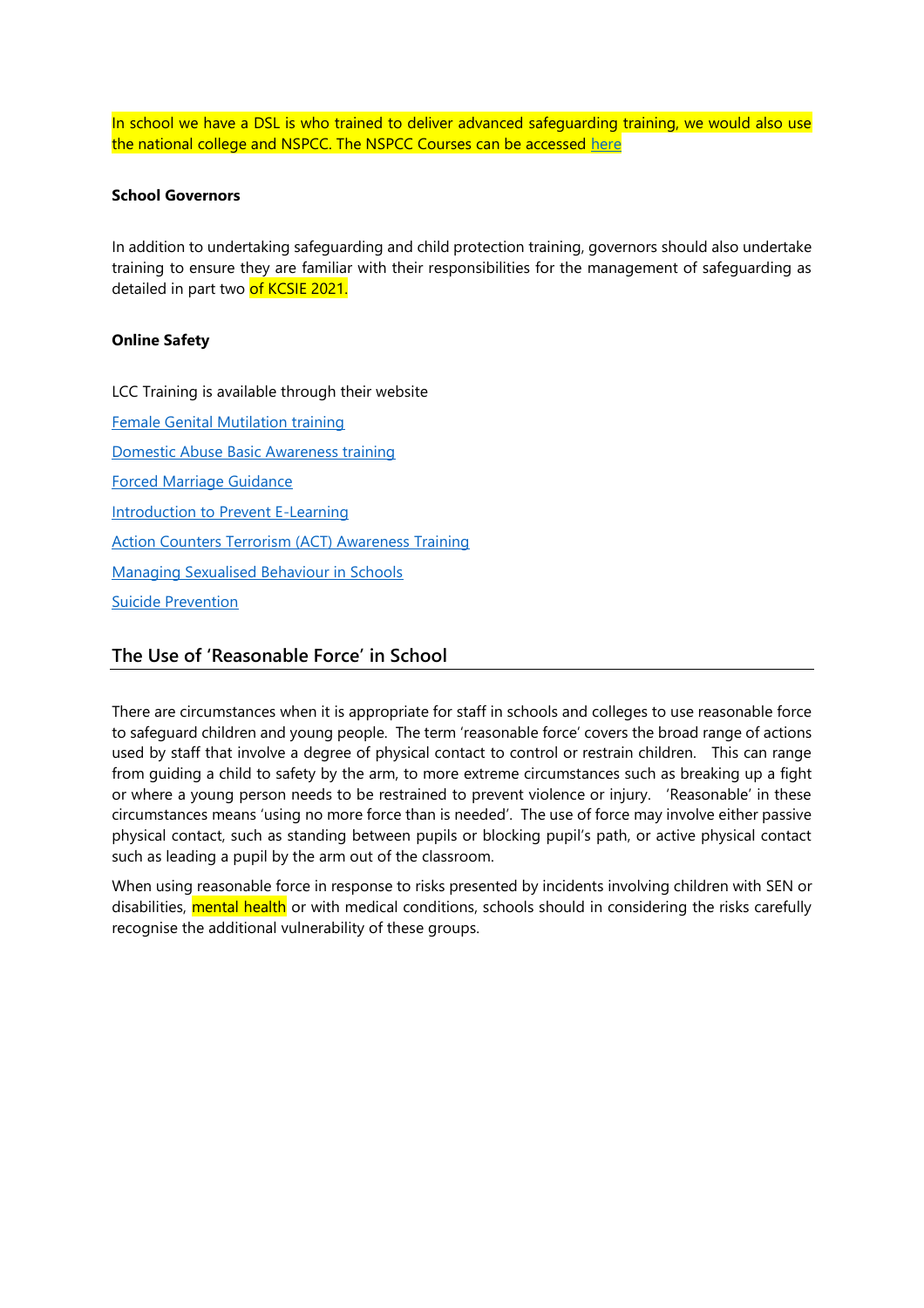# **Vulnerable Children**

All staff are particularly sensitive to signs that may indicate possible safeguarding concerns and follow appropriate School/LA guidance:

- Carrying Knives / Offensive weapons
- **[LCC Elective Home Education Policy and Procedures](https://www.lancashire.gov.uk/children-education-families/educating-your-child-at-home/)**
- Poor or irregular attendance and persistent lateness at school
- Children and the courts
	- o *Advice for 5-11 year [olds witnesses in criminal courts](https://www.gov.uk/government/publications/young-witness-booklet-for-5-to-11-year-olds)*
	- o *[Advice for 1-12 year olds witnesses in criminal courts](https://www.gov.uk/government/publications/young-witness-booklet-for-12-to-17-year-olds)*
	- o *[CAFCASS](https://www.cafcass.gov.uk/)*
- Children Missing Education:

**[National](https://www.gov.uk/government/publications/children-missing-education) and [LCC](https://www.lancashire.gov.uk/practitioners/supporting-children-and-families/education/children-missing-education/) guidance** 

• Children who run away or Missing from Home or Care:

**[National](https://www.gov.uk/government/publications/children-who-run-away-or-go-missing-from-home-or-care) and [LCC](https://www.proceduresonline.com/lancashirecsc/files/missing_home_process.pdf) guidance** 

- Children with a Family Member in Prison
	- o [NICCO](https://www.nicco.org.uk/) guidance
- Children and the Court System (CAFCASS quidance / [KCSIE 2021 page 124\)](https://assets.publishing.service.gov.uk/government/uploads/system/uploads/attachment_data/file/1007260/Keeping_children_safe_in_education_2021.pdf#page=124)
- [Children Privately fostered](http://www.safeguardingchildren.co.uk/professionals/private-fostering) (North Yorkshire guidance but very informative)
- Child Sexual Exploitation/Grooming:
	- o [National](https://www.gov.uk/government/publications/child-sexual-exploitation-definition-and-guide-for-practitioners) guidance
- [Child Criminal Exploitation: County Lines](https://www.gov.uk/government/publications/criminal-exploitation-of-children-and-vulnerable-adults-county-lines)
- [Children who are Bullied](https://www.gov.uk/government/publications/preventing-and-tackling-bullying)
- Children who self-harm and suicidal behaviour: see manual
- [Children who Sexually Harm](https://www.safeguardingchildren.co.uk/professionals/practice-guidance/) 
	- o [NSPCC Managing Sexualised Behaviour Training \(charge applicable\)](https://learning.nspcc.org.uk/training/harmful-sexual-behaviour-hsb-schools)
- [Contextual Safeguarding](https://contextualsafeguarding.org.uk/about/what-is-contextual-safeguarding)
- Drugs Advice for Schools
	- o [Drugs: advice for schools](https://www.gov.uk/government/publications/drugs-advice-for-schools)
	- o [Drug Strategy 2017](https://www.gov.uk/government/publications/drug-strategy-2017)
	- o [Information and advice on drugs](https://www.talktofrank.com/)
	- o [ADEPIS platform sharing information and resources for schools: covering drug](https://www.gov.uk/government/news/government-funds-school-resource-for-drug-and-alcohol-prevention)  [\(&alcohol\) prevention](https://www.gov.uk/government/news/government-funds-school-resource-for-drug-and-alcohol-prevention)

Honour Based Abuse (including Female Genital Mutilation, Forced Marriage and Breast-ironing)

- o [Female Genital Mutilation information and resources](https://www.gov.uk/government/collections/female-genital-mutilation)
- o [Female Genital Mutilation: multi-agency statutory guidance](https://www.gov.uk/government/publications/multi-agency-statutory-guidance-on-female-genital-mutilation)